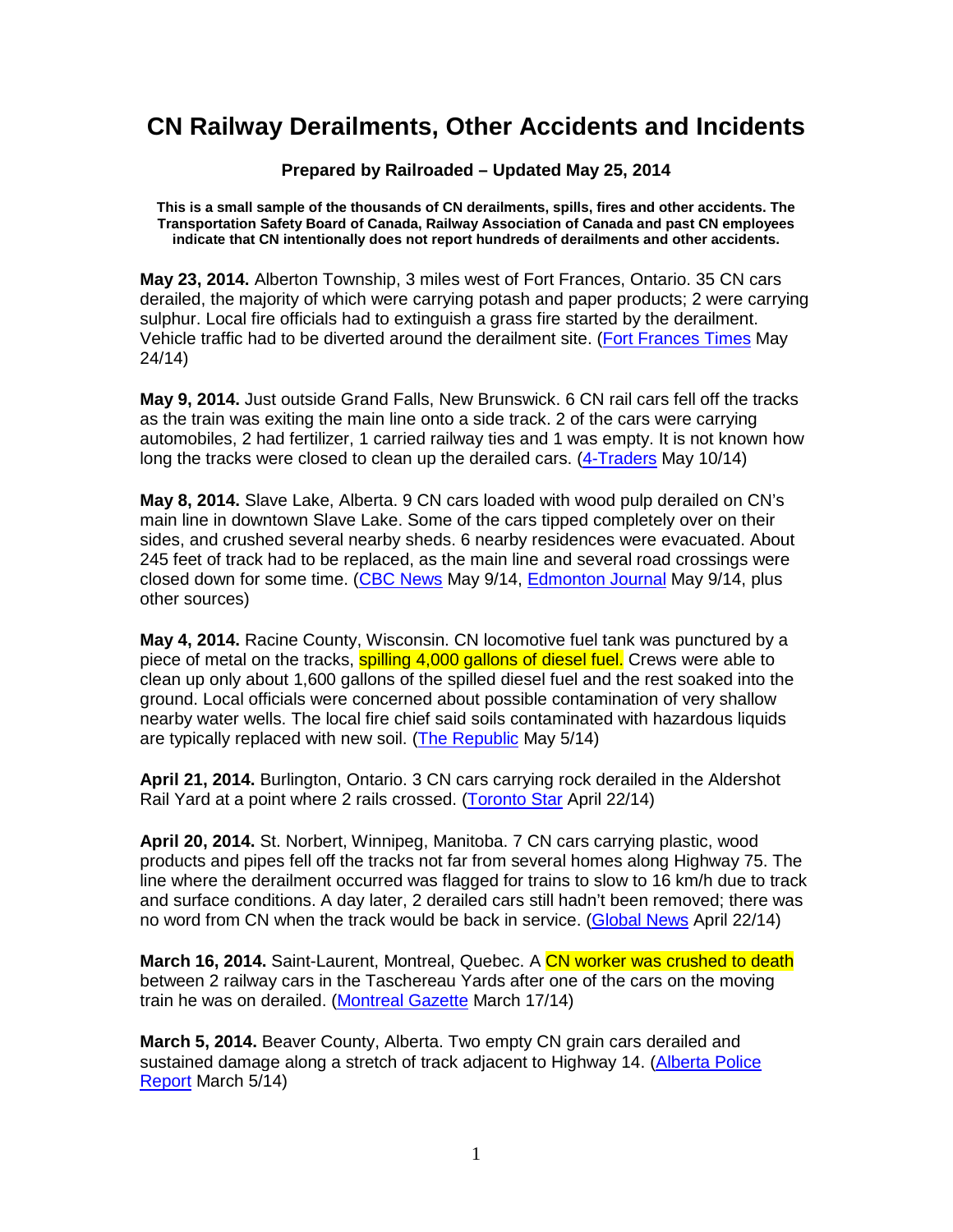**Feb 24, 2014.** Between Prince George and Tumbler Ridge, British Columbia. 24 loaded coal cars derailed, forcing the closing of CN's main line. The spilled coal caused an undisclosed amount of environmental damage. (250 News Feb 25/14)

**Feb 24, 2014.** Fairbanks, St. Louis County, Minnesota. 50 CN cars plus 2 locomotives derailed. The train had a total of 116 cars. The train was loaded with iron ore pellets and was bound for Two Harbors. 2 engineers on the train were taken to a local hospital. (Duluth News Tribune Feb 25/14)

**Feb 23, 2014.** Saint-Henri, Montreal, Quebec. 2 CN locomotives and 2 cars carrying grain fell off the rails on a CN main line close to homes, community organizations and schools. About 3,500 litres of diesel fuel spilled from one of the locomotives and caused an undisclosed amount of environmental damage. (Global News Feb 24/14, Globe and Mail Feb 23/14)

**Feb 9, 2014.** New Lenox, Illinois. 3 to 4 CN cars derailed near Lincoln-Way High School and one of the cars hit and damaged a locomotive that was stopped on an adjacent track. One of the derailed cars was carrying plastic; the others were apparently empty. Traffic was blocked and had to be rerouted. This particular area is contentious among New Lenox residents because when CN bought the former EJ&E tracks, they announced plans to quadruple the number of freight trains. Local officials tried to get CN to build an overpass at one of the major crossings to mitigate the additional train traffic, but CN refused. (CBS Chicago Feb 10/14)

**Jan 31, 2014.** Outside New Augusta, Mississippi. 19 CN cars fell off the tracks, **spilling** 50,000 gallons of crude oil, 17,000 gallons of fertilizer and 10,000 gallons of petroleum distillate. Other hazardous goods reported spilled included undisclosed volumes of fuel oil, methanol and ethanol. Most of the hazardous goods spilled from 3 of the derailed tank cars, although other derailed cars were also spilling hazardous products. About 50 nearby Perry County residents were evacuated for over 2 days and sheltered in a special Red Cross facility set up for those affected by the derailment. About 100 railroad employees and 50 government officials, firemen and police officers were on site assisting with clean up efforts which were estimated to take about a week to complete. The extent of environmental damage was not disclosed. (The Republic Jan 31/14, Hattiesburg American 1 Jan 31/14, Hattiesburg American 2 Feb 4/14)

**Jan 28, 2014.** Mundelein, Illinois. A CN freight train derailed and forced Metra commuters on the North Central Services to make other transportation plans for at least a day. The cold hampered CN from repairing the tracks and moving the derailed cars, one of which was carrying plastic pellets. Several other CN freight trains were halted on the single track and had to be moved before the Metra service could be restored. (Daily Herald Jan 28/14)

**Jan 26, 2014.** Saint-Basile, Edmundston, New Brunswick. 5 CN freight cars jumped the tracks; 3 were carrying automobiles, one was carrying clay and the  $5<sup>th</sup>$  car was carrying flammable liquefied petroleum gas. The cars tipped over and were lying on their side in a ditch. A local farmer had warned CN last summer that repairs were required at the site of the derailment. This was the second derailment on the same farmer's property. About 15-20 years ago, fuel cars derailed and were upside down in the local brook, spilling hazardous product. (CBC News 1 Jan 27/14, CBC News 2 Jan 28/14)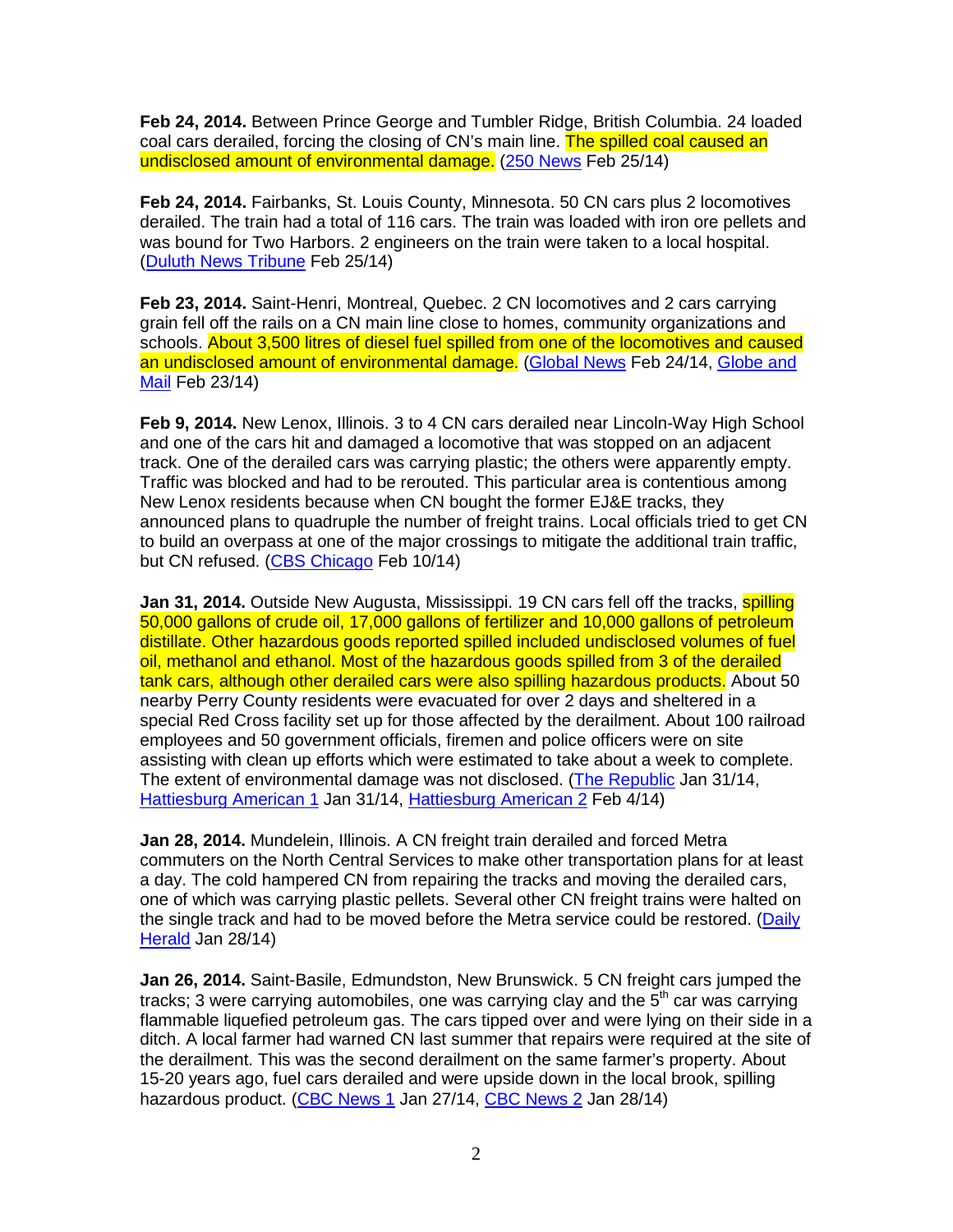**Jan 16, 2014.** Crystal Springs, Mississippi. A CN train hauling coal caught fire. 2 men were able to escape from the locomotive which sustained major damage from the fire. (WJTV Jan 17/14)

**Jan 15, 2014.** Edmonton, Alberta. 3 moving CN trains collided. 3 locomotives, 2 tank cars loaded with dangerous goods and 1 empty flat car fell off the tracks. One of the locomotives spilled an undisclosed amount of diesel fuel. CN told the Edmonton Journal they did not know what dangerous goods were in the derailed tank cars, whereas CN contacted Edmonton Fire Rescue about 1 of the derailed tank cars possibly containing propane. Municipalities across Canada are concerned because CN and other rail companies are not required to provide municipalities with real-time information on what dangerous goods are travelling through their communities and when. (Edmonton Journal Jan 16/14)

**Jan 11, 2014.** Burnaby, British Columbia. 7 cars loaded with coal from a 152-car CP train operated by a CN crew went off the CN tracks. 3 of the cars tipped over and spilled about 270 tons of coal, much of it into Silver Creek which is sensitive fish habitat. A substantial amount of coal was also carried downstream into Brunette River and Burnaby Lake. Government officials were concerned about the negative effects of the coal on salmon eggs and eggs of the endangered Western Painted Turtle. Turtles and their eggs had to be removed from the clean-up area, and a turtle beach had to be restored and basking logs cleaned. Chum salmon were observed spawning in the creek near where the coal was spilled. Coho salmon and rainbow trout were also in the area. Burnaby Lake Regional Park was negatively impacted. Local observers said Silver Creek turned black following the spill. B.C. Environment officials called CN's follow-up reports on the spill "deficient" and "unsatisfactory", citing significant types of information that was missing. Washed out ground under the CN tracks may be the cause of the derailment, as heavy rains had fallen in the area. Local residents were quick to denounce plans to expand coal export at the Neptune Terminals. They pointed to this derailment as proof that the recent decision by the port authority to expand coal exports was a poor one. (Vancouver Sun Jan 11/14, Globe and Mail Jan 11/14, The Straight Apr 17/14, Burnaby Now Apr 19/14)

**Jan 7, 2014.** Near Plaster Rock, New Brunswick. A 122-car CN train derailed, with 19 cars and an unmanned locomotive falling off the tracks. A cracked wheel and an emergency brake application likely contributed to the derailment. 9 of the derailed cars were loaded with hazardous goods  $-5$  with crude oil and 4 with propane. A significant fire resulted with huge clouds of orange smoke and flames billowing into the air. Fires continued burning 4 days following the derailment. About 50 households (150 people) were forced to evacuate within a 2-kilometre radius of the fire, and 4 days following the derailment were still not permitted to return to their homes. Firefighters, police, ambulances and a hazardous materials team were dispatched to the site. The volume of hazardous product spilled and the extent of environmental damage were not provided by CN. An earlier derailment near Plaster Rock unreported by CN was one of 2 unreported incidents that prompted the TSB to seek a summons in 2006 ordering CN to turn over all of its accident records. A subsequent in-depth CBC investigation in 2013 uncovered that CN did not report to authorities more than 1,840 derailments and other accidents over a 6-year period, including 44 on main rail lines. (Edmonton Journal Jan 8/14, CBC News Jan 7/14)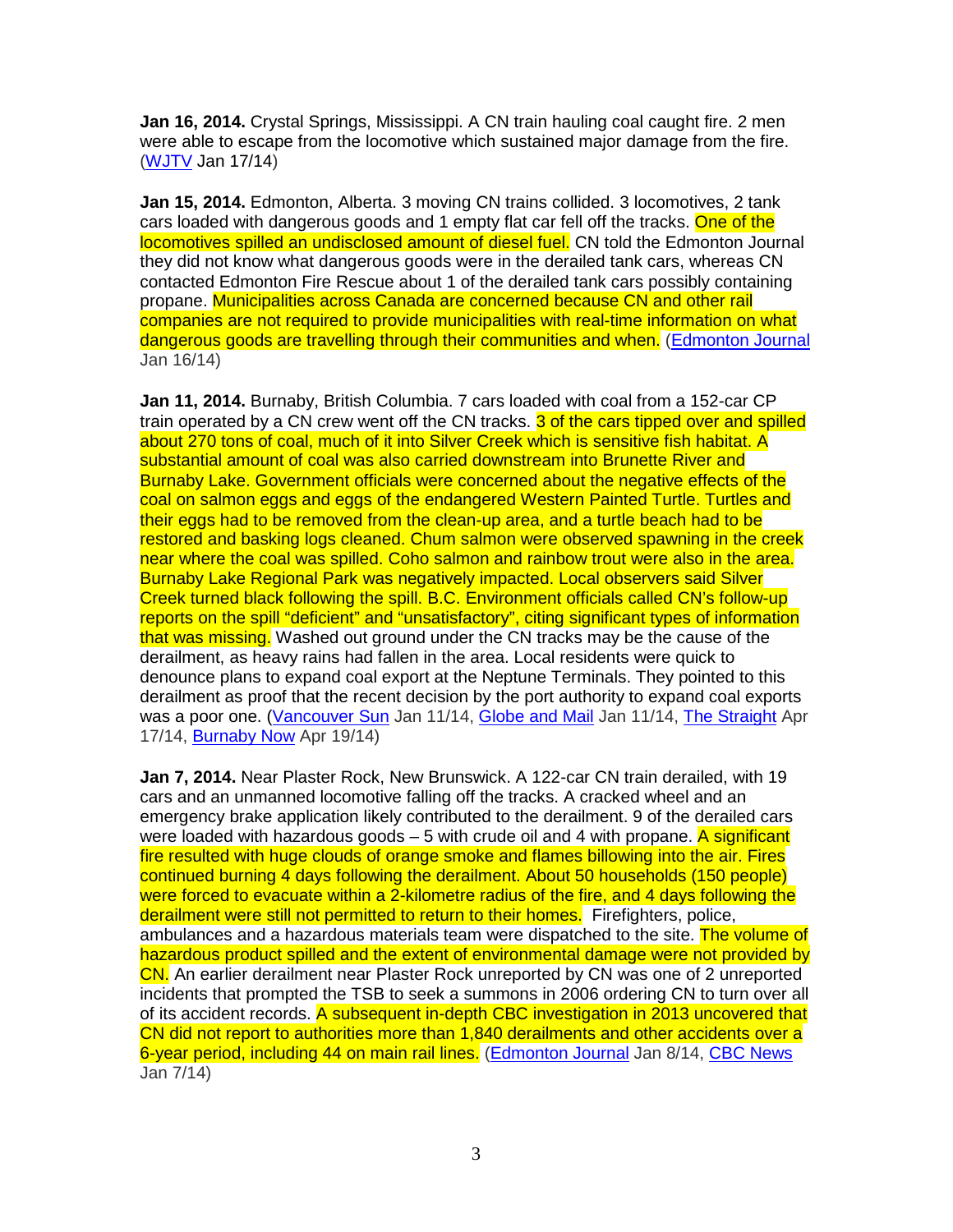**Dec 29, 2013.** Killy, British Columbia. 5 CN cars derailed with 4 tipping over on their side in the Killy Yard. One of the derailed cars blocked the main track. (Vancouver Sun April 24/14)

**Dec 27, 2013.** Wainwright, Alberta. 7 cars derailed in the CN Rail yard. Although CN provided few details, apparently 3 grain cars flipped off the tracks while 4 other cars remained upright. Derailed cars were carrying grain and salt. There was damage to derailed cars. (Star News Dec 27/13)

**Dec 5, 2013.** Two Harbors, Minnesota. Three crew members were injured when a 107 car CN train carrying iron ore derailed as it entered the Two Harbors rail yard, sending 76 cars off the tracks. Another 17 cars parked next to the moving train were also pushed off the tracks. Trains were unable to operate in that portion of the yard for some time, interrupting shipment of iron ore. The attorney representing the 3 injured CN crew members blamed the incident on CN's failure to remove snow and ice from the tracks. He said CN had been informed earlier in the day of unsafe snow and ice conditions between the Highland siding and Waldo and the 4-mile descent into the Two Harbors rail yard. The same day, another runaway train had been reported on the same track, but fortunately that train's crew was able to regain control of the train. The attorney was quoted as saying, "The railroad had advance knowledge of the storm and information from knowledgeable railroaders about conditions. If attempts were made to clear the snow, they were inadequate. As a consequence, these guys were not going to be able to control that train. The railroad knew it, but they kept sending the train on the track with deep snow." He said CN's decision-making did not reflect a regard for the well-being of its employees. "When you put profits over safety, this is what happens", he said. Neighbouring business operators said they had never seen a train pileup of this magnitude, and a retired CN engineer said the derailment was one of the 2 most serious train-related incidents he had seen since he started working on railroads in 1974. (Lake County News Chronicle Dec 15/13, Northlands News Center Dec 6/13)

**Nov 18, 2013.** Near Tisdale, Saskatchewan. A CN crew member was killed during switching operations. CN would provide no further details, other than to suggest that CN's safety record is good (which is their standard response lately, following a recently heightened interest by Canadians in rail safety). (Reuters Nov 19/13)

**Nov 11, 2013.** Near Fort Frances, Ontario. A 184-car CN train derailed, spilling grain all over the tracks. A total of 39 freight cars fell off the tracks. It took several days for the spilled grain to be cleaned up and for the rail cars to be removed. (Fort Frances Times Nov 12/13)

**Nov 9, 2013.** Near Asquith, Saskatchewan. Six CN cars carrying lumber jumped the tracks. Nearby residents expressed concern not only about derailments close to their homes, but also about challenges getting compensation from CN for damages incurred by CN-started fires. (Global News Nov 10/13)

**Nov 3, 2013.** Near Peers, Alberta. 13 CN cars derailed. 12 of the derailed cars were loaded with lumber and 1 was carrying sulphur dioxide. CN rail traffic along its main line was shut down while mangled rail cars and spilled broken lumber were cleaned off the tracks. (CTV News Nov 3/13)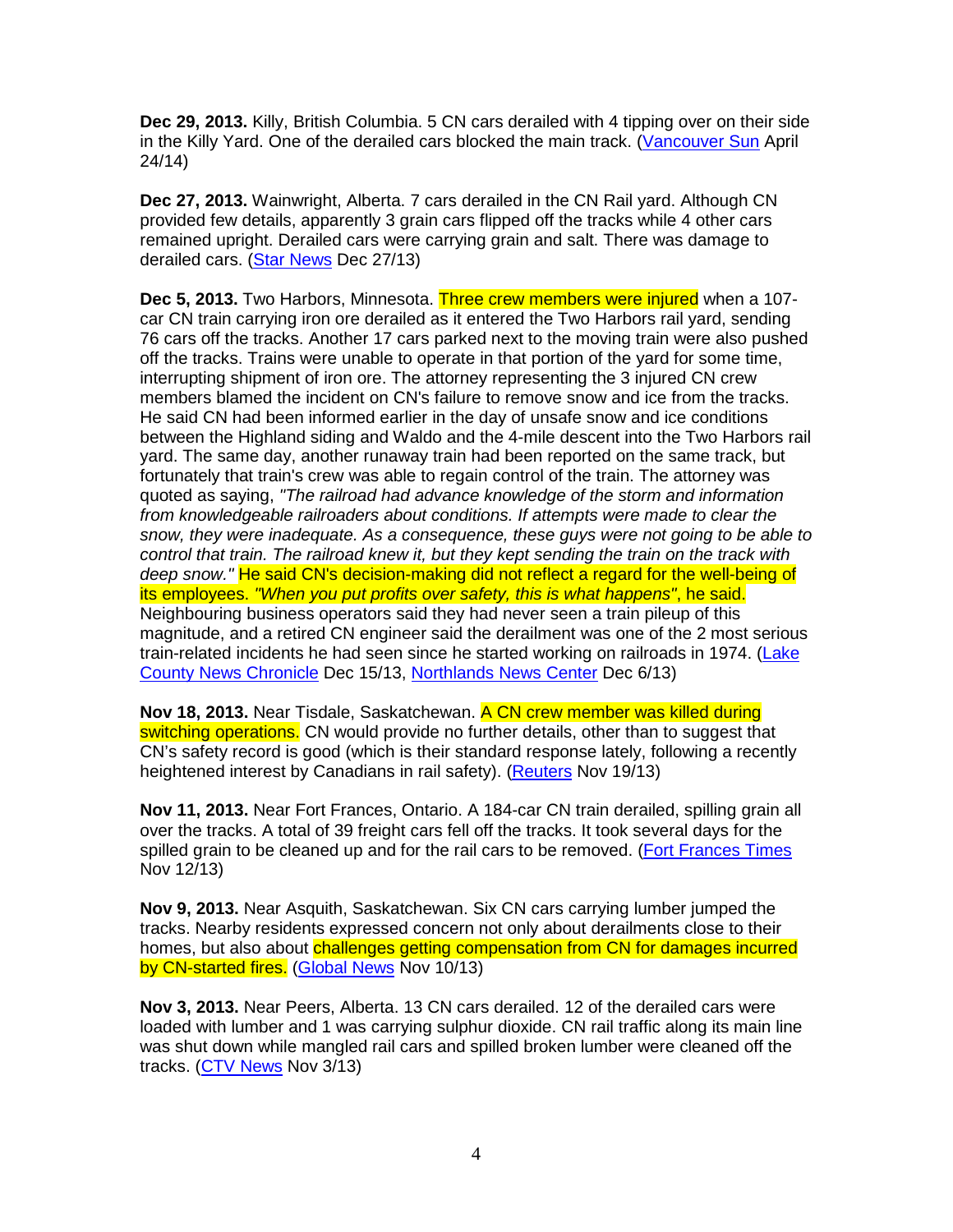**Oct 19, 2013.** Gainford, Alberta. A 134-car CN train carrying crude oil and liquefied petroleum gas (propane) derailed about 90 km west of Edmonton, **causing explosions** and a massive fire. 9 of the 13 derailed tank cars were carrying propane and 4 carried crude oil. 1 of the cars carrying propane exploded and 3 others also caught fire. The amount of petroleum product spilled and the extent of environmental and property damages were not disclosed. A state of emergency was ordered for the entire area. All 100 Gainford residents and another 25 people living within 2 km of the derailment site were evacuated for 4 days due to the fear of additional explosions, fires and noxious fumes. The intensity of the fire was so severe, firefighters were forced to let the fire burn itself out, which took 4 days. The main east-west highway (Yellowhead No. 16) and the main east-west rail line (Trans-Continental) through western Canada were closed for 5 days. Evacuated residents were upset they received very limited compensation from CN, restricted primarily to out-of-pocket expenses. Residents who claimed for lost wages due to the evacuation order were not compensated. Some residents described CN's small compensation payments as "reprehensible". (Chicago Tribune Oct 19/13, CBC News Oct 19/13, plus additional sources)

**Oct 16, 2013.** Sexsmith, Alberta. 4 CN tank cars carrying anhydrous ammonia derailed. One of the derailed tank cars was leaning and sinking. Anhydrous ammonia is a dangerous good. In the absence of receiving any information from CN, Sexsmith fire resources ordered an evacuation of about 150 homes. (Calgary Herald Oct 16/13)

**Oct 7, 2013.** Brampton, Ontario. The last 4 cars of a 73-car CN train derailed, sending one CN employee to the hospital with minor injuries. A CN public relations spokesperson suggested to the media there were no injuries, whereas the Peel Emergency Services reported the CN employee suffered minor injuries. The 4 derailed tank cars carried jet fuel residue. (Rail tank car "residue" can consist of up to several thousand gallons of dangerous goods per tank car. Rail companies erroneously refer to these cars as being empty.) The derailment held up numerous Kitchener GO trains. (Toronto Star Oct 7/13)

**Oct 2, 2013.** North Battleford, Saskatchewan. 3 CN tank cars derailed; 2 of the cars contained crude oil and the other contained asphalt. Human error likely caused the derailment when a wrong switch was aligned while connecting rail cars together. CN waited 5 hours before notifying North Battleford emergency crews about the derailment. Mayor Ian Hamilton says he was angry the City wasn't notified right away by CN. (Global News Oct 3/13)

**Sept 25, 2013.** Near Landis, Saskatchewan. 17 of 130 CN cars carrying oil, condensate, ethanol and mixed freight derailed. 1 tank car **spilled an undisclosed amount of oil, and** the derailment sparked a grass fire. The Landis school was evacuated for a day as a precaution. The extent of environmental damage was not disclosed. (Toronto Star Sept 25/13)

**Sept 16, 2013.** About 60 km south of North Bay near South River, Ontario. 11 CN freight cars derailed, of which 1 carried methanol, 3 carried sulphuric acid residue, and 7 were hauling general merchandise and consumer goods. The tracks were closed for about 2 days. (The Nugget Sept 17/13)

**Aug 27, 2013.** Watson Island, British Columbia. 2 CN locomotives derailed. (Vancouver **Sun** April 24/14)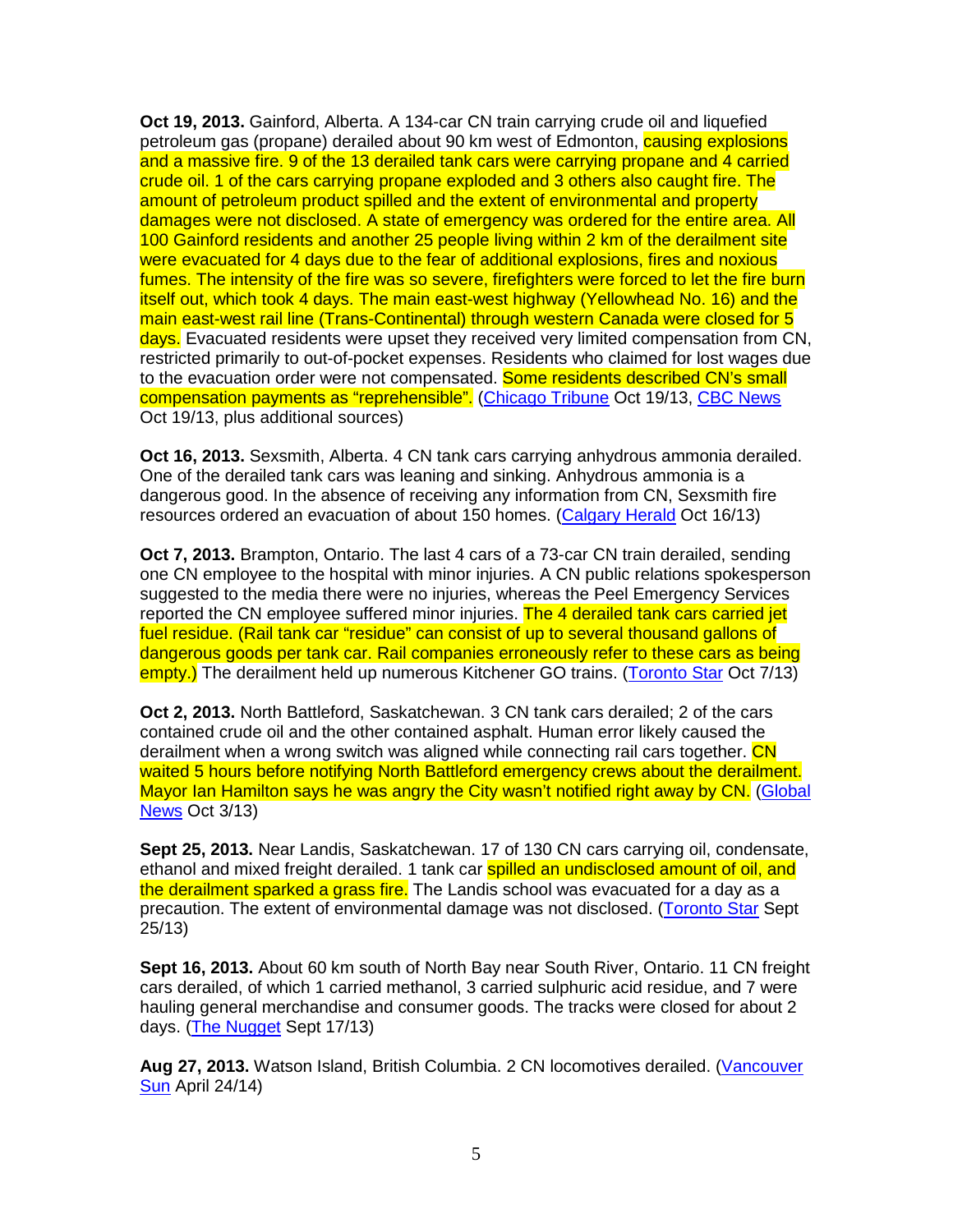**Aug 8, 2013.** Near Morey, British Columbia. An intermodal flat car derailed on the Albreda Subdivision after being struck by a rock slide. (Vancouver Sun April 24/14)

**Aug 1, 2013.** Near Tumbler Ridge, British Columbia. 15 CN cars loaded with ore derailed. (Vancouver Sun April 24/14)

**June 2, 2013.** Symington Rail Yard, Winnipeg, Manitoba. 6 empty CN lumber cars crashed off the tracks, damaging 2 power poles and knocking power out to 1,900 customers in the Windsor Park area. (CTV Winnipeg June 3/13)

**May 24, 2013.** Chetwynd, British Columbia. A bulkhead flat car derailed in the Chetwynd Yard. (Vancouver Sun April 24/14)

**May 24, 2013.** Quesnel, British Columbia. A CN locomotive derailed in the Quesnel Yard. (Vancouver Sun April 24/14)

**May 15, 2013.** Near Chetwynd, British Columbia. 12 CN cars carrying sulphur derailed. (Vancouver Sun April 24/14)

**April 30, 2013.** Near Pense, west of Regina, Saskatchewan. 11 CN cars fell off the tracks, blocking a grid road. Fertilizer spilled from some of the cars. (National Post May 1/13)

**April 19, 2013.** Near Cedarvale, British Columbia. 5 intermodal CN cars carrying household consumer goods derailed east of Terrace, causing the rail line to be shut down for an undisclosed length of time. There was track and signal damage. (CJFW April 19/13)

**March 31, 2013.** Near Matsqui, British Columbia. A CN gondola car derailed on the main Yale Subdivision track. (Vancouver Sun April 24/14)

**March 30, 2013.** Gary, Indiana. 35 cars of a 101-car CN freight train derailed. 3 of the derailed cars carried hazardous materials. The derailment also ruptured a 14-inch industrial gas line. Hazmat responded to the accident and directed that South Shore train service be halted until the gas rupture was cleaned up and the area was determined to be safe. (WSBT TV March 30/13 & Chicago Sun-Times March 30/13)

**March 25, 2013.** Kenner, Louisiana. 14 cars of a 141-car CN train derailed. 2 of the derailed cars carrying coal tipped over and another 5 leaned, looking close to toppling over. An undisclosed amount of coal was spilled. The derailment blocked Farm Avenue and Morey Street in Kenner. (The Times-Picayune March 25/13)

**March 19, 2013.** Williams Lake, British Columbia. 2 CN locomotives derailed in the Williams Lake Yard. (Vancouver Sun April 24/14)

**March 16, 2013.** Near Hatfield, Wisconsin. 19 CN cars loaded with sand plowed off the railway, spilling sand across the area. County Road K remained closed for at least a day. (La Cross Tribune March 17/13)

**March 15, 2013.** Fort Nelson, British Columbia. A tank car full of fuel oil residue derailed in the Fort Nelson Yard. (Vancouver Sun April 24/14)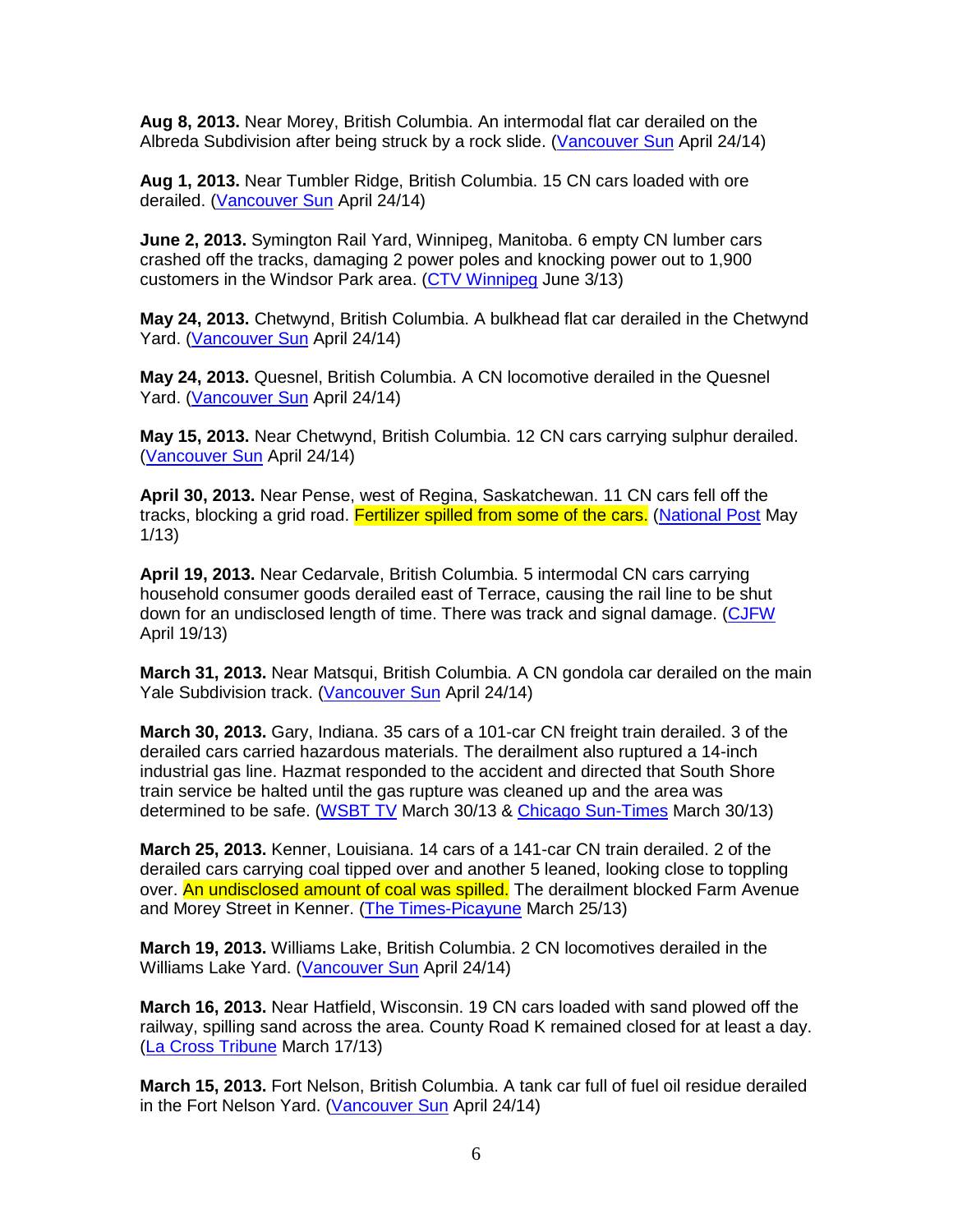**March 10, 2013.** North Vancouver, British Columbia. 3 cars derailed in the CN Lynn Creek Yard. (Vancouver Sun April 24/14)

**March 7, 2013.** Winnipeg, Manitoba. A CN locomotive and 1 intermodal car derailed in a rail yard, blocking traffic on the East Perimeter Highway for over 4 hours. It appeared that 2 CN trains collided, causing the derailment. (Metro Winnipeg March 7/13)

**Feb 22, 2013.** McComb Subdivision, Jackson, Mississippi. 18 CN cars derailed – 17 were loaded with grain and the other was empty. Some track was damaged and will need to be replaced. Rail traffic between Jackson and New Orleans was expected to be shut down for most of the day. As of April 4, 2013, 11 tons of the wheat spilled during the derailment was rotting and emitting a foul odour at the Hinds County Penal Farm in Raymond where it had been piled, and was causing concern to local residents. (WLBT Feb 22/13 & other sources)

**Feb 9, 2013.** Fort Rouge Rail Yard, Winnipeg, Manitoba. About 8 CN cars derailed, 6 of which flipped over on their sides. The cars were carrying household and consumer goods. (CBC News Feb 9/13)

**Feb 7, 2013.** Near Biggar, Saskatchewan. A CN locomotive and 17 containers derailed about 5 km west of Biggar. The cars were carrying consumer and household products. (Leader Post Feb 7/13)

**Jan 30, 2013.** Prince George, British Columbia. More than 3,000 litres of diesel fuel spilled from a punctured CN locomotive fuel tank in the Prince George rail yard. (Vancouver Sun April 24/14)

**Jan 25, 2013.** Kaukauna, Wisconsin. Diesel fuel spilled from a CN locomotive's fuel tank punctured by a portion of track beside the main line that had been pushed up by frost. At least 1,200 gallons of fuel spilled for about a mile along the track. Options considered for clean up included using a chemical that consumes fuel oil and excavating beneath the railroad bed to remove any contaminated soil. The extent of environmental damage was not disclosed. (Post-Crescent Media Jan 28/13)

**Jan 24, 2013.** Blackfoot Subdivision, near Paynton, Saskatchewan. A CN train carrying crude oil crashed into a road grader on a public crossing, killing the driver of the grader. A locomotive and 16 tank cars loaded with crude oil derailed. At least 2 of the tank cars toppled over on their sides and spilled an undisclosed amount of crude oil. (Each tank car can carry up to 650 barrels of oil.) The extent of environmental damage was not disclosed. (Canadian Press Jan 24/13, TSB Investigation R13E0015)

**Jan 22, 2013.** Thornton, British Columbia. 2 CN cars derailed in the Thornton Yard. Track and drawbar damage was sustained. (Vancouver Sun April 24/14)

**Jan 22, 2013.** Near McBride, British Columbia. 21 CN cars derailed on the Fraser Subdivision. (Vancouver Sun April 24/14)

**Jan 18, 2013.** Prince George, British Columbia. 2 cars derailed in the Prince George Yard. About 200 feet of track were damaged. (Vancouver Sun April 24/14)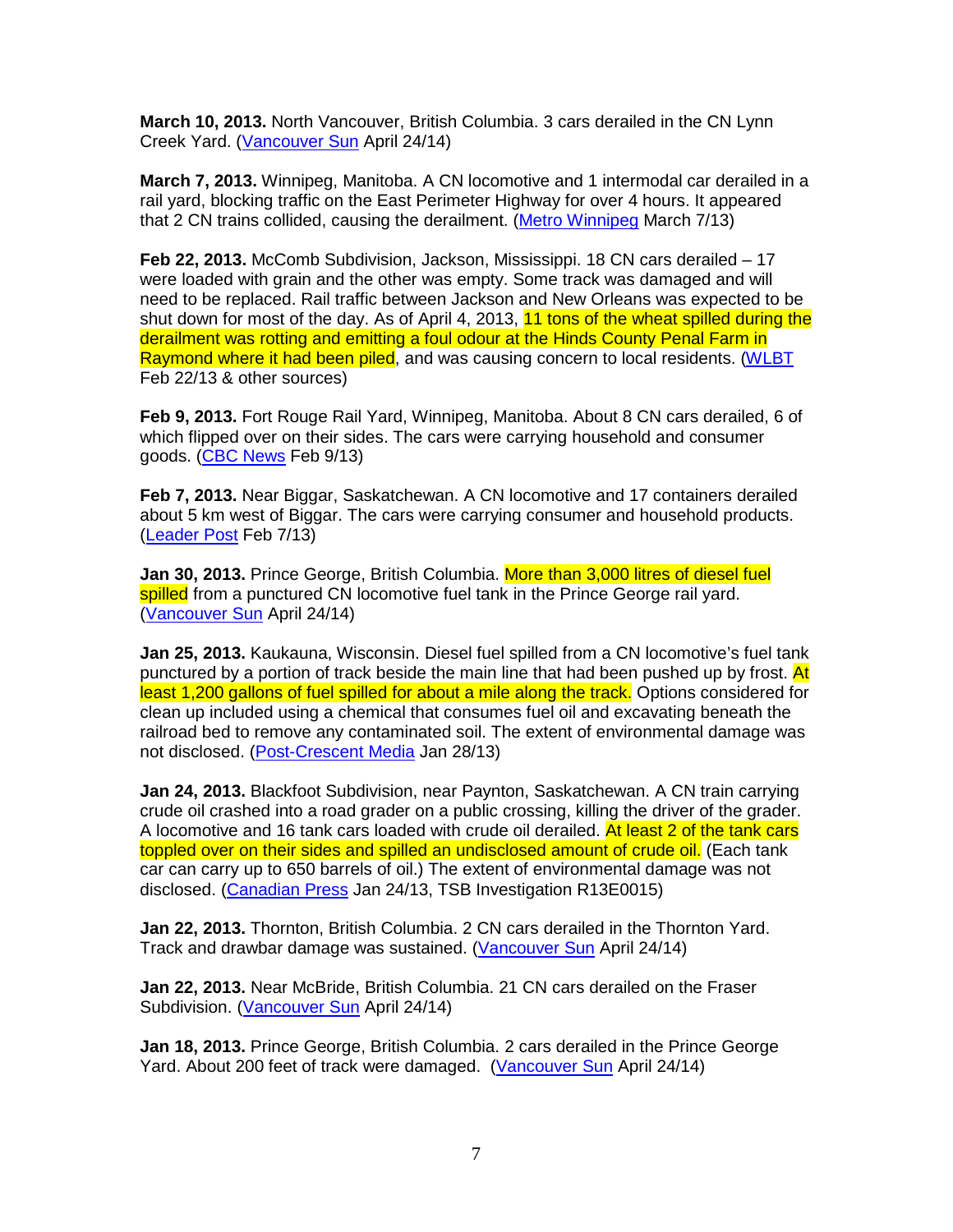**Jan 6, 2013.** Decatur, Illinois. 6 cars derailed on a dead end siding. Cars rammed through the end of the track, ending up in a heap and partly toppled down a steep embankment. 4 cars contained soybean oil, 1 was loaded with limestone and 1 tank car carried residue of an undisclosed product. (Herald & Review Jan 8/13)

**Jan 3, 2013.** South of Pemberton, British Columbia. 3 empty wood pellet hopper cars derailed while crossing a bridge, 1 toppling off the bridge and closing Highway 99 for about 2 hours. (Globe & Mail Jan 3/13)

**Dec 26, 2012.** Wainwright Subdivision, near Clover Bar Station, NE Edmonton, Alberta. 3 CN contractors were injured when they were hit by a CN freight train as they were clearing snow off rail switches. 2 were in critical condition, while the third man had relatively minor injuries. It appears the "Safety Watch" protocol was not followed. (Edmonton Journal Dec 28/12, TSB Investigation R12E0182)

**Dec 19, 2012.** The Canadian Transportation Agency ruled today that both Canadian National Railway and Canadian Pacific Railway exceeded revenue caps for the movement of western grain for the 2011-12 crop year. Both railways must pay the amount by which they exceeded their 2011-12 caps plus a penalty to the Western Grains Research Foundation. (Canada News Centre Dec 19/12)

**Dec 17, 2012.** Williams Lake, British Columbia. 2 locomotives derailed as they entered a rail yard. (Got News Network Dec 17/12)

**Nov 28, 2012.** About 180km north of Fort St. John, British Columbia. Workers were switching cars on and off a train in a rail yard when a fuel tank car derailed and rolled onto a CN conductor, killing him. (Canadian Press Nov 30/12)

**Nov 19, 2012.** A new Canadian National Railway "Quiet Zone" restriction in Naperville and Warrenville, Illinois will take effect today. CN trains will not be allowed to sound their horns in this quiet zone unless deemed necessary for safety purposes. Naperville and Warrenville join Aurora and DuPage County in successfully pressing for the quiet zone after residents complained about the excessive horn use by CN on the rail line they took over from Elgin, Joliet & Eastern Railway in January 2009. 33 communities along the former EJ&E Railway main line have been battling with CN over their concern about CN's aggressive approach to the EJ&E takeover. Communities have been concerned about increased rail traffic, increased noise and diesel exhaust pollution, adjacent property devaluation, and increased traffic jams at many rail crossings which have very significant impacts on emergency vehicle response times. (Beacon-News Nov 15/12)

**Nov 8, 2012.** North of Squamish Terminals, British Columbia. A 6-axle CN locomotive had its fuel tank punctured by a broken piece of track, causing about 5,700 litres of diesel fuel to spill onto the track and into the Squamish Estuary. Containment booms were used to try to limit migration of the diesel fuel in the sensitive estuary ecosystem. Concerns were expressed by local residents because the herring spawning season was close to starting and herring eggs are very sensitive to environmental contamination. About 50 feet of rail track were also torn up and the subsurface soil dug up in an attempt to remove some of the diesel fuel. A local former B.C. Rail employee placed part of the blame on CN using large 6-axle locomotives on the line whereas when B.C. Rail was operating the same line it used smaller 4-axle locomotives. He indicated the 6-axle units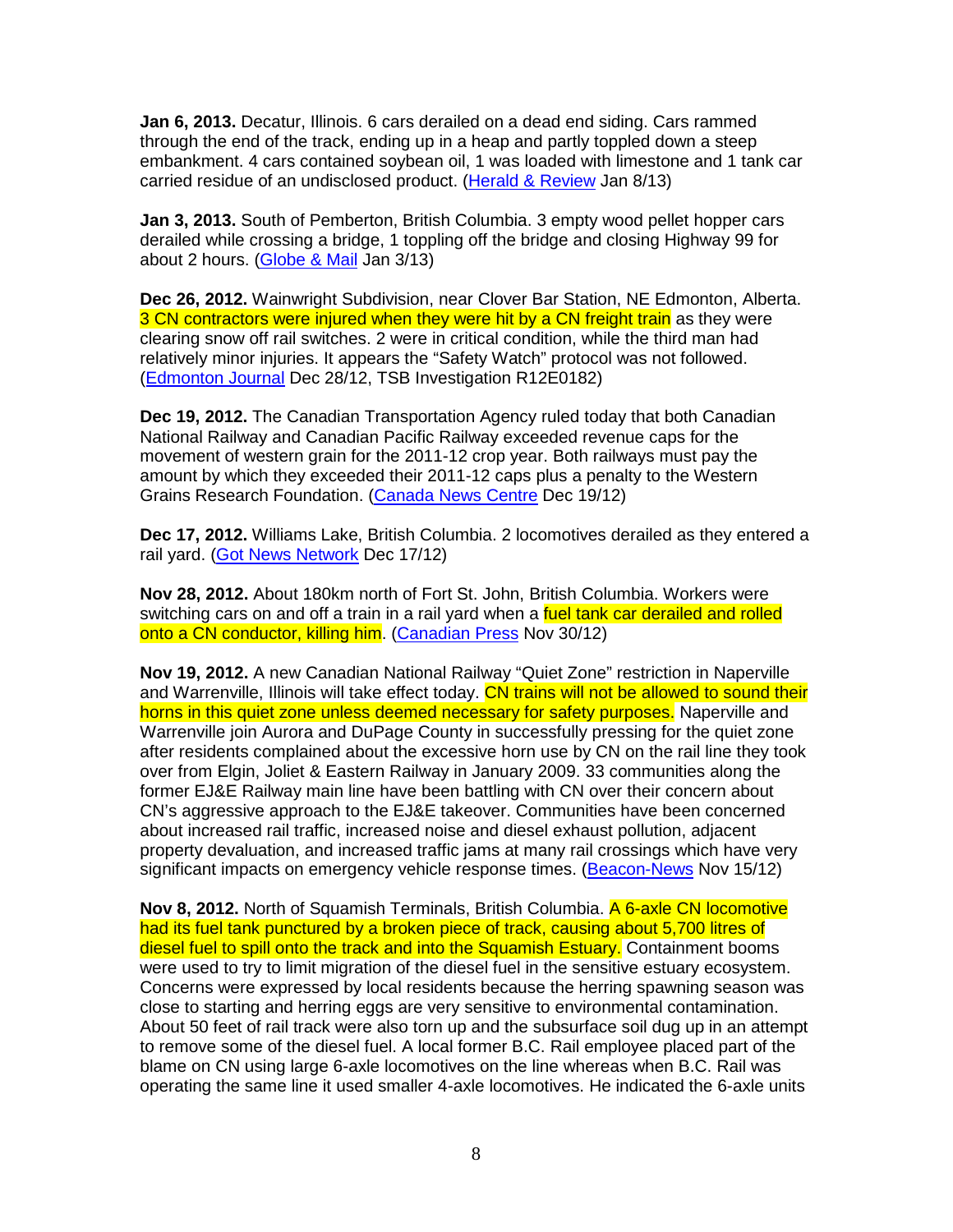can't make the turns on that section of track without placing too much stress on the track. (Squamish Chief Nov 14/12)

**Nov 1, 2012.** Ontario's Superior Court gave the go-ahead today for a multi-million dollar lawsuit against CN Rail and Via Rail on behalf of most of the passengers of a fatal train derailment February 26, 2012 in Burlington, Ontario. The train was traveling 4 times faster than the speed limit while changing tracks. Arguments for the class-action lawsuit to proceed included that CN Rail and Via Rail were negligent in the derailment that killed 3 Via employees, injured 1 Via employee and injured 45 passengers. Altogether, 68 of the 75 passengers have joined the lawsuit. (Toronto Sun Nov 1/12, CBC News Oct 26/12)

**Oct 11, 2012.** Waterloo, Ontario. 4 tank cars derailed in uptown Waterloo. CN failed to notify the Region of Waterloo, which was a violation of an agreement between the 2 parties. A Waterloo Chronicle news article read, "The incident has left Waterloo residents worried, as the train was bound for the Chemtura chemical manufacturing plant in Elmira." (Waterloo Chronicle Oct 24/12)

**Sept 7, 2012.** Battle Creek Yard, Michigan. About 8 cars loaded with grain derailed and ripped up about 700 feet of track and a switch. (Railroadfan.com Sept 8/12)

**June 26, 2012.** Near Poser, west of McBride, British Columbia. 8 loaded coke cars went off the tracks.  $(250$  News June 26/12)

**May 26, 2012.** Hixon, British Columbia. 8 empty freight cars derailed and toppled over. (250 News May 28/12)

**May 15, 2012.** Outside Oakville, Manitoba. Train derailed when it made an emergency stop. The rear wheels of 1 of the cars carrying wheat went off the rails. Sparks from the derailment started a grass fire, causing nearby piles of old rail ties to also catch fire. Highway 13 in Oakville was closed throughout the night due to the accident. (CN often leaves old discarded rail ties by the track, which creates a fire hazard.) (CTV Winnipeg News May 16/12)

**May 9, 2012.** Just outside Collins, Mississippi. About 2 dozen loaded coal cars derailed on the CN main line. A significant amount of coal was spilled. Rails and a bridge were damaged. The train consisted of 105 cars, all loaded with coal. The Collins Fire Department Chief said, "There have been multiple derailments over the years, but nothing of this magnitude or this size." (WDAM May 9/12)

**April 26, 2012.** Between Valemont & Blue River, British Columbia. A locomotive and up to 15 cars derailed due to a washout. At least 2 container cars fell into the North Thompson River. A contamination containment boom was set up on the river in an attempt to contain what was described as a **chemical slick on the surface of the water**. Crews were still cleaning up debris from the derailment over 2 weeks later. The extent of environmental damage, including from the chemical spill, was not disclosed. (Castanet News May 12/12, CFJC TV May 13/12)

**April 1, 2012.** Near Searchmont, Ontario. 11 of 34 cars derailed – 5 tank cars carrying residue and 6 cars carrying steel products. Damaged rail cars and rolls of steel were scattered in the surrounding bush. (The Sault Star April 3/12)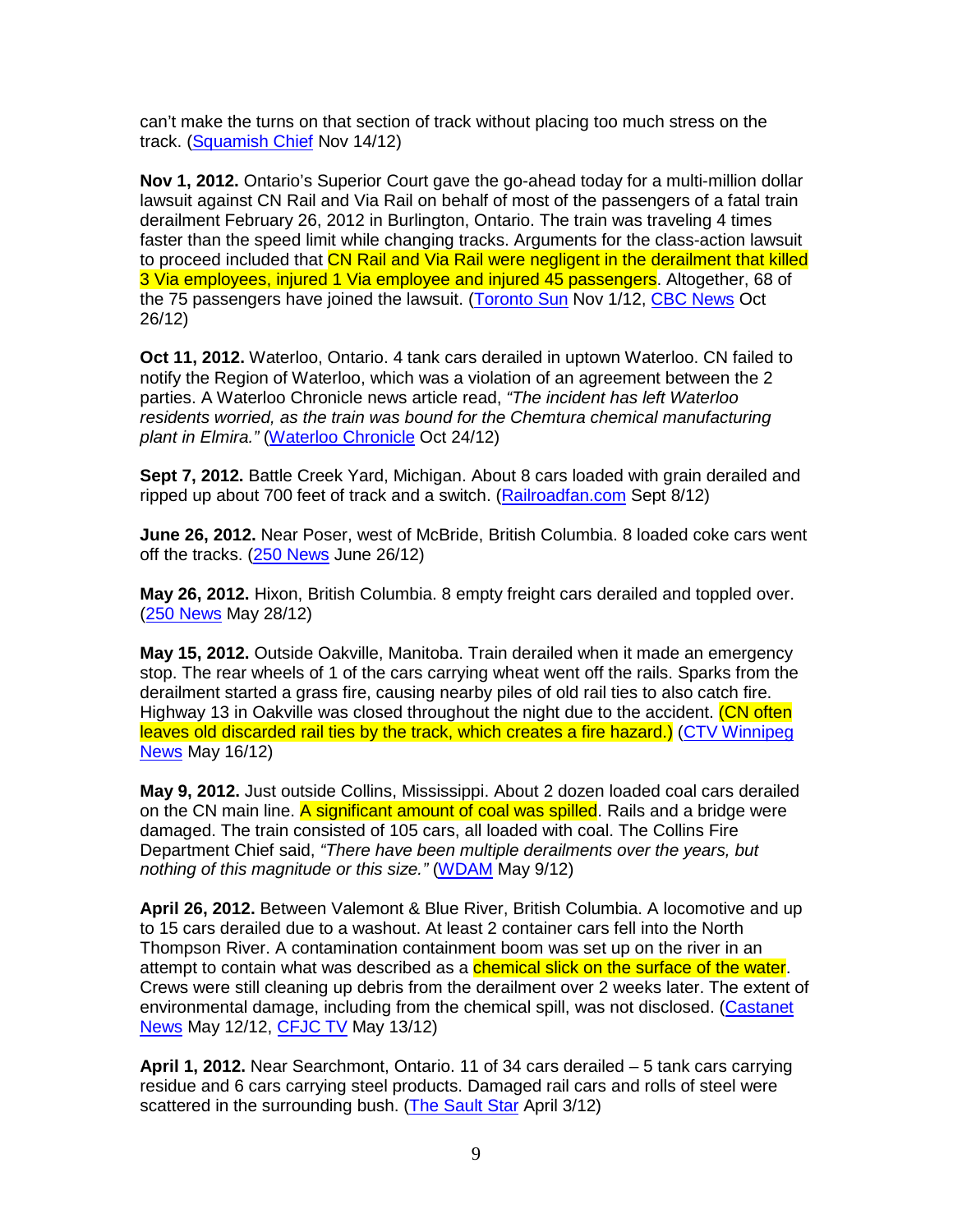**March 20, 2012.** SE Calgary, Alberta. 4 cars and 1 engine derailed in CN's Ogden Rail Yard. A conductor was reported to have suffered injuries when he jumped from the train. A fuel tank on the engine was punctured and an undisclosed amount of fuel spilled onto the ground. (CBC News March 20/12)

**March 15, 2012.** 35km east of Melville, Saskatchewan. 22 empty cars derailed on CN's main line. (Leader-Post March 16/12)

**March 6, 2012.** Saint John, New Brunswick. 12 CN cars derailed. 4 of the cars carrying potash flipped on their sides, **spilling potash on the ground.** (CBC News March 6/12)

**Feb 26, 2012.** Oakville Subdivision, near Aldershot Station, Burlington, Ontario. Three Via Rail engineers were killed and 46 other people were injured when the Via Train 92 locomotive and 5 cars derailed on track owned, operated and maintained by CN Rail. The train was switching from one track to another when it flew off the tracks and collided with a building, destroying the locomotive that the 3 deceased crew members were in. The locomotive's fuel tank was punctured and about 4,300 litres of diesel fuel spilled. The train was traveling 4 times faster than the speed limit while changing tracks. A lawsuit was later initiated against CN and Via Rail by passengers who are seeking compensation for physical and emotional injury, damage to property and loss of income as a result of the derailment and crash. An Orangeville Citizen editorial read, "There should be no need to await the safety board's final report on the crash before replacing such wholly inadequate switching, something that would likely have happened many years ago had the CNR not had such a cavalier attitude toward safety." The TSB slammed Transport Canada and the railway industry for not having voice recording included in locomotive data recorders, a recommendation made repeatedly by the TSB since 2003. The TSB said, "Voice recordings allow investigators to understand the environment in which crews operated and the decisions they made leading up to an accident. The lack of this information in rail investigations deprives the TSB of a key tool it needs to help make Canadians safer." The federal NDP said a positive train-control system, mandatory in the U.S. since 2008, would have prevented the accident, and having mandatory voice recorders in trains would have allowed investigators to know exactly what happened. Emile Therien, past Canada Safety Council President, said Transport Canada has relinquished its regulatory control to individual rail companies, making it more perilous to ride the rails. He said it's time for rail companies to stop monitoring themselves and for the federal government to step up to its on-the-track oversight responsibilities. (Orangeville Citizen March 1/12, TSB Investigation R12T0038)

**Feb 21, 2012.** 12km east of Smithers, British Columbia. 46 coal cars went off the track, spilling coal and damaging rail cars and rail tracks. One nearby resident said, "My property is a hell of a mess. I have property on both sides and they've made a mess of everything." (Houston Today March 3/12)

**Jan 21. 2012.** Tumbler Subdivision, 50km NE of Prince George, British Columbia. 13 CN cars loaded with coal derailed. (250 News Jan 22/12)

**Jan 21, 2012.** Near Fabyan, Alberta. 31 cars hauling grain derailed as a CN train crossed the Fabyan Bridge on the Wainwright Subdivision main track. The outside rail in a curve at the end of the bridge rolled over, causing the derailment. About 1,760 feet of track were destroyed, 17 of the derailed cars fell into the Battle River valley far below, rail cars were destroyed or sustained major damage, and there was significant damage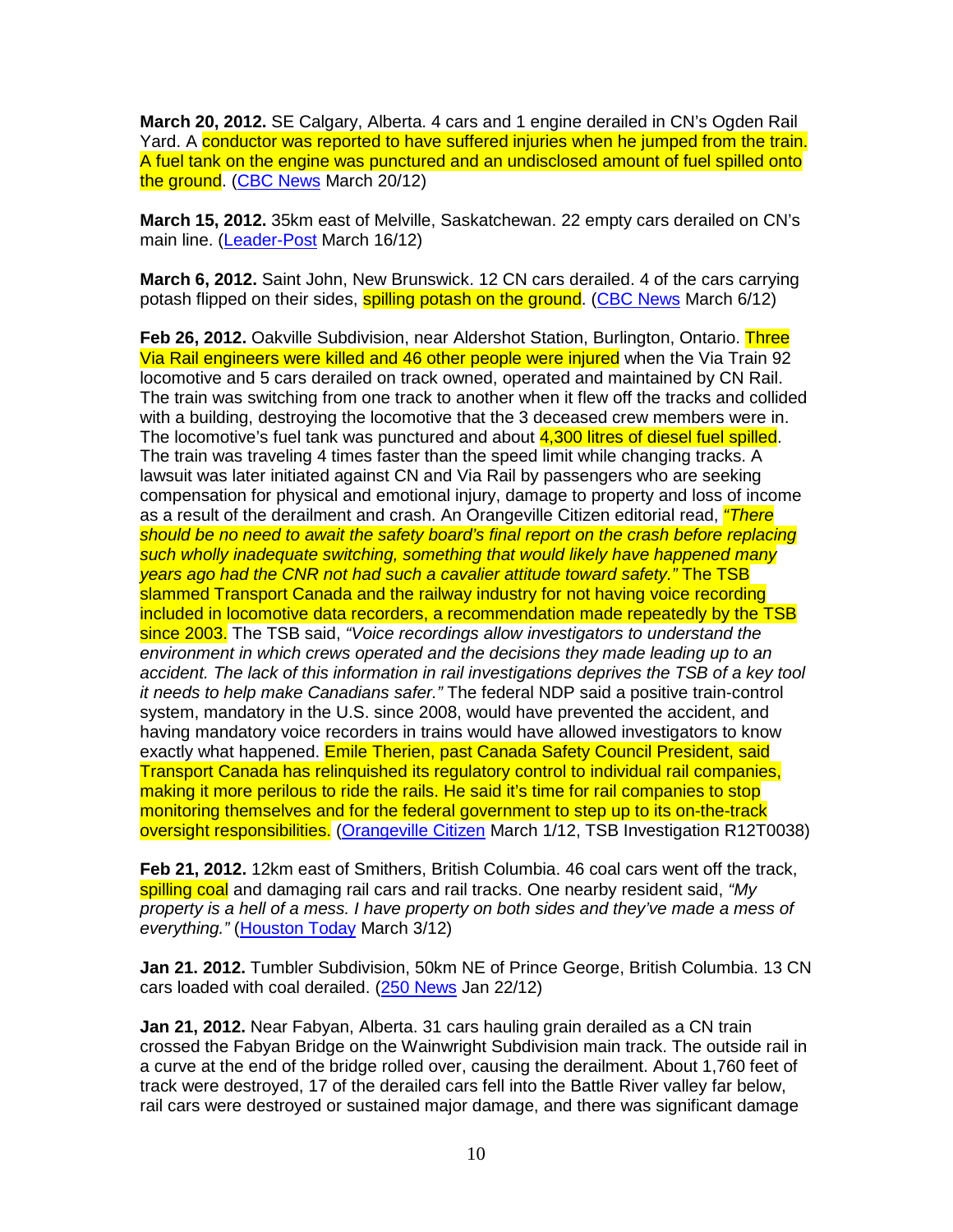to the bridge itself. The TSB found that loose and broken lag screws securing the track led to the derailment. As an example of the misleading information often provided by CN public affairs staff, both Julie Senecal and Warren Chandler of CN had told Star News that all 137 cars in the train were grain cars. Shortly following the derailment, a TSB investigator informed Star News that CN's information was not correct; there were only 74 cars that contained grain, while 31 tank cars contained dangerous goods residue (up to several thousand gallons in each car), 19 were empty, 5 were auto carriers, 2 carried pulp and 4 cars carried steel pipe. (Star News March 2/12, TSB Report R12E0008)

**Jan 20, 2012.** Near Hay Lakes, Alberta. 18 cars hauling plastic pellets and other general merchandise derailed. (CBC News Jan 20/12)

**Jan 18, 2012.** 16km north of Prince George, British Columbia. 11 cars in a CN train carrying lumber and pulp products went off the tracks. (250 News Jan 22/12)

**Jan 18, 2012.** Grande Cache Subdivision, Hanlon (between Hinton & Grande Cache), Alberta. CN train with 6 locomotives, 91 loaded coal cars and 1 empty car had a number of problems that eventually resulted in 13 loaded coal cars from the 13,620-ton train being left unattended on an incline with hand brakes improperly applied. The 13 loaded cars ran away uncontrolled for about 3 miles and plowed into a stationary CN train on the main line, causing 9 loaded cars and 3 locomotives to derail. 7 of the derailed cars were destroyed and the 3 derailed locomotives were extensively damaged. 1 locomotive flipped on top of another locomotive, with 2 locomotives ending up on their side. 1 crew member was seriously injured and taken to hospital by helicopter, while 2 crew members sustained minor injuries. At least 2,800 litres of fuel and 740 tons of coal spilled, resulting in undisclosed environmental damage. About 250 feet of track were damaged. (Canadian Press Jan 18/12, TSB Report R12E0004)

**Dec 21, 2011.** Near Caribou, British Columbia. 19 CN rail cars carrying coal derailed on the main track after a wheel gave out and caused emergency braking. The TSB criticized CN and reiterated to Transport Canada to put regulations in place for wheel safety inspections on rail cars. The American Association of Railways has set a threshold of 90,000 pounds of impact for rail operators in the U.S. to pull the train and replace wheels. Unfortunately, Transport Canada has no threshold in place even though on Dec. 1, 2011 the TSB called on Transport Canada to establish one. A similar CN derailment of 36 coal cars occurred along the same line near Fort Fraser, B.C. February 12, 2011. (Canadian Press Jan 22/13, TSB Report R11V0254)

**Oct 29, 2011.** Near Meharry, Manitoba. A CN freight train and a Via Rail passenger train approached one another on the same track, without either of the crews being aware, until it was almost too late. The trains were able to come to emergency stops within 1,500 feet of one another. An October 17, 2012 TSB investigation report determined that the rail near-miss resulted when short-cuts were made to railway operating rules and procedures. The redundancy and safeguards built into the rules are often compromised when short-cuts are taken, which increases the risk of accidents. The investigation also highlighted one of many outstanding issues on the TSB's Watchlist – the need for video and voice recorders on locomotives. The absence of such recorders has hindered many TSB investigations of rail accidents and rail near-misses, including this one. (TSB News Release Oct 17/12, TSB Report R11V0057)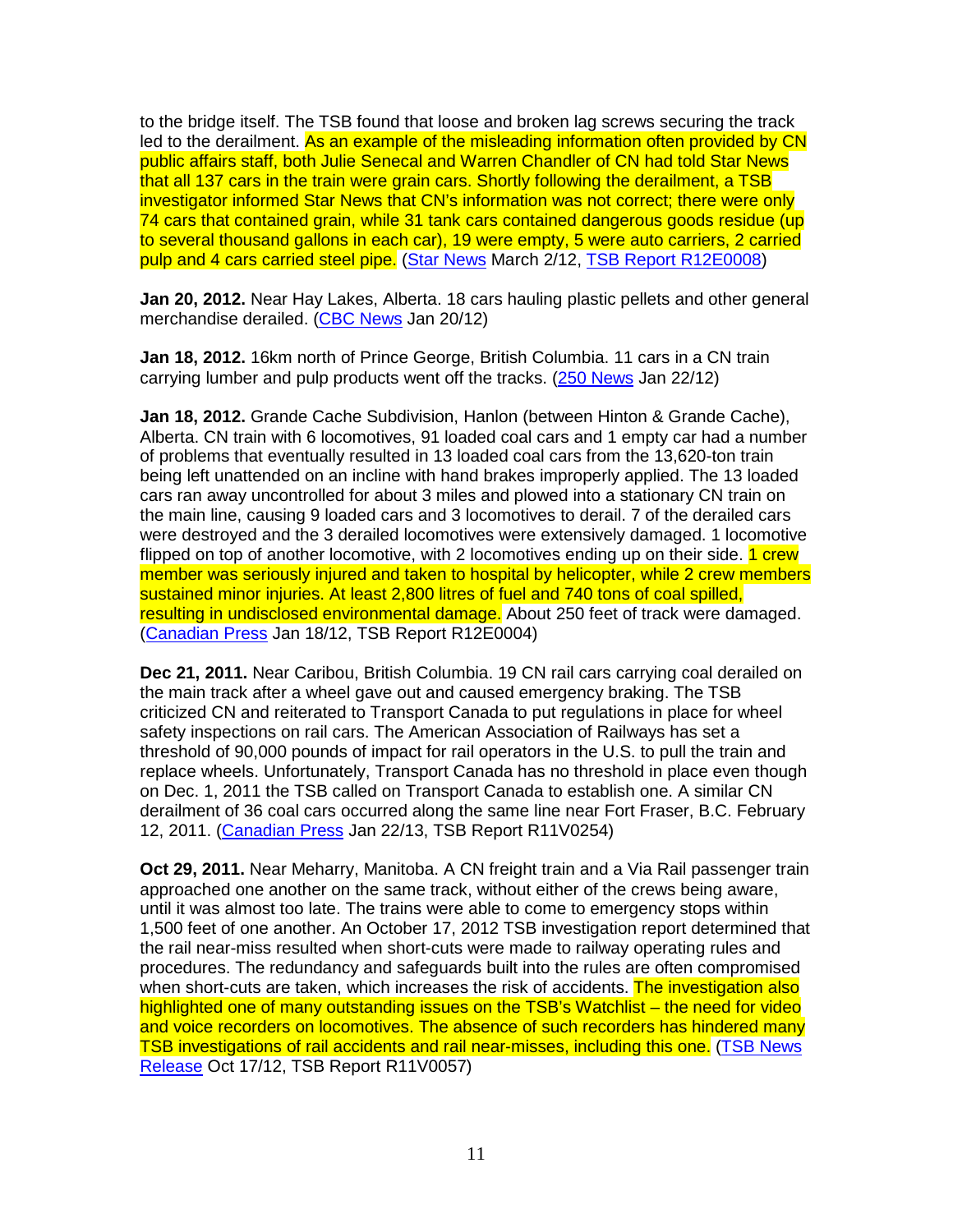**Oct 21, 2011.** Three Hills Subdivision, near Alix Junction, Alberta. A too-long freight train over 2 miles long consisting of 3 locomotives and 87 loaded cars derailed in a curve on the main track near the Ardley Bridge over the Red Deer River. The train consisted of 62 loaded double-stack intermodal cars (140 platforms) and 25 mixed freight cars. The TSB investigation found that 7 loaded double-stack intermodal flat cars (13 car bodies) derailed over a mile behind the locomotives when a sudden catastrophic failure of a rail occurred likely due to an existing defect in the rail. Several of these cars rolled down a bank and came to rest upside down. One derailed 3-unit intermodal flat car was carrying paint, paint products, sodium hydroxide, phosphoric acid and other dangerous goods. About **900 litres of phosphoric acid were spilled** and 470 feet of track were destroyed. The extent of environmental damage was not disclosed. The TSB criticized CN by indicating that their ultrasonic rail tests did not identify all the transverse defects in the older vintage rail. (TSB Report R11C0118)

**Sept 24, 2011.** Near Point-Saint-Charles, Quebec. A train exceeded the authorized speed limit at a switching crossover, causing a derailment on the main track. The TSB found that side-to-side force due to excessive speed and the sudden application of brakes caused the wheel of one of the cars to lift, leading to the derailment of 6 cars. About 650 feet of track and several track turnouts were damaged. (TSB Report R11D0075)

**July 14, 2011.** Near Waterfall, Ontario. 11 multi-platform intermodal cars carrying 86 containers derailed on CN's Bala Subdivision main track. About 6,800 feet of track were damaged or destroyed including a siding switch. The TSB reported that the derailment resulted from the combined effects of weakened track structure, worn car components condition and strained cornering behaviour of double-stack cars. (TSB Report R11T0162)

**July 14, 2011.** Kingston Subdivision, near Durham Junction, Ontario. 2 CN workers were repairing a section of track when a Via Rail train travelling on a track next to the track the workers were repairing hit and killed one of the workers. The TSB indicated the inappropriate use of the "Safety Watch" protocol was considered the primary factor in the fatality. The minimum required sight line at the accident location was 2,200 feet, whereas the actual sight line was less than 800 feet. The TSB criticized CN for improper or no training regarding the "Safety Watch" procedure, and criticized Transport Canada for lax implementation of its overall responsibility for rail safety. (TSB Report R11T0161)

**June 23, 2011.** 10km south of Anzac, south of Fort McMurray, Alberta. CN train derailed and an undisclosed amount of an undisclosed chemical leaked from 1 or more of the rail cars. The extent of environmental damage was not disclosed. The Fort McMurray Fire Department, Environment Canada and Alberta Sustainable Resources were all at the scene. Few details were provided by CN officials. (CHED News June 24/11)

**June 23, 2011.** Edmonton, Alberta. 1 CN freight train collided with the tail end of a second stationary CN freight train along the main track near 50<sup>th</sup> Street and the Yellowhead Freeway. The collision resulted in the derailment and toppling of 2 intermodal flat cars and 1 of the locomotives sustaining damage. As well, 6 empty containers and 2 containers loaded with waste paper and metal scrap were damaged. The TSB reported that the moving train was traveling too fast considering the short sight line distance, and that the operating crew was fatigued. (CBC News June 23/11, TSB Report R11E0063)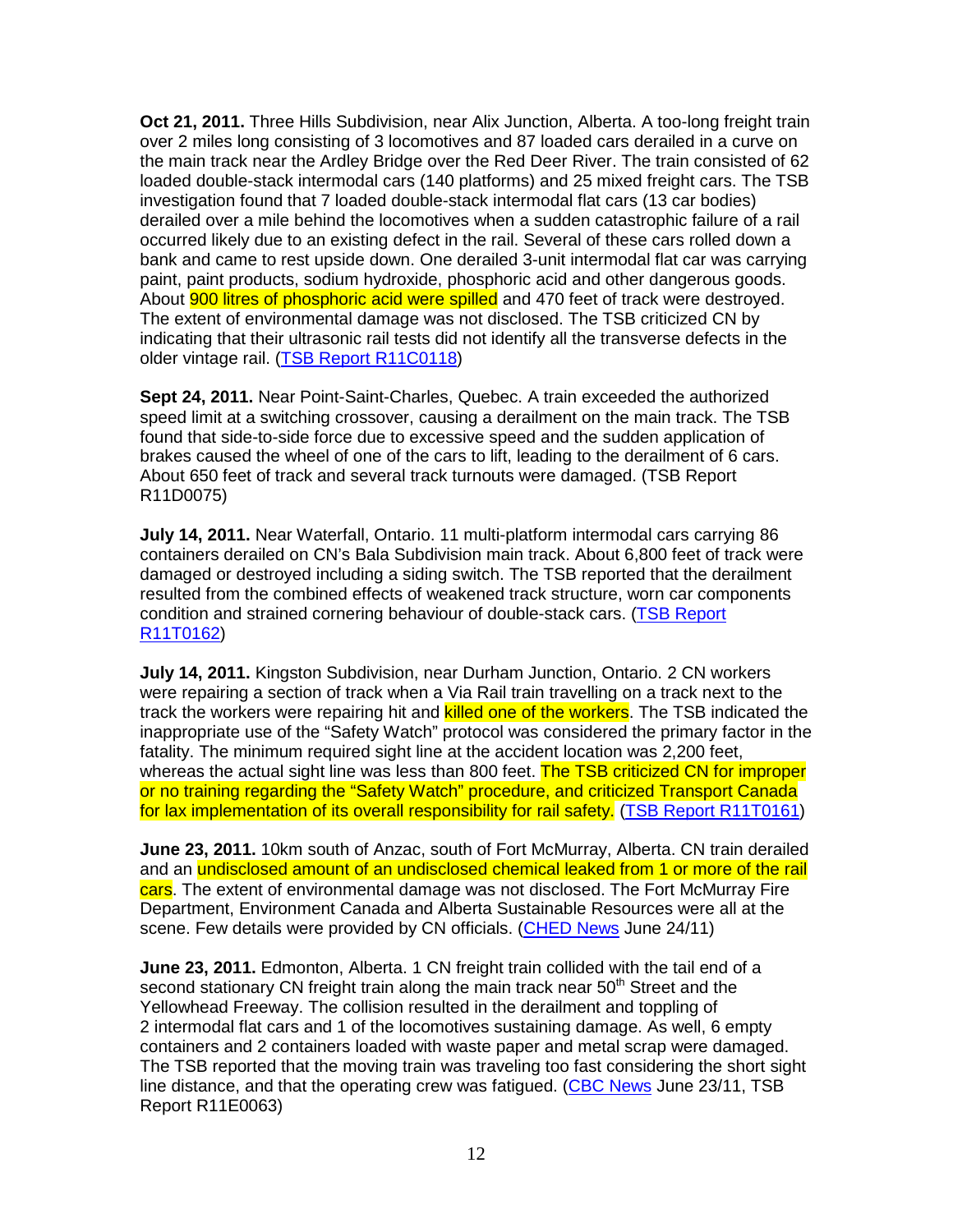**June 3, 2011.** Edmonton, Alberta. A moving CN freight train collided with the tail end of a stationary CN freight train. 2 intermodal flat cars from the stationary train derailed, and the lead locomotive in the moving train was damaged. The crew in the moving train did not have a long-enough clear and direct line of sight and did not reduce train speed accordingly before it collided with the stationary train. The TSB investigation report released October 18, 2012 on the collision read, "In the absence of additional backup safety defences in signalled territory, when signal indications are not correctly identified or followed, existing defences may not be adequate to reduce the risk of collision and derailment." The TSB has had an outstanding recommendation for more than a decade regarding this problem and has identified it as an issue on its Watchlist which is a list of issues "the TSB has determined pose the most serious risk to Canada's transportation system." (TSB News Release Oct 18/12)

**May 22, 2011.** Sarnia Rail Yard, Ontario. 2 CN trains collided during switching operations in the yard. 6 tank cars carrying dangerous goods, a locomotive and 2 loaded bi-level auto carriers derailed. About 400 feet of track were damaged. Sarnia Fire and Rescue Services were on the scene and remained on site while CN crews cleaned up the mess. The TSB reported that train movement information was not properly communicated between yard coordinators and operating crews. (The Observer May 24/11, TSB Report R11T0113)

**May 17, 2011.** SW Strathcona County, near Edmonton, Alberta. A CN-caused wildfire burned several acres of a private conservation area – Bretona ConservAction Area. The Strathcona Fire Department and the landowner had to fight the fire and contain it to prevent the entire 100-acre conservation area from burning. The fire occurred only about 100m from the industrial rail yard built in 2010 as a joint project by CN, Cando Contracting Ltd. and Imperial Oil Ltd. to store 225 petroleum tank cars right next to 2 homes and 2 conservation areas. Had the fire spread into the rail yard, it would have been disastrous. CN has refused to compensate the landowner for damages resulting from the wildfire. (Railroaded News Release May 18/11)

**May 8, 2011.** Clover Bar Yard, Edmonton, Alberta. 4 freight cars jumped the tracks. CN did not share information on the contents of the derailed cars. (CTV News May 8/11)

**April 24, 2011.** Prince George CN Yard, British Columbia. A locomotive derailed and appeared to have crashed into cars that were full of coal. (250 News April 24/11)

**April 22, 2011.** Ikea (Sweden's furniture giant), Tuxedo Yards Development Corp., and Seasons (Winnipeg) JV Corp. are suing CN Rail for unspecified damages to the property where Ikea's new store was to be built in Winnipeg. More specifically, the suit claims CN has refused to remove fill and materials it dumped on the property over several decades. They also claim that while CN has removed the tracks, it didn't take away the ballast used to construct the spur track, and it also left underground drainage pipes all over the property. As well, the companies allege that when a building CN built on the site was being demolished, they found the walls contained hazardous levels of asbestos in the vermiculite insulation. The companies claim they asked CN to remove the material, but finally did it on their own when CN didn't. (Winnipeg Free Press April 27/11)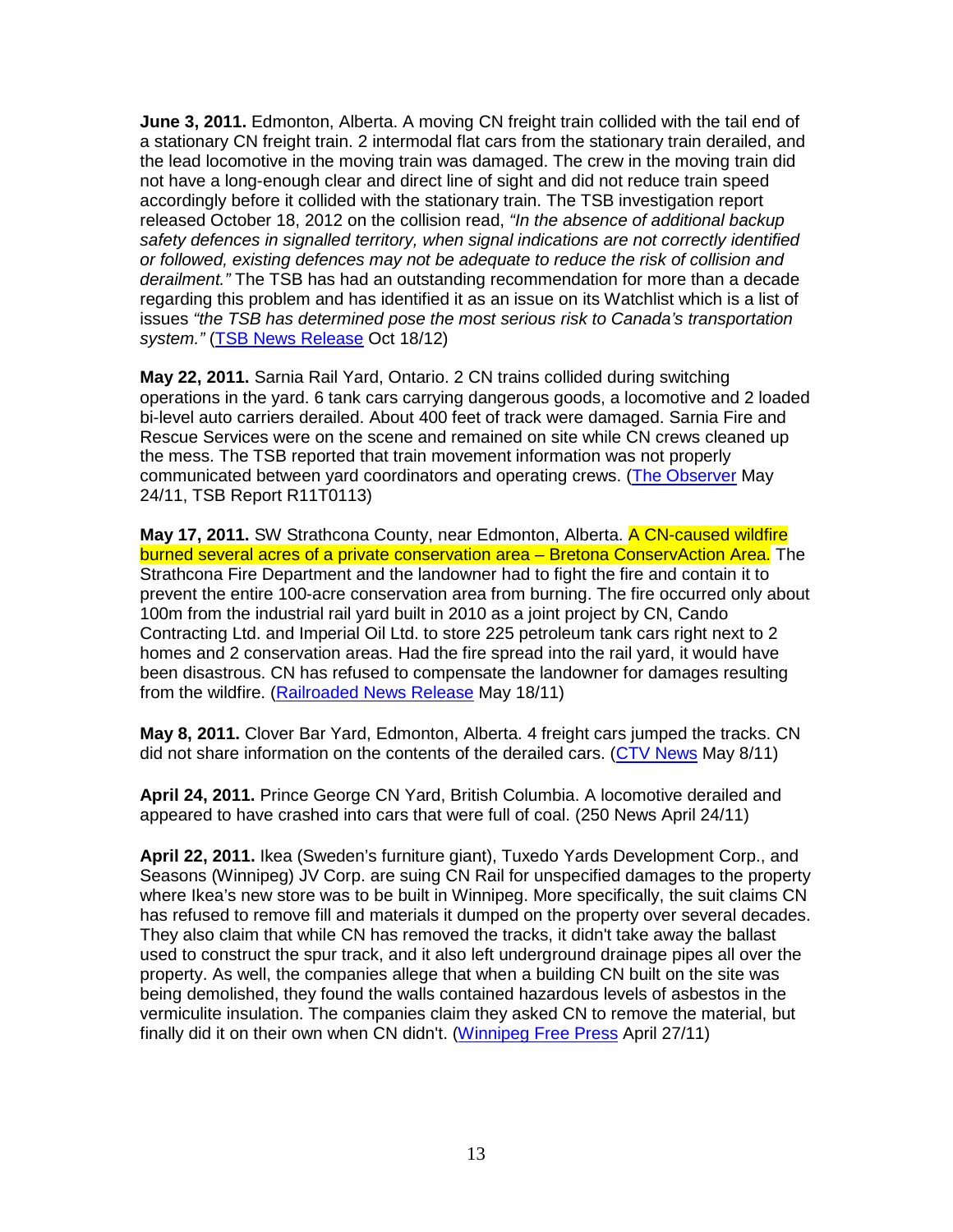**March 31, 2011.** Symington Rail Yard, Winnipeg, Manitoba. 10 CN cars derailed and 1 of the toppled cars **spilled an undisclosed amount of gasoline**. (Winnipeg Free Press March 31/11)

**March 27, 2011.** East of Port Hope, Ontario. At least 25 CN cars in a 116-car train derailed. The derailment, considered "significant", occurred on a main line and included spills of dangerous goods - jet fuel and propane. Booms were required in an attempt to contain the spills. A fire broke out and a "Red Alert" was issued through Emergency Management Ontario. A Red Alert means there is "a major risk to health, safety and security". Families from 20 houses were forced to flee their homes. The rail corridor was also shut down. About 67,000 litres of spilled aviation fuel were eventually recovered, while about 133,000 litres made their way into the local environment including the water system, causing undisclosed environmental damage. As with many other CN derailments across North America, CN did not allow the media near the vicinity of the spill to view clean up progress. Fuel spilled during the derailment on the shores of Lake Ontario continued to come up through a swamp area 19 months later. Production on 2 private farm properties was still not back to normal. Not only the farmland near the lake was affected, but the access roadways to them as well. Clean-up has included excavating and hauling away contaminated soil. It is not known whether CN has paid compensation to the farmers for damages. (Toronto Star March 27/11, Northumberland Today April 25/11, Northumberland Today Oct 4/12)

**March 15, 2011.** A U.S. Federal Appeals Court ruled unanimously that CN must honour conditions imposed by the U.S. Surface Transportation Board on CN's purchase of the Elgin Joliet & Eastern (EJ&E) Rail Line that runs between Illinois and Indiana. The decision means CN must pay \$68 million to cover the lion's share of costs in building 2 underpasses in the Chicago area to mitigate rail crossing traffic jams. CN has been battling with 33 communities along the EJ&E main line that are concerned about CN's aggressive approach to the EJ&E takeover. Communities have been concerned about increased rail traffic, increased noise and diesel exhaust pollution, adjacent property devaluation, and increased traffic jams at many rail crossings which have very significant impacts on emergency vehicle response times. (Chicago Business March 15/11)

**March 11, 2011.** A British Columbia Provincial Court convicted CN of an offence under the federal Fisheries Act. CN was sentenced to pay \$75,000 for spilling a deleterious substance – diesel fuel - into a fish-bearing river. In January 2009, Environment Canada was notified of a diesel slick near the confluence of Barker Creek and the Fraser River in B.C. Their investigation confirmed that the source was a fuel pumping station at the CN Rail Thornton Yards. (Daily Commercial News March 14/11)

**End of Feb 2011.** Kennedy Siding, Pine Pass, British Columbia. CN train carrying 16 propane cars derailed. (250 News Feb 26/11)

**Feb 12, 2011.** Fort Fraser, British Columbia. 36 of 104 loaded CN coal cars derailed on the main track. A rail car wheel fractured when a crack, which had been growing over a period of time, reached such a size that the wheel could no longer support normal service loads. 19 loaded CN coal cars went off the tracks on the same line near Caribou, B.C. December 21, 2011. (TSB Report R11V0039)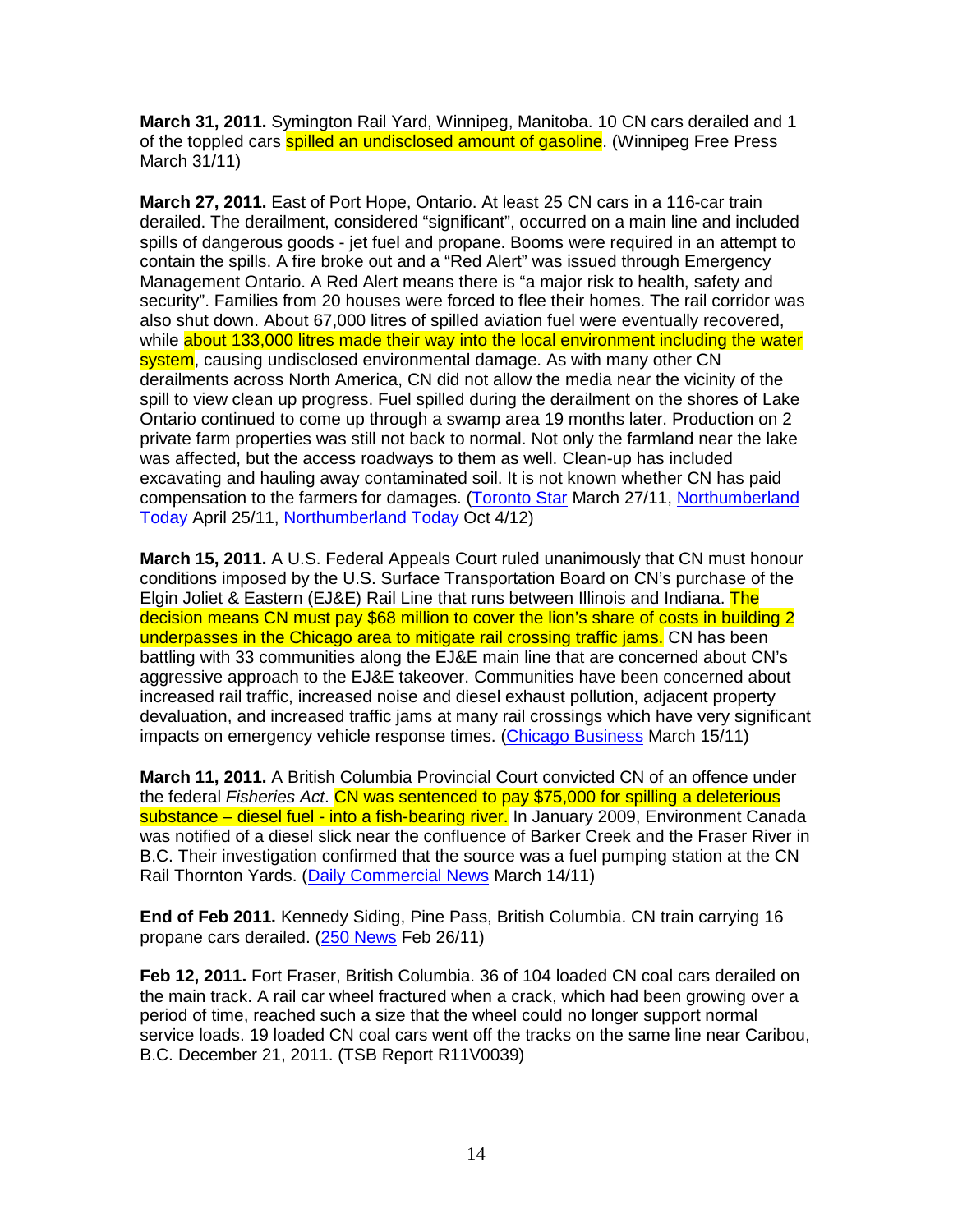**Feb 7, 2011.** Mussey Township, St. Clair County, Michigan. 4 CN cars derailed, **spilling** ammonia nitrate, which is used as a fertilizer. CN did not disclose how much ammonia nitrate was spilled. (The Times Herald Feb 7/11)

**Jan 6, 2011.** Vernon Township, Michigan. A CN train that derailed spilled hydrochloric acid, forcing about 35 nearby residents to evacuate their homes. 12 of about 100 cars came off the tracks, including 4 that toppled over on their sides. 10 tank cars were loaded with toxic hydrochloric acid, 1 carried flammable ethanol and the other was a freight box car. At least 1 tank car with a capacity of 20,000 gallons spilled hydrochloric acid and a cloud of gas drifted into the surrounding area. Hydrochloric acid is toxic and can damage eyes, skin, lungs and other organs. Local authorities monitored air and water quality before lifting the evacuation notice. A CN public relations spokesperson refused to share information on the health of the train crew, saying it is company policy not to discuss the status of employees. CN also did not disclose how much hydrochloric acid had spilled or the extent of environmental damage. (Washington Post Jan 7/11)

**Jan 2, 2011.** 10km west of Tête-Jaune Cache, British Columbia. 33 of 113 loaded CN coal cars derailed at a bend in the track next to the Fraser River, on their way to Prince Rupert. The derailed cars slid onto the riverbank, **spilling an undisclosed amount of coal**. (Each car carries up to 1 million kg of coal.) A small marsh that drains into the Fraser River was directly impacted by the spilled coal. Crews worked several days clearing up the mess and removing all the debris. A veteran CN employee said the derailment could have been caused by any number of rail defects. (Rocky Mountain Goat Jan 5/11)

**Dec 27, 2010.** Neenah Rail Yard, Wisconsin. Part of a 99-car CN train - 11 empty freight cars - derailed and 7 of them toppled over on the main line. An undisclosed length of track was damaged. (Chicago Tribune Dec 27/10)

**Dec 21, 2010.** The U.S. Surface Transportation Board fined CN \$250,000 for intentionally under-reporting train blockages at railroad crossings along the EJ&E line between Illinois and Indiana. The decision was the first fine ever imposed on a railroad by the U.S. Surface Transportation Board. The decision stated that an investigation into Canadian National's reporting of the blockages, "supports the conclusion that CN has knowingly violated the Board's orders that CN report, on monthly and quarterly bases, the date and descriptive information for each crossing blockage exceeding 10 minutes in duration." For example, U.S. Representative Judy Biggert indicated that CN had reported only 14 blocked crossings lasting 10 minutes or longer for a particular reporting period, whereas the actual number was 1,457, over 100 times the reported number. TRAC (The Regional Answer to Canadian National) stated, "The STB decision brings to light a serious flaw in how railroads are regulated." TRAC has indicated that more needs to be done to ensure that communities across the U.S. are not harmed by CN's lack of respect for U.S. citizens. (nwitimes.com Dec 21/10, several other sources)

**Dec 10, 2010.** Prichard, Alabama. At least 10 CN cars loaded with coal derailed and 3 overturned, spilling an undisclosed amount of coal and closing Highway 45. (FELA Lawyer News Dec 10/10)

**Nov 27, 2010.** Williams Lake, British Columbia. 2 locomotives derailed, disrupting traffic at a public crossing just north of a rail yard. (Williams Lake Tribune Dec 2/10)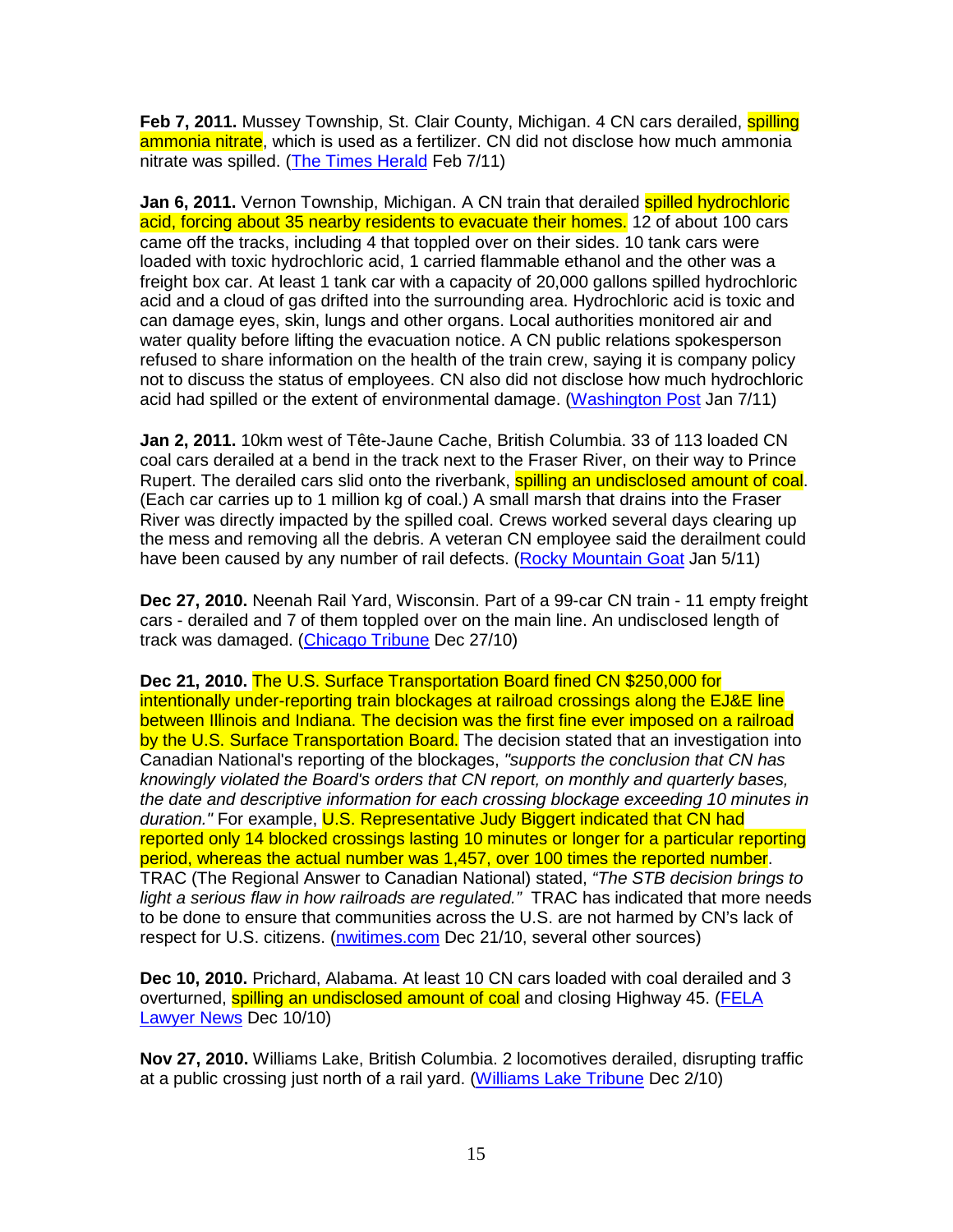**Nov 21, 2010.** Scotford Rail Yard, Fort Saskatchewan, Alberta. 14 CN cars fell off the track – 10 tank cars and 4 general freight cars - a short 3 months following a 43-car derailment in the same yard. Another CN derailment in the same yard April 6, 2005 involved a hydrogen peroxide spill. (Fort Saskatchewan Record Nov 25/10)

**Nov 19, 2010.** East of Vibank, Saskatchewan. 2 locomotives and 1 empty hopper car derailed, closing Highway 48 for 2 days while CN cleared the derailed locomotives and car, and repaired damages. (Regina Leader Post Nov 20/10)

**Nov 5, 2010.** SW Strathcona County, near Edmonton, Alberta. The first petroleum tank cars were moved in to an industrial rail yard joint ventured by Cando Contracting Ltd., CN and Imperial Oil Ltd. Construction of the new rail yard began June 21, 2010 and was completed by late October. Up to 225 tank cars owned by Imperial Oil Ltd. are to be stored and moved in and out of the rail yard. The rail yard was built only 68m from one home and 163m from another home, and only 30m from 2 conservation areas. This violates minimum set-back distance requirements of the Railway Association of Canada, Federation of Canadian Municipalities and CN's own policy, all of which indicate that new rail yards are not to be built within 300m of any homes. Construction and operation of the rail yard also breaches federal transportation, railway safety and environmental legislation and regulations; Alberta environmental protection and drainage legislation; Canadian Rail Operating Rules; CN environmental policies; CN community relations policies; Imperial Oil environmental policies; and, Imperial Oil community relations policies. (Railroaded News Release July 21/10, Railroaded News Release Nov 8/10)

**Oct 18, 2010.** Kingston Subdivision, near Lancaster, Ontario. CN train derailed 18 cars on the main track, including 6 cars containing dangerous goods. An **undisclosed amount** of sodium cyanide (solid) was spilled. As a precautionary measure, residents in close vicinity to the accident site left their homes. About 1,000 feet of track were damaged or destroyed. The train consisted of 2 locomotives at the head of the train and 122 cars (59 loaded, 63 empty). It weighed 8,350 tons and was 7,105 feet long. The train derailed due to a rail roll-over partly attributable to improperly assembling the train. (TSB Report R10D0088)

**Oct 10, 2010.** New Haven, Michigan. About 3,000 gallons of diesel fuel spilled from a CN locomotive, causing undisclosed environmental damage. (The Voice News Oct 11/10)

**Oct 8, 2010.** Parry Sound, Ontario. CN train carrying dangerous goods derailed. 19 cars fell off the tracks, 15 of them containing extremely flammable propane and fuel oil. A major emergency response included evacuations, road closures and fire crew deployment. Many rail cars and 1,000 feet of track were damaged. About 40 gallons of fuel oil were spilled. (Cottage Country Now Oct 8/10)

**Oct 2, 2010.** Near Newbrook, NW of Edmonton, Alberta. 2 locomotives and 18 cars derailed on the way from Edmonton to Fort McMurray in a 1½ mile long train with 3 locomotives and 162 cars. (Edmonton Journal Oct 3/10)

**Oct 1, 2010.** Near Falding, Ontario. CN freight train derailed 21 cars on the main track. The derailed cars included 8 loaded tank cars containing liquefied petroleum gas and 7 loaded tank cars containing fuel oil. A number of homes in the vicinity of the derailment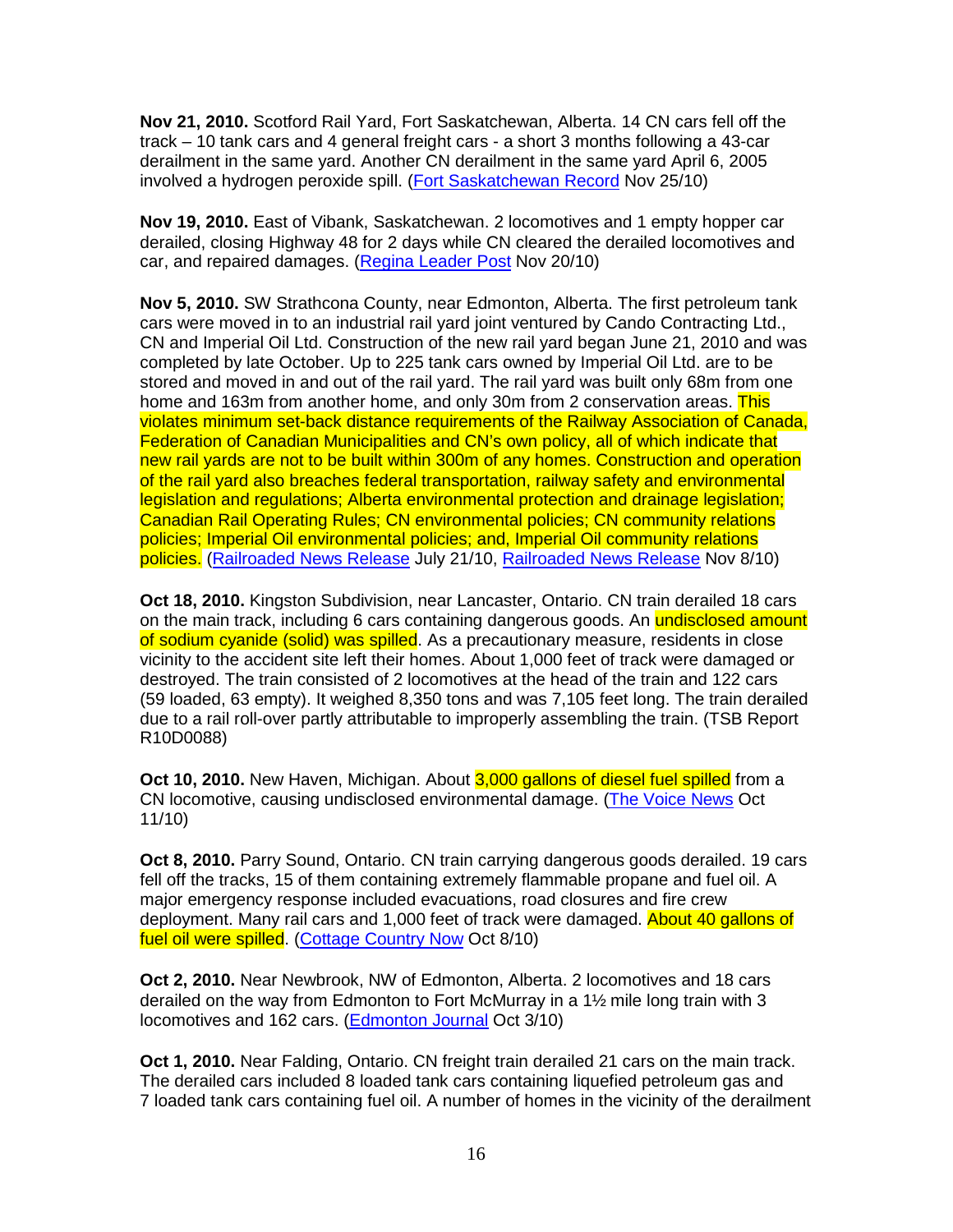were evacuated. The TSB found that the train was not properly assembled, braking instructions were not properly followed, and the locomotive engineer was fatigued. (TSB Report R10T0213)

**Sept 30, 2010.** Brimson, North of Two Harbors, Minnesota. 2 CN ore trains collided after one of the trains carrying 116 cars full of taconite ore left a siding and entered the main track before getting permission. It later collided with a CN train with 118 empty rail cars. 3 locomotives and 14 cars derailed, all 5 crew members from both trains were injured, and the derailment resulted in over \$8 million in property damages. The NTSB blamed the collision on the loaded train entering the main line without permission and a lax CN policy on train right-of-way communication on a route without signals. (Duluth News Tribune Feb 12/13)

**Aug 23, 2010.** Saint-Maurice Subdivision, near Clova, Quebec. 17 CN cars (16 loaded and 1 empty) derailed and about half of the cars toppled over on their sides on the main track. About 1,300 feet of track were destroyed. The derailment zone covered a distance of about 1,300 feet. The derailed equipment consisted of 10 gondola cars loaded with wood chips, 1 covered hopper car (sodium cyanide residue), and 6 covered cars carrying newsprint. The train was made up of 5 locomotives and 95 cars (90 loaded and 5 empty), it weighed 13,100 tons and was 5,640 feet long. The derailment occurred when a track slid sideways as the train was passing over it. (TSB Report R10Q0037)

**Aug 18, 2010.** Scotford Rail Yard, Fort Saskatchewan, Alberta. 43 CN tank cars carrying 7 types of hazardous goods including diesel and liquefied petroleum gas derailed, many of them toppling over on their sides. The derailment occurred during switching operations - 1 CN train was shoving 50 loaded and 5 empty cars in the yard when the movement collided with 46 parked empty cars on the track. It is not known whether there were any hazardous products spilled or whether there was any environmental damage, as CN staff made sure no members of the public were allowed near the site. The TSB attributed the derailment to human error and to the poorly lit rail yard during a night time operation. Other CN derailments in the same yard include one April 6, 2005 and another one November 21, 2010 (Edmonton Journal Aug 19/10, Railroaded News Release Aug 19/10, TSB Report R10E0096)

**July 31, 2010.** 15km south of Lytton, British Columbia. A water bomber crashed in the Fraser Canyon while fighting a CN-caused wildfire, killing the pilot and co-pilot. (FireFightersCloseCall.com Aug 1/10)

**July 21, 2010.** 10km east of Prince George, British Columbia. 16 CN cars loaded with coal derailed.

**July 20, 2010.** Tk'emlups First Nation Reserve, near Kamloops, British Columbia. A fire investigator is confident that a CN engine in a rail yard ignited a large grass fire on the Tk'emlups First Nation Reserve. In 2009, the City of Kamloops billed CN for \$20,000 for firefighting when sparks from a train ignited a 3-day blaze. These are just a few examples of the many fires caused annually by CN. Idling and slow-moving locomotives, such as in rail yards, pose particularly high fire hazards. (Kamloops Daily News July 23/10)

**July 6, 2010.** Jasper Yard, Jasper, Alberta. A CN freight train collided with a Via passenger train while passengers were disembarking on the station track. The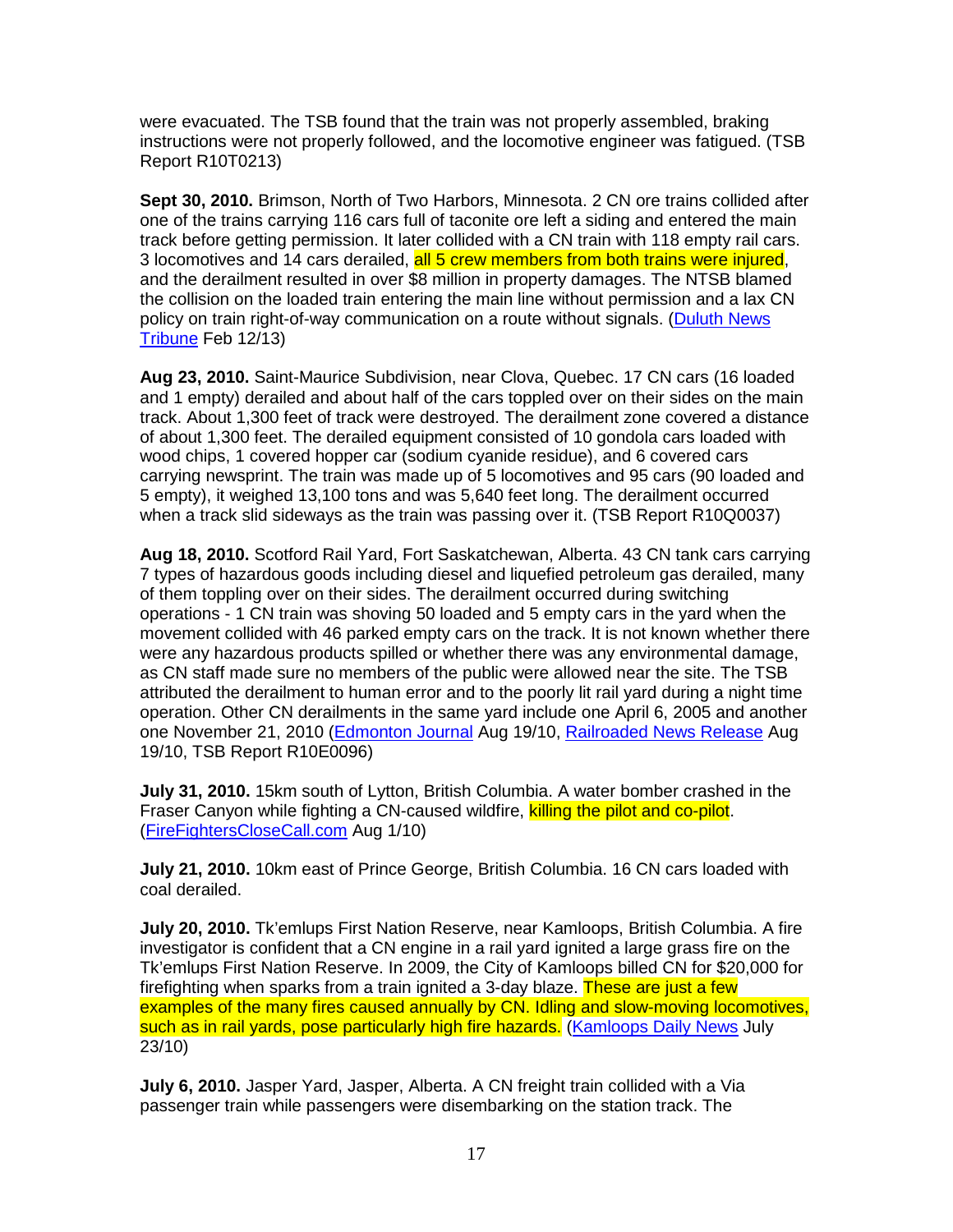passenger train was pushed to a 45° angle. The CN l ocomotive and one of the Via passenger cars were damaged. The TSB attributed the accident to human error – improper communication between the 2 crews. (TSB Report R10E0080)

**June 15-28, 2010.** Between Sarnia, Ontario and Port Huron, Michigan. About 2,000 rail tank car loads of biodiesel were moved back and forth repeatedly across the Canada/U.S. border without unloading the cars. One CN worker said, "In 25 years, I'd never done anything like it…The clerk told me it was some kind of money grab. We just did what we were told." CN made \$2.6 million from the money-making scheme. (UPI Dec 3/12)

**March 30, 2010.** Pickering, Ontario. 9 cars of a 149-car CN train stretching 9,383 feet and weighing 12,166 tons jackknifed and derailed at the Pickering GO Station on the main track. 1 car spilled a load of lumber and the fuel tank of one of the 3 locomotives was punctured and **spilled 50 litres of diesel fuel which caught fire**. Local residents were concerned about the sixth derailment in as many years along this section of track running from Whitby to Pickering. This is of particular concern to Canadians living next to railways, considering that 12% of all rail traffic carries dangerous goods, according to the Railway Association of Canada. In April 2011, the TSB issued a scathing investigation report faulting the way in which this latest train was assembled. The train was pulled by 3 locomotives, all located in the front of the train, a method the TSB has blamed for a number of other CN derailments involving these too-long and too-heavy trains. Following a similar CN derailment near Brighton, Ontario in 2009, CN had pledged to start building trains over 8,500 feet long by spacing locomotives throughout the train, a technique known as distributing power, which cuts down on in-train forces. The TSB has investigated 10 derailments that involved longer, heavier trains and excessive in-train forces. 9 of these were Canadian National trains. CN has the lowest safety level rating, 1 or 2 on a scale of 5. One of many reasons identified for this poor safety record is the lack of dialogue by CN management with its train operators and the general strained relationship between the railway union and CN management. A "culture of fear" is known to exist within CN, and workers are reluctant to bring safety risks to the attention of their supervisors for fear of reprisal. (TSB Report R10T0056, The Toronto Star March 31/10, Financial Post April 15/11, Consider This April 21/11)

**March 2, 2010.** Morrisburg, Ontario. CN train derailed 26 cars on the Kingston Subdivision main track. The train comprised 2 locomotives and 121 cars (53 loaded, 68 empty). It was 8,703 feet long and weighed 9,641 tons. About 1,400 feet of track, including 4 crossovers, were damaged. The TSB blamed the derailment on a cracked axle and insufficient inspections by CN. (TSB Report R10T0035)

**Feb 25, 2010.** St-Charles-de-Bellechasse, Quebec. A Via Rail passenger train on CN track entered a siding track at excessive speed resulting in 2 locomotives and 6 passenger cars derailing on the main track. 2 locomotive engineers and 5 passengers were injured. A house, garage and 6 motor vehicles were destroyed. Via passenger cars and siding track were also extensively damaged. About 3,000 litres of diesel fuel spilled from the derailed train, causing undisclosed environmental damage. The TSB reported the following factors as contributing to the derailment: snow accumulation, poor visibility, misinterpretation of the advance switching signal, and safety deficiencies related to medical testing for employees (slow transfer of medical information for locomotive engineers hired by Via Rail from CN and other railways). When the TSB investigation report was released March 6, 2012, TSB officials said Canadians have reason to fear rail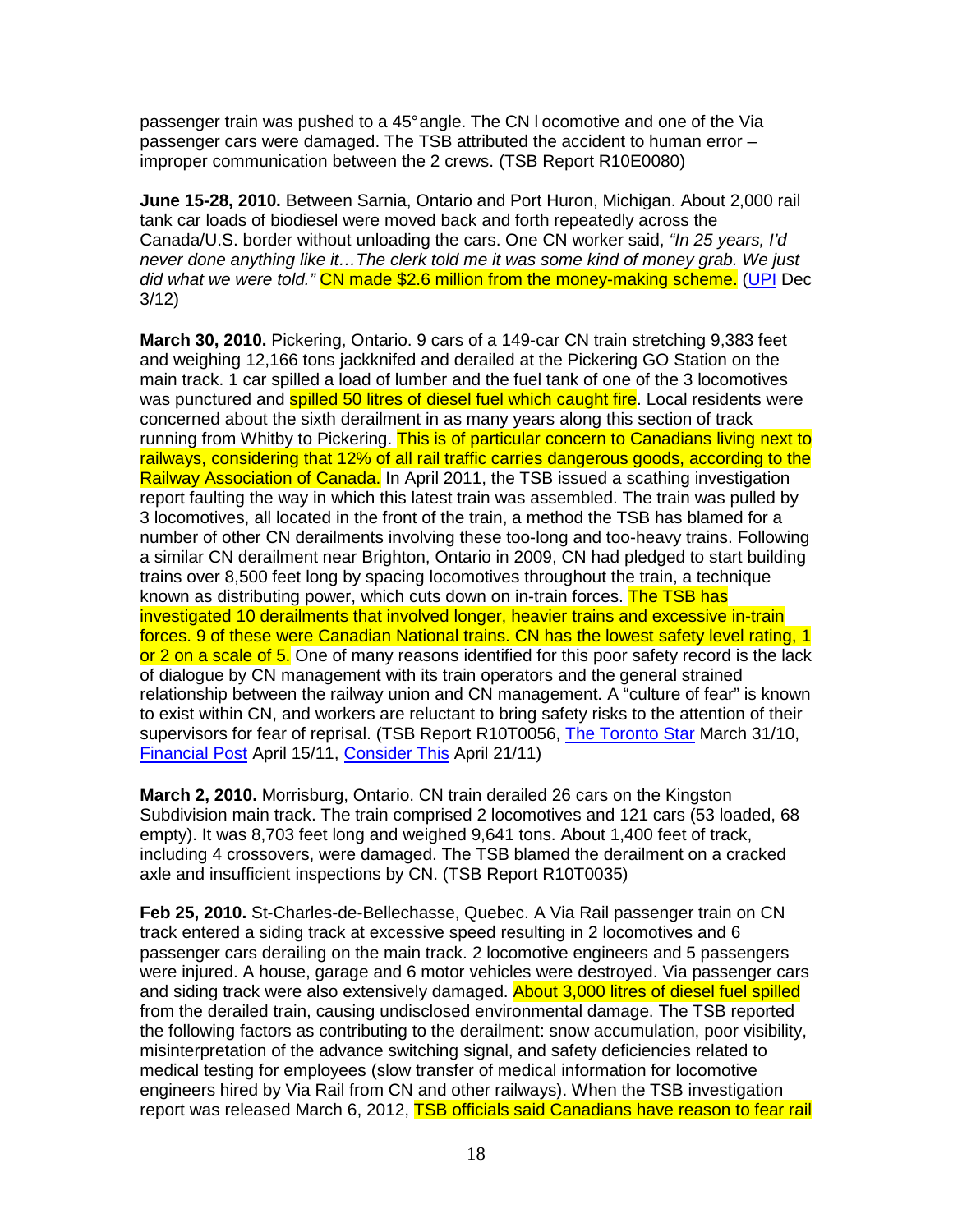safety because the rail industry and Transport Canada refuse to recognize the necessity of maintaining and in many cases improving rail safety measures. (CTV News March 6/12, TSB News Release March 6/12, TSB Report R10Q0011)

**Feb 9, 2010.** MacMillan Yard, Toronto, Ontario. 2 CN cars derailed in the yard during switching operations. 1 of the cars, a tank car, broke into 2 sections and spilled its entire load of about 57,000 litres of ferric sulphate – a hazardous corrosive liquid - along the roadway and adjacent tracks. The extent of environmental damage from the spill was not disclosed. 3 additional cars were damaged. The TSB reported that the tank split in 2 due to a small fatigue crack at a weld seam that should have included a reinforcing pad. (TSB Report R10T0020)

**Dec 5, 2009.** Rivers Subdivision, near Spy Hill, Saskatchewan. A CN freight train derailed 36 cars on the main track, including 22 tank cars loaded with dangerous goods – liquefied propane, benzene, plastic pellets. An undisclosed quantity of dangerous goods was subsequently spilled, resulting in a fire which initially involved 34 of the cars and burned for 6 days. All residents within a 1.6-kilometre radius were evacuated. About 400 feet of track were destroyed. The extent of environmental damage was not disclosed. The train consisted of 2 locomotives at the head of the train and 168 cars (142 loaded, 26 empty). It weighed 12,423 tons and was over 2 miles long. The TSB determined the probable cause of the accident was the sudden failure of a rail that had persistent surface defects. (TSB Report R09W0252, several additional sources)

**Nov 21, 2009.** Lac-St-Jean Subdivision, Sainte-Tite, Quebec. A CN train derailed 10 cars (5 loaded and 5 empty) on the railway bridge across des Envies River. About 200 feet of the main track were damaged and one span of the bridge was destroyed. The train consisted of 2 locomotives and 11 cars (5 loaded and 6 empty). It weighed 1,250 tons and was 850 feet long. The derailment was caused by a fatigued rail on the bridge that had developed numerous defects over time. (TSB Report R09Q0047)

**Nov 17, 2009.** Yale Subdivision, near Komo, British Columbia. A CN freight train consisting of 1 locomotive, 45 loaded cars and 13 empty cars struck a debris slide of rock, mud and trees on the main track that derailed the locomotive and 3 cars loaded with copper concentrate. The train struck the slide, rode up and over it and came down on the other side where the locomotive rolled over onto its side. The first 3 cars behind the locomotive jackknifed and derailed. About 833 gallons of fuel were spilled from the locomotive, which overturned on its side, resulting in undisclosed environmental damage. The locomotive engineer sustained contusions and a laceration to his right leg. The conductor suffered a fractured right thumb and contusions. Both were taken by ambulance to the hospital in Hope. The train weighed 6,394 tons and was 3,519 feet long. (TSB Report R09V0235)

**July 17, 2009.** Limoilou Yard, Quebec City, Quebec. 5 CN tank cars derailed. A turnout and about 180 feet of track were damaged. Aviation fuel, which is extremely flammable and explosive, spilled from one of the tank cars. A safety perimeter was established around the derailment area. The Dufferin-Montmorency Highway and neighbouring public roads were closed to traffic. The derailment occurred when a track in one of the yard switches rolled over due to the lateral forces exerted by the heavy tank car wheels. (TSB Report R09Q0030)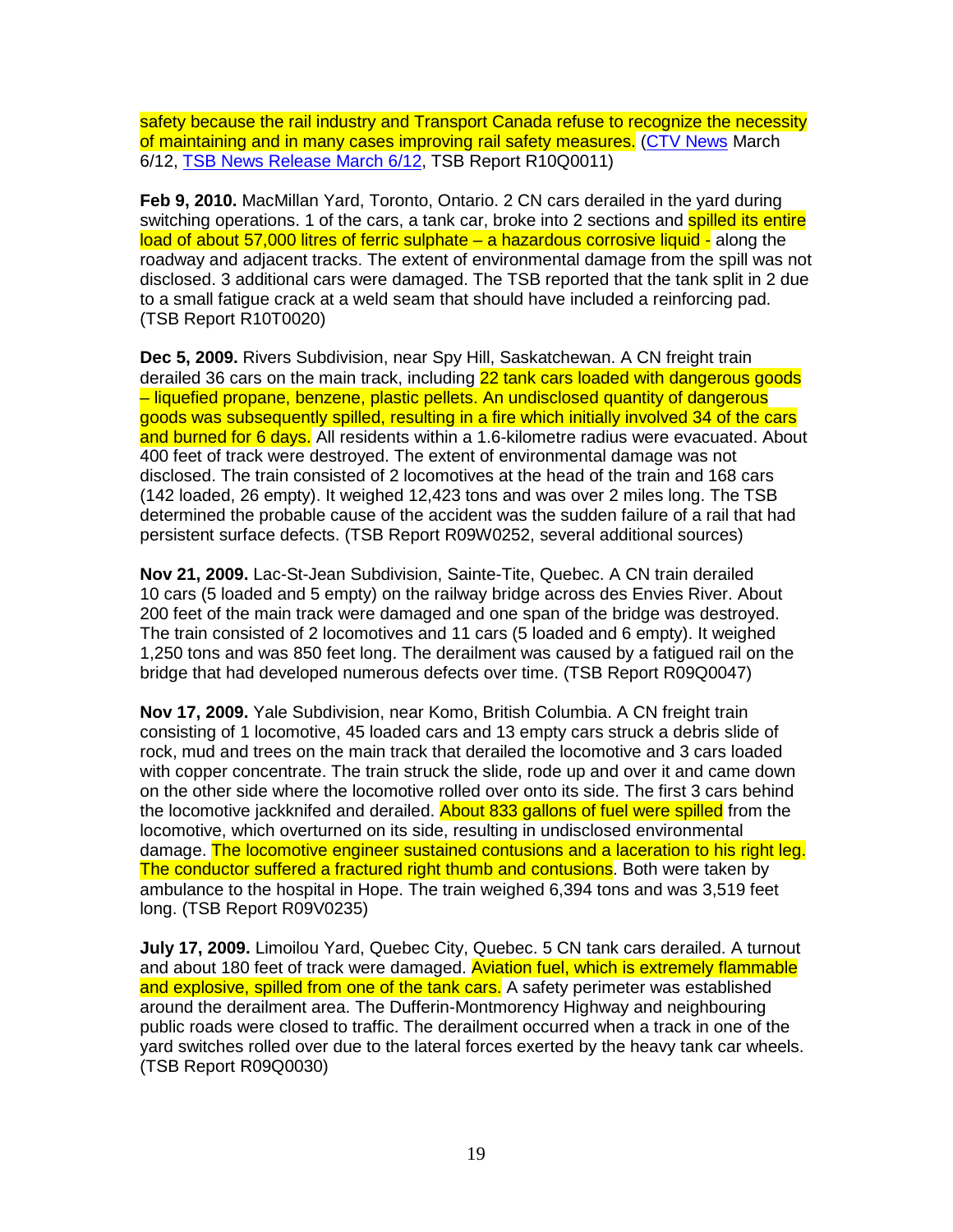**June 28, 2009.** Redditt Subdivision, Jones, Ontario. A CN train collided with the tail end of another CN train which was stopped on the main track. As a result of the collision, the 4 intermodal cars (six platforms in total) from the stationary train and the 3 locomotives from the moving train derailed. The locomotive engineer from the moving train was transported to hospital with injuries. The TSB reported miscommunication between the rail traffic controller and the operating crew of the moving train. (TSB Report R09W0118)

**June 19, 2009.** Cherry Valley, Illinois. 19 of 74 tank cars carrying flammable ethanol, derailed at a highway railway crossing where cars waited for the train to pass. 13 of the derailed cars were punctured, causing the ethanol to spill which exploded into a huge fireball. The train, hauling a total of 114 cars, was carrying about 2 million gallons of ethanol. One 44-year-old woman waiting at the railway crossing burned to death, and 9 to 11 others were injured (reports vary). The dead woman's husband was burned but survived and her 19-year-old pregnant daughter was injured and lost her baby. 600 nearby homes were evacuated due to the intensity of the ethanol fire. About 60,000 gallons of ethanol spilled into a creek that flows into the Rock and Kishwaukee rivers, killing a minimum of 72,350 fish, many of which were game species. The Illinois Attorney General found CN Rail responsible for what was characterized as the single-largest fish kill that was not natural in the history of the state of Illinois. Monetary damages were estimated to total \$7.9 million. The NTSB investigation found a washout of the tracks, a failure of CN's emergency communications, and inadequate design of the tanker cars all contributed to the derailment and severity of the accident. The NTSB report released in February 2012 contained many more criticisms of CN. Associated Press research of U.S. statistics revealed that ethanol tank cars have been breached in at least 40 serious accidents between 2000 and mid-2012. An Illinois District County Court ordered CN to pay US\$36 million to settle 2 negligence lawsuits that revealed Canada's largest railway was negligent in the operation, maintenance and supervision of the train and track. (Associated Press Sept 12/12, Rock River Times June 6/12, NTSB Report RAR-12-01)

**May 22, 2009.** CN Walker Yard, Edmonton, Alberta. A fire broke out in the rail yard and was contained within about an hour. Generally, rail yards pose high fire risks because extremely flammable diesel fuel, oil, grease and solvents leak and drip all over the ground from locomotives and rail cars. As well, tank cars carrying flammable products often ignite during derailments and spills in rail yards. (Edmonton Sun May 23/09)

**May 19, 2009.** Becancour, Quebec. A stub sill was reported broken on a tank car loaded with chlorine at a chemical plant. (A stub sill is part of the frame which connects the tank cars.) Based on this particular type of fault, the **TSB warned, "that tens of thousands of** faulty railway cars may be in operation, hauling dangerous goods across Canada". (TSB Report R09W0016)

**March 21, 2009.** Kingston Subdivision, near Brighton, Ontario. 6 of 137 CN rail cars were ripped off the main track - 3 carrying hazardous materials - after the train, which stretched nearly 2.7km, came to an unexpected and abrupt stop. This forced some of the heavier loaded cars in the back of the train to crash into some lighter empty ones closer to the front, causing the knuckle on the 107<sup>th</sup> car to break. CN and others have been realizing significant cost savings by increasing the length and weight of their trains, and by improperly assembling them, but at the same time this practice is compromising safety. As a result of the increasing number of derailments of too-long, too-heavy and improperly assembled trains, the federal government launched a 2-year study in an attempt to develop regulations to address the problem. (TSB Report R09T0092)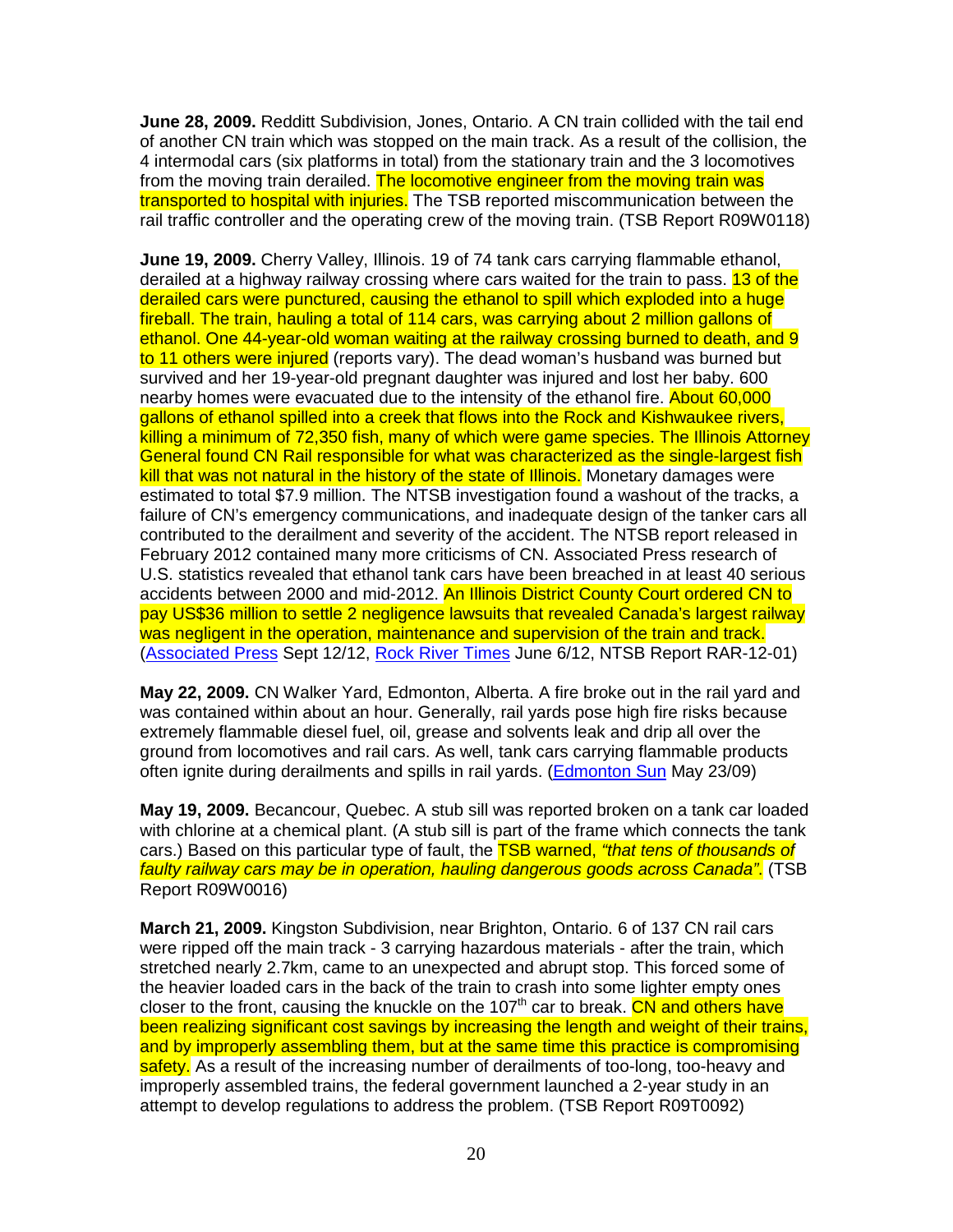**Feb 13, 2009.** Allanwater Subdivision, Robinson, Ontario. A CN freight train derailed 2 locomotives and 29 cars on the main track. The derailed cars included a load of sodium chlorate and 2 loads of propane. The derailed cars struck an 800-gallon wayside propane tank that fuelled a switch heater, puncturing it and igniting an explosion and fire. The fire engulfed most of the derailment site, including approximately 15 of the 29 derailed cars. 2 tank cars of lard and a carload of lumber were consumed in the fire. Several bulldozers and large backhoes were brought to the accident site to contain the fire and to work on restoring the rail line. The heavy equipment spread the damaged rolling stock about the site and covered it in snow in an effort to extinguish the fire, which burned for about 24 hours. The train consisted of 2 locomotives at the head of the train and 94 cars. It weighed 10,386 tons and was 6,061 feet long. The TSB was unable to determine the cause of the derailment because the wrecking and restoration work had commenced without TSB consent. (TSB Report R09W0033)

**Jan 14, 2009.** Near Dugald, Manitoba. A faulty stub sill went undetected, allowing a tank car loaded with 51,500 pounds of flammable liquid propylene to separate from the rest of the train before coming to a stop. (A stub sill is part of the frame which connects the tank cars.) In a scathing report issued August 25, 2010, the TSB said the lack of formal protocols to record and report stub sill failures may prevent other broken parts from being found before the next accident. The TSB warned "that tens of thousands of faulty railway cars may be in operation, hauling dangerous goods across Canada". The TSB continued, "Approximately 41,000 cars within the North American tank car fleet are equipped with this model of stub sills, and approximately 35,000 of them are in dangerous goods service…These numbers are alarming and must not be ignored." Adding to the concern, Transport Canada, the regulator, was either unaware of, or had limited information regarding, stub sill failures so the problem has gone undetected. The TSB strongly suggested Transport Canada take the lead in coordinating with the railway industry and other North American regulators on the issue of reporting stub sill failures. (This does not appear to have been done.) Adding to the risk, the TSB said today's trains are longer and heavier than ever, making them more difficult to control. Alarmingly, stub sills manufactured according to older design criteria may be more susceptible to failure in the current operating environment of longer heavier trains. Prior to the mid-1990's, an average train in main-track service was about 5,000 feet long and weighed 6,000 to 7,000 tons. Following the privatization of CN in 1995, some of the trains are now over 12,000 feet long and weigh more than 10,000 tons. (TSB News Release Aug 25/10, TSB Report R09W0016)

**Dec 31, 2008.** Drummondville Substation, near Villeroy, Quebec. 33 CN cars derailed on the main track - 7 tank cars with residue, 6 empty box cars and 20 loaded covered hopper cars. 2 main-track turnouts were damaged. A switch heater gas line was severed, causing about 2,000 gallons of propane gas to leak into the air. About 500 feet of track were destroyed. The train consisted of 3 locomotives and 115 cars (70 loaded and 45 empty), weighed 10,800 tons and was 7,000 feet long. The local fire department was advised by local residents of the accident, arrived on the scene shortly thereafter, and established a safety perimeter, evacuating about 70 residents from the area. Passenger and freight train service were suspended for several days. The TSB reported that the train derailed when the switch heel block joint failed under the weight of the train, and that a simple wrench test would have detected the loose switch bolts. (TSB Report R08Q0028)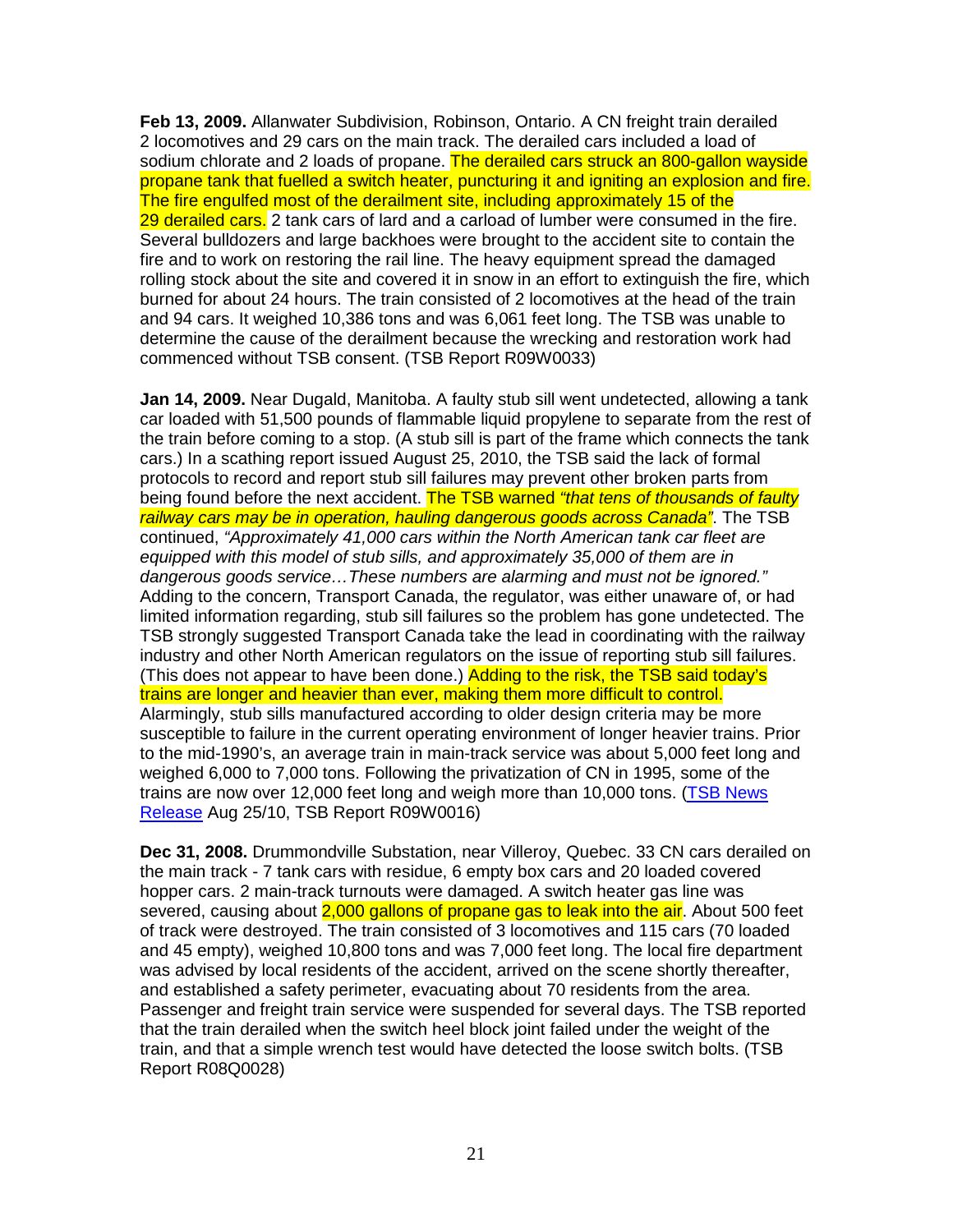**Dec 18, 2008.** Edson Subdivision, Peers, Alberta. A CN freight train weighing 9,444 tons and 8,244 feet long derailed 48 of its 147 cars on the main track. The derailed cars included 16 loaded hopper cars, 7 loaded centre beam bulkhead flat cars, 3 loaded box cars, 12 empty covered hopper cars, a loaded gondola, and 9 tank cars carrying residue. The first 6 derailed cars had left the track on the high side of a curve. The following 42 cars were derailed on both sides of the track. About 1,715 feet of main track were damaged. The TSB reported that, as the train was travelling through the curve, the high rail likely broke under the 21st car or one of the adjacent cars due to heavy loads and inservice forces. (TSB Report R08E0150)

**Oct 21 & 22, 2008.** Symington Yard, Winnipeg, Manitoba. 3 CN cars derailed in the yard on October 21. On October 22, a CN mechanical crew was cleaning up the derailment site. While one of the clean up crew members was monitoring a crane that was lifting a derailed car, the employee was struck by a locomotive that was in switching operation right next to the derailment work site. The employee, who suffered a broken wrist, a facial laceration and a bruised knee, was taken to the hospital. The TSB questioned why CN decided to resume normal switching operations so quickly and so close to the derailment site where clean up activities were underway. This resulted in reducing the physical space available to the clean up crew and, therefore, the level of protection. The locomotive struck the employee because the physical space required to conduct re-railing activities was insufficient. (TSB Report R08W0219)

**Oct 1, 2008.** Near Hamiota, Manitoba. 11 empty cars of a 153-car CN train derailed, causing major damage to both the rail lines and the cars. (TCRC76 Oct 2/08)

**July 3, 2008.** CN Bedford Subdivision, Halifax, Nova Scotia. A Via Rail train was moving westward exiting a loop track. At the same time a CN train was reversing eastward toward Halifax Ocean Terminals. In an area where sightlines were restricted due to the curvature of the track and a rock cut, the 2 trains collided. As a result of the collision, 2 locomotives, a baggage car and 5 coaches of the Via train were severely damaged. There was also some track damage. (TSB Report R08M0063)

**June 23, 2008.** Wabamun, Alberta. A stub sill on a tank car completely severed from the car during normal CN train operation. The car was scrapped with, unfortunately, no record of the stub sill failure which could have helped fix the problem on many other tank cars carrying dangerous goods. (A stub sill is part of the frame which connects the tank cars.) Based on this particular type of fault, the TSB warned, "that tens of thousands of faulty railway cars may be in operation, hauling dangerous goods across Canada". (TSB Report R09W0016)

**May 2008.** Standing Committee on Transport, Infrastructure & Communities released its report on Rail Safety in Canada. The report was particularly critical of CN's carrying out of safety standards and manner of reporting safety issues. The Committee wrote, *"Due* to the frequency of rail accidents in Canada in the last few years, notably in British Columbia, Alberta, Ontario and Quebec, there is a concern that the rate of accidents is on the rise. The repercussion from these accidents has been severe in terms of human fatalities and environmental damage." The Committee remained concerned about both the increase in main track derailments and the need for better rail safety generally across the country. There is a lack of accountability by both Transport Canada and the railroads with regard to rail safety. Transport Canada is not accountable enough in enforcing safety regulations, ensuring the implementation of safety procedures is more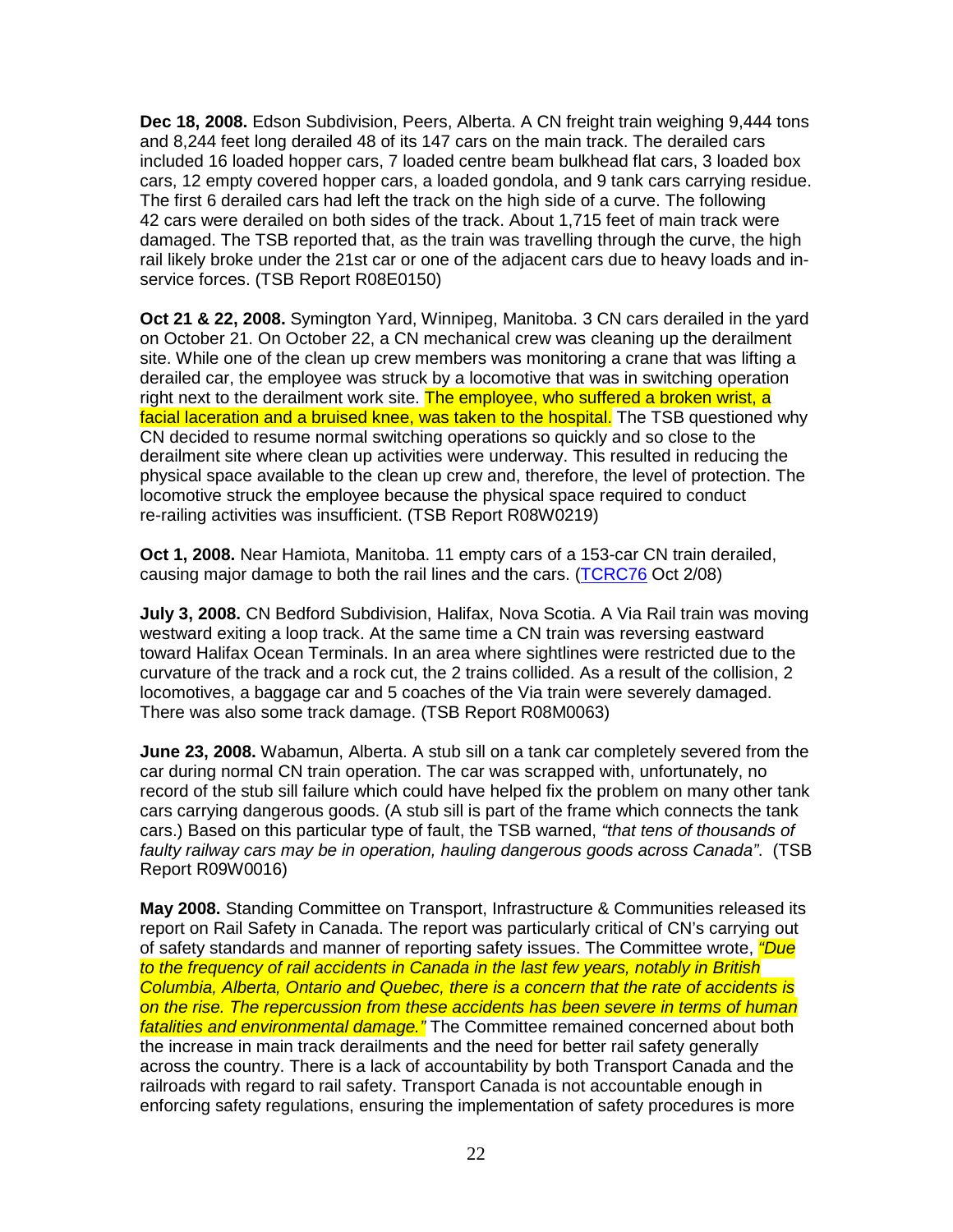consistent across the country, conducting safety audits and making safety audit results public. Transport Canada needs more resources and needs a more hands on approach to rigorous inspection programs and to enforcing safety regulations. The railways, particularly CN, were criticized for the lack of meaningful management-employee consultations, poor crew training, poor employee fatigue management, and poor prioritizing and carrying out of safety procedures. The Committee also criticized Transport Canada and the railways for the serious delays in implementing the Safety Management Systems, developed 7 years earlier. On a scale of 1 to 5, with 5 being the optimal level, CN was at level 1 or 2, CP at 3 and Via Rail at 4 in terms of progress to properly implement the Safety Management Systems. CN employees were reluctant to report safety violations, for fear of reprisals from the company, and stated they were working within a "culture of fear". The fear of discipline for reporting safety violations was viewed by CN employees as a major deterrent to reporting such violations. The Standing Committee developed 14 recommendations to address the above-mentioned shortcomings. (Standing Committee Report May 2008, Maclean's July 7/08)

**Feb 18, 2008.** Oakville Substation, Aldershot, Ontario. 20 CN cars derailed including 5 residue tank cars - 3 containing sulphuric acid residue and 2 containing sodium hydroxide residue. There was significant structural damage to a neighbouring industrial building. The train consisted of 3 locomotives and 139 cars (79 loaded, 43 empty, and 17 residue tank cars). It weighed 11,908 tonnes and was 8,027 feet long. The TSB reported that a rail car wheel broke while the train was moving through a curve in the track. The wheel was defective and had been deteriorating for some time. The TSB said without an appropriate quality assurance process for inspecting wheels, derailments will continue. (TSB Report R08T0029)

**Oct 30, 2007.** Malport, Ontario. A CN freight train derailed while stopping to set off a block of intermodal cars. The train consisted of 4 locomotives at the head of the train and 131 cars (59 loaded and 72 empty), was 7,839 feet long and weighed 7,810 tons. 32 cars derailed and about 2,500 feet of track were destroyed or damaged. The TSB investigation determined that weakened track rolled over, initiating the derailment. The derailment actually consisted of 2 separate derailments, an initial one involving only 2 cars, and then a subsequent one that resulted in other derailed cars continuing to spread rail until the added drag finally brought the train to a stop. (TSB Report R07T0323)

**Oct 27, 2007.** Edson Subdivision, Peers, Alberta. A CN train did not stop prior to a stop signal on the main track and collided with a second CN train that was entering the siding. As a result of the collision, the locomotives and 22 cars of the train that could not stop derailed; 10 other cars were damaged but did not derail. 5 cars on the train that was hit derailed and 4 other cars were damaged but did not derail. The TSB reported that the locomotive engineer in the train that failed to heed the stop signal was fatigued. The report said despite previously-acquired knowledge on employee fatigue, the countermeasures that CN had in place were ineffective. In view of the severity of the accident and the availability of other crews at that location, consideration should have been given to relieving the crew from the train that missed the stop signal. (TSB Report R07E0129)

**Sept 17, 2007.** Halton Subdivision, MacMillan Yard, Toronto, Ontario. A CN train remotely controlled by Beltpack and consisting of 67 loaded cars and 30 empties sidecollided with the tail end of a second CN train. 2 locomotives and 2 cars from the remotely controlled train derailed. 6 cars on the other train derailed and/or sustained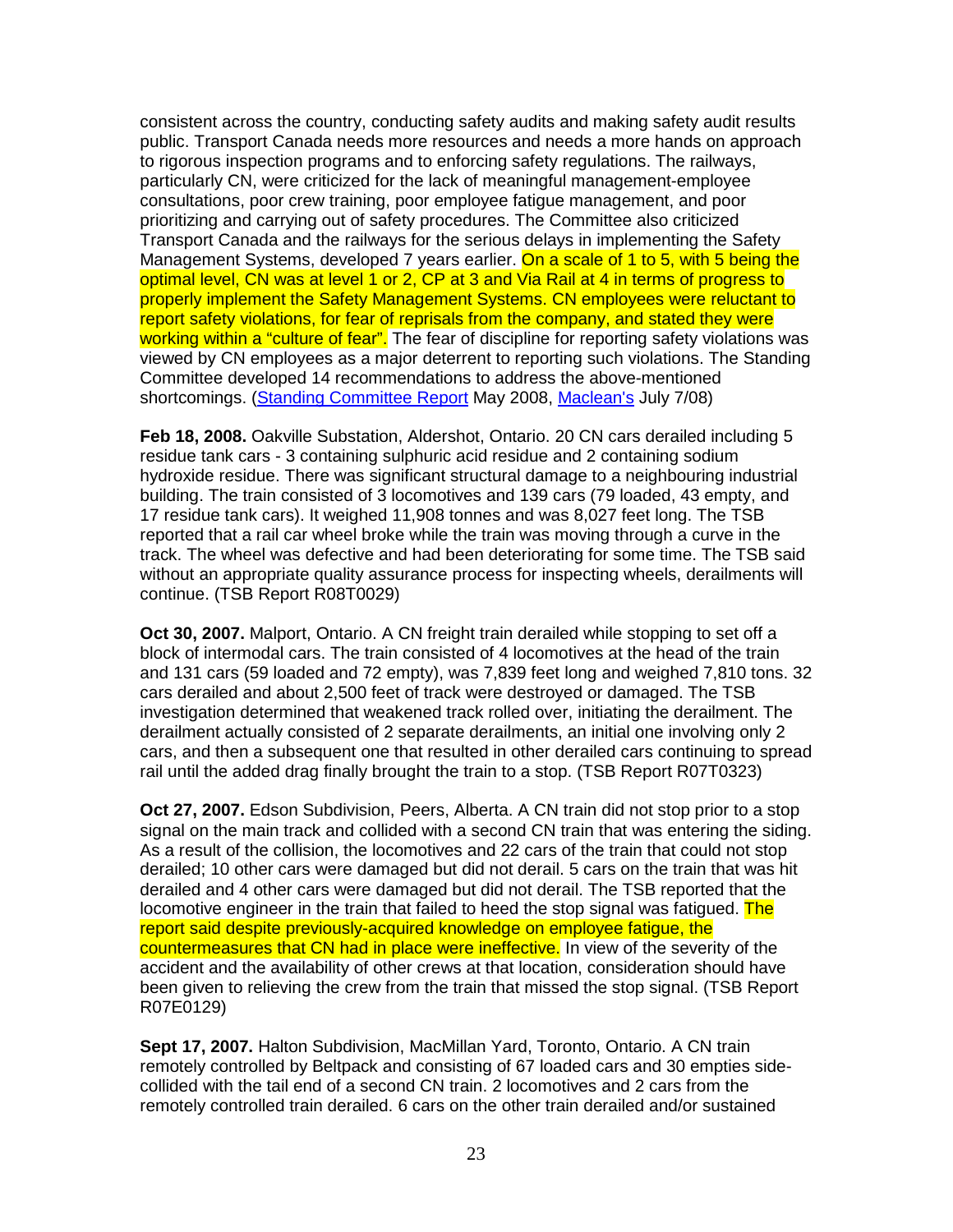damage, including 2 special dangerous goods tank cars containing chlorine gas. Both of these cars were severely damaged. About 3,785 litres of diesel fuel spilled from the derailed locomotives and seeped into the ground. About 3,000 litres of diesel fuel were reported to have been recovered and 4 tons of contaminated soil was removed. The extent of environmental damage was not disclosed. The remotely controlled train weighed 9,054 tons and was 5,914 feet long. The TSB reported that the new conductor operating the train by Beltpack remote control had inadequate training and experience for switching long, heavy trains by remote control. The TSB also indicated that the train was actually too long and too heavy to be operated by remote control at all. (TSB Report R07T0270)

**Sept 17, 2007.** 48km east of Terrace, British Columbia. 29 of 99 grain cars derailed on CN's northern B.C. main line. (Business Edge May 10/07)

**Aug 4, 2007.** Chetwynd Subdivision, CN Yard, Prince George, British Columbia. During a switching operation in the yard located on the banks of the Fraser River, a CN train remote controlled by a Beltpack and pulling 53 loaded cars struck a second CN train which was entering the yard. The remote controlled train struck a car loaded with gasoline, derailing it as well as the adjacent car also loaded with gasoline. 2 locomotives, a yard slug unit (a car that provides traction and braking effort to a locomotive) and a centre beam flatcar loaded with lumber in the remote controlled train derailed. A massive fire broke out, burning and destroying the 2 tank cars loaded with gasoline, the centre beam flatcar, as well as the 2 locomotives and slug unit of the remote controlled train. About 172,600 litres of fuel (1,600 litres of diesel and 171,000 litres of gasoline) were spilled, some of which was consumed by the fire. Water bombers were called in to help fight the fire. Health officials issued a voluntary evacuation order for nearby residents. An undisclosed amount of gasoline also spilled into the nearby **Fraser River as slicks were seen swirling downstream.** The extent of environmental damage was not disclosed. The TSB investigation reported that the CN staff operating the train by remote control Beltpack were inadequately trained and had no experience switching long, heavy trains by remote control. (CBC News Aug 4/07, TSB Report R07V0213)

**April 28, 2007.** Kingston Subdivision, Cobourg, Ontario. A CN freight train derailed a Herzog track maintenance machine and 21 empty multi-level cars on the main track. During the derailment, the fuel tank on the Herzog maintenance unit was punctured, spilling about 9,084 litres of diesel fuel. The fuel ignited, setting fire to the Herzog unit and about 1,000 feet of track structure, including the Burnham Street level crossing. The local fire department responded and extinguished the fire. The train consisted of 3 locomotives at the head of the train and a mix of 84 empty and loaded cars. It was 9,602 feet long and weighed 9,000 tons. The TSB investigation determined that the marshalling of the train, with placement of a car equipped with non-standard couplers at the head-end of a train with significant trailing tonnage, was a contributing factor to the accident. A quote from the TSB report read, "CN's train design planning system does not take weight distribution within the train into consideration when the train service plan is produced. In comparison, other Canadian railway companies require that freight trains be made up…with the loads marshalled closest to the locomotives to reduce the probability of undesirable track/train dynamics occurrences." The TSB also wrote, "Despite a recent derailment under similar circumstances where Canadian National investigators were made aware of the unique coupler design of the Herzog machine, the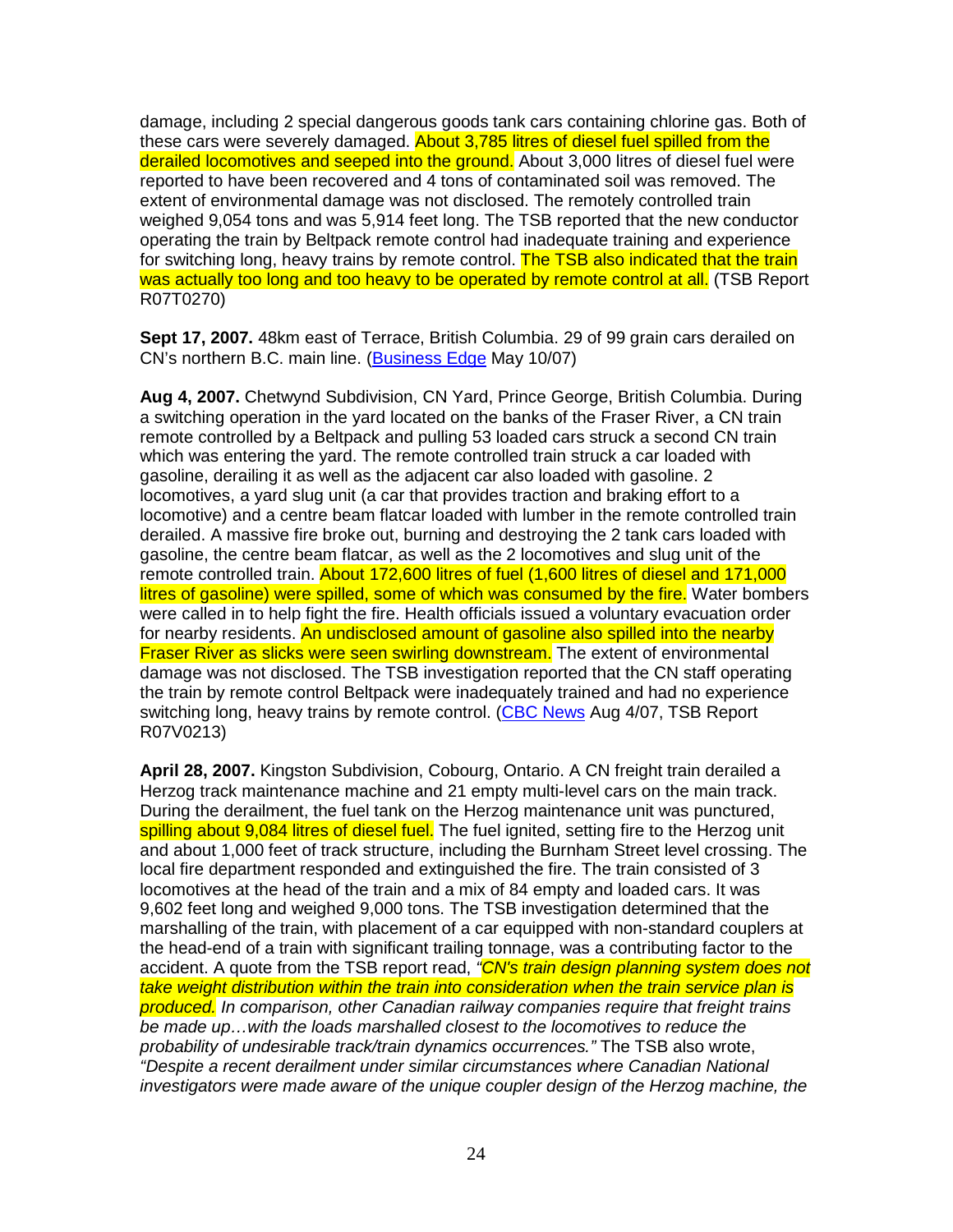machine was allowed to be marshalled in trains without additional restrictions." (TSB Report R07T0110)

**March 29, 2007.** North of Huntington, Quebec. A CN freight train derailed 8 cars on the main track. 4 of the derailed cars were tank cars loaded with sulphuric acid (a dangerous good), 2 cars were loaded with wood products and 2 cars were loaded with paper. 6 of the cars, including 3 of the tank cars loaded with sulphuric acid, flipped over on their sides down an embankment. The train consisted of 2 locomotives and 80 cars (78 loaded and 2 empty). It was 4,771 feet long and weighed 10,382 tons. About 1,200 feet of track were damaged. In some places the track had buckled and was forced laterally up to 2 feet. The TSB reported the rail anchoring condition was poor and may have contributed to the derailment. (TSB Report R07D0030)

**March 12, 2007.** Queen's switch, Kingston, Ontario. CN freight train derailed 32 cars. (Colin Churcher's Railway Pages)

**March 7, 2007.** Chicago, Illinois. The crew of a CN train left 2 locomotives, which had only air brakes applied, on a grade at CN's Lumber Street interchange. The 2 uncontrolled and unmanned locomotives rolled about 1,789 feet along CN's track and onto Amtrack's track where they collided with the lead locomotive of a standing Northern Illinois Regional Commuter Railroad (Metra) train. About 55 passengers were aboard the eighth Metra passenger car at the time of the collision. The other 7 passenger cars were empty. **7** passengers and the Metra engineer and assistant conductor were transported to area hospitals with minor injuries. The total property damage was estimated to be \$75,766. The NTSB determined the probable cause of the collision was the failure of the CN engineer and conductor to properly secure the CN locomotives before leaving them unattended. (NTSB Report RAB-07-04)

**March 3, 2007.** Napadogan Subdivision, Juniper, New Brunswick. A CN freight train derailed 18 cars, including 3 dangerous goods tank cars (liquefied petroleum gas residue) on the main track. The derailed equipment consisted of 12 empty covered hopper cars, 2 tank cars that contained non-dangerous goods residue, and 3 tank cars which contained liquefied petroleum gas residue. They had detached from the train and piled up on either side of the main track. 10 of the cars were destroyed. The 3 liquefied petroleum gas tank cars experienced some jacket damage. Rail car wheel sets were strewn about the derailment site. There were more than 50 broken rails in the 14 miles between Juniper and the accident site. Damaged infrastructure included 2 switches, a hot box detector and its associated bungalow, a private crossing for a logging road, as well as 14 miles of track. The train consisted of 3 locomotives and 100 cars (42 loaded, 49 empty, and 9 with residues), weighed 7,600 tons, and was 6,850 feet long. The TSB reported the train derailed following the fracture of a wheel caused by the improper functioning of the car's air brakes due to a stuck slide valve on the service portion. (TSB Report R07M0017)

**Feb 13, 2007.** Sprague Subdivision, Symington Yard, Winnipeg, Manitoba. A CN train remote controlled by a Beltpack was accidentally made to travel westward during a switching operation when the operator meant to send the train eastward. The remote controlled train sideswiped a second CN train that was outbound. 4 empty covered hopper cars from the remote controlled train derailed. A total of 9 cars were damaged. The first 2 derailed cars were on their side, the third car came to rest at a 45° angle and the fourth derailed car remained upright. On the outbound train, 3 covered hopper cars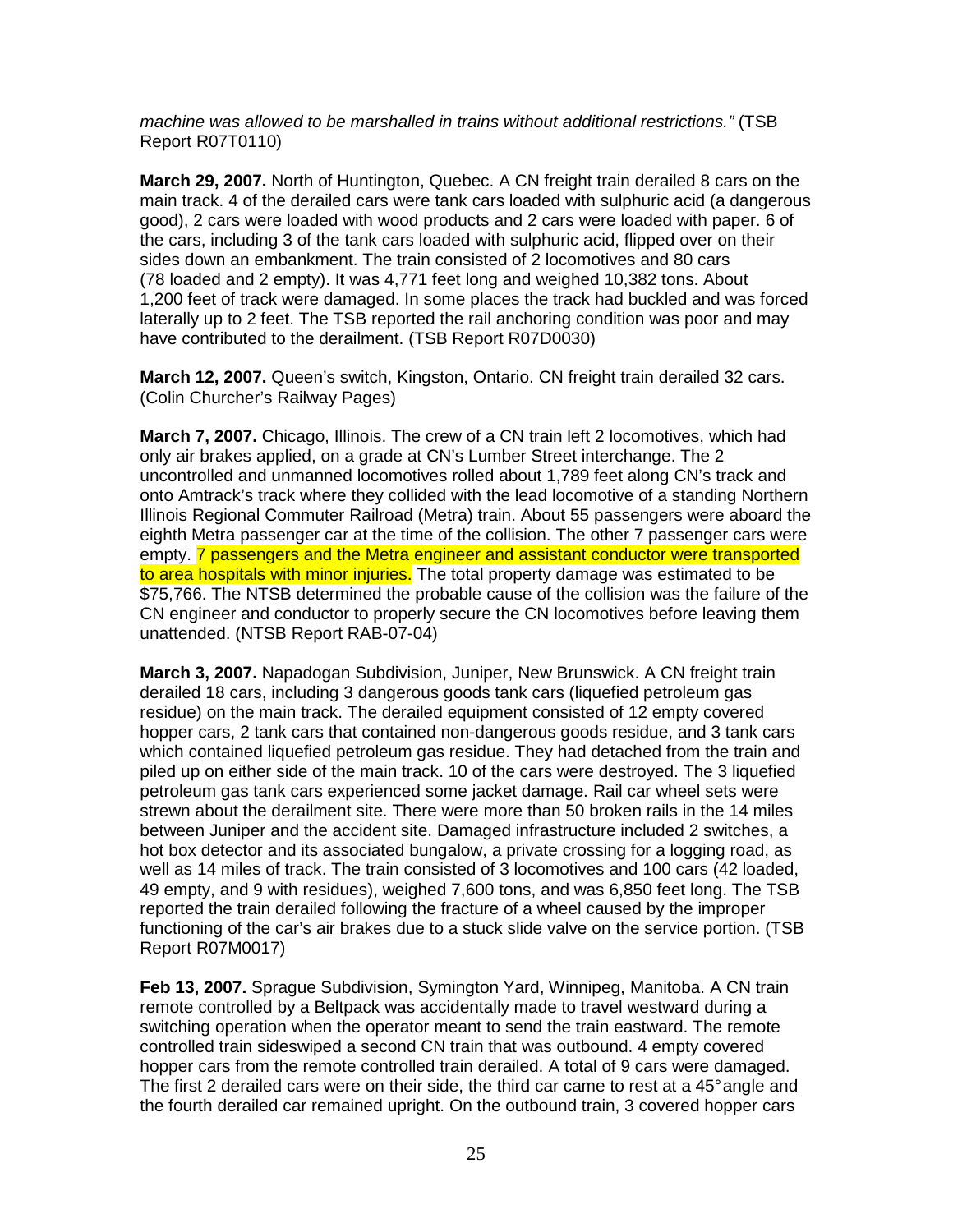loaded with grain and 1 empty covered hopper car were damaged. As well, a stationary empty auto rack car, which was stored on an adiacent track, was damaged. The TSB warned that greater care was required by CN operators who control trains in rail yards with remote controls. In this particular case, the operator was sitting in a motor vehicle that was travelling away from the train which made it very difficult to visually monitor the train he was operating by remote control. (TSB Report R07W0042).

**Feb 12, 2007.** Drummondville Subdivision, near Drummondville, Quebec. 8 of 105 cars in a CN freight train derailed when a knuckle on the  $75<sup>th</sup>$  car broke. 1 of the derailed cars was a tank car with aviation fuel residue. About 850 feet of track were damaged. The train was pulled by 5 locomotives all located at the front end of the train, was 7,006 feet long and weighed 10,815 tons. The TSB investigation determined that the improperly assembled train (empty cars ahead of loaded cars) contributed to the derailment. CN and others have been realizing significant cost savings by increasing the length and weight of their trains, and by improperly assembling them, but at the same time this practice is compromising safety. (TSB Report R07D0009)

**Jan 7, 2007.** Montmagny Subdivision, Montmagny, Quebec. A CN freight train derailed 24 cars (19 loaded and 5 empty) on the main track. 4 of the derailed tank cars contained sulphuric acid, a dangerous good. 1 of these cars was damaged which created a risk because it was located on a bridge over a river. The rest of the derailed cars included: 3 tank cars loaded with non-dangerous liquids, 4 centre beam flat cars, 2 automobile carriers, and 11 covered hopper cars. These cars were derailed in an accordion pattern across the main track, the station platform, and into the street behind the station. A workshop trailer owned by CN was destroyed, and the Via Rail station building and 2 inhabited houses were damaged. About 600 feet of track, a main-track turnout, numerous switch parts, the deck and the west span of the bridge over the Rivière du Sud were also damaged. The train consisted of 3 locomotives and 122 cars (72 loaded and 50 empty), weighed 10,587 tons and was 8,384 feet long. The TSB reported that the train derailed when a switch point rail broke under the train. The TSB also suggested that, considering all the derailments in Canada, perhaps there is a need for tracks to be maintained at a level higher than that required by the Railway Track Safety Rules. (TSB Report R07Q0001)

**Nov 11, 2006.** Kingston Subdivision, Moira, Ontario. A spike puller operator on contract to CN was fatally injured while attempting to perform repairs to his Nordco Grabber Model A Spike Puller. The accident occurred when the right side joystick controller of the spike puller was inadvertently activated, causing the right-hand roller frame assembly to drop rapidly onto the machine operator underneath the machine. (TSB Report R06T0281)

**Aug 27, 2006.** Lac-Saint-Jean Subdivision, Chambord, Quebec. A CN freight train derailed 12 cars, 5 loaded and 7 empty, on the main track. The derailed equipment consisted of 4 gondola cars loaded with wood chips, 1 tank car loaded with a flammable liquid, 4 empty box cars, and 3 empty gondola cars. About 1,400 feet of track were damaged. The train consisted of 2 locomotives and 93 cars (20 loaded, 73 empty), weighed 4,980 tons and was 6,140 feet long. The TSB reported that the derailment was caused by wheel lift on a loaded wood chip car negotiating a curve in the track. As the car ran derailed, it damaged the track, leading to the derailment of 11 other cars. The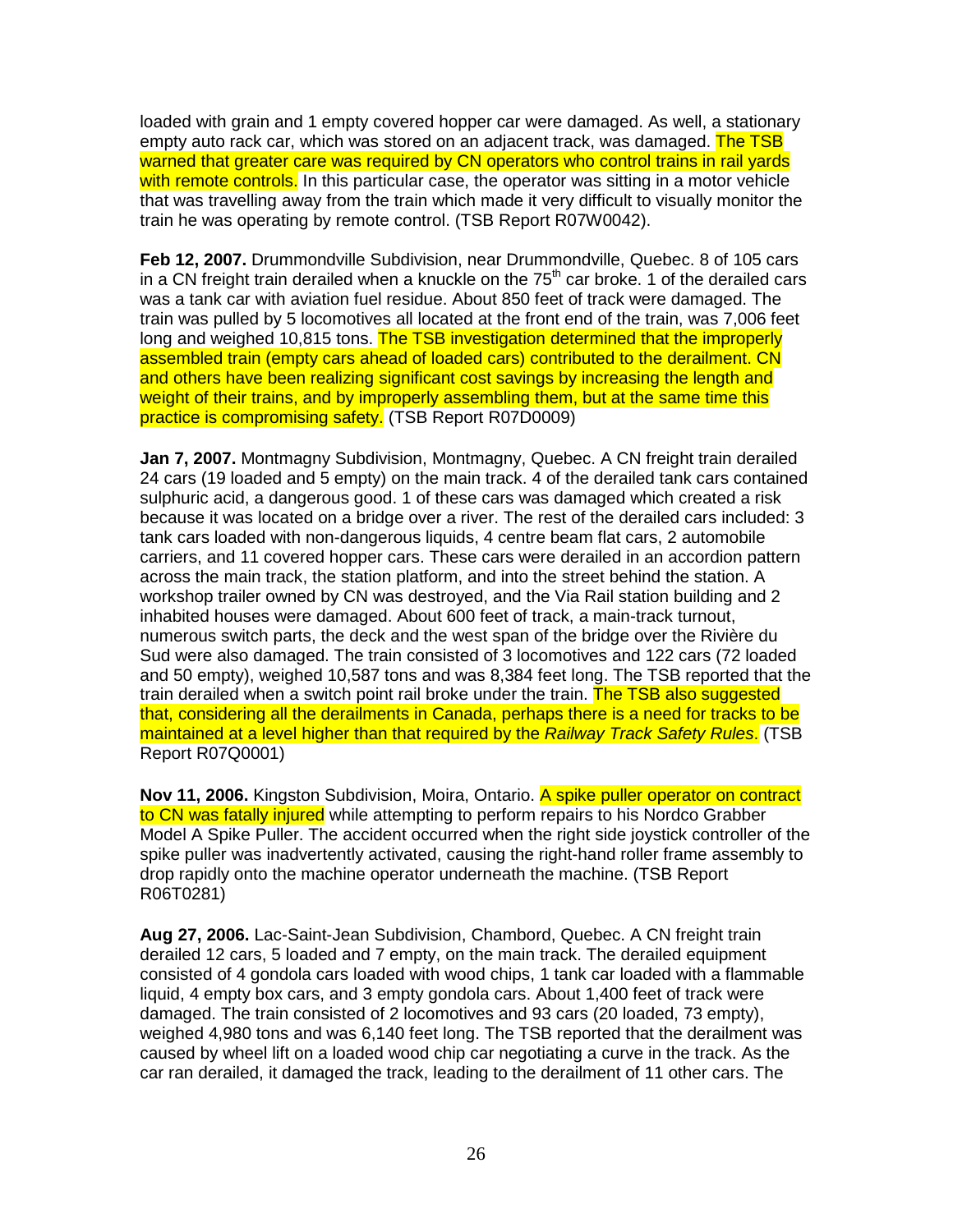TSB also reported on asymmetrical loading of car contents as a contributing factor. (TSB Report R06Q0096)

**July 14, 2006.** Oakville Subdivision, Mimico, Ontario. A CN freight train derailed 7 cars on the main track as it was passing over a switch. Derailed equipment fouled the 3 main tracks. The train derailed at a track buckle in an area of track that had undergone recent upgrades in the form of a new turnout installation and track resurfacing. In addition to the buckled track and damaged turnout, about 650 feet of the 3 main-line tracks were damaged during the derailment. The TSB attributed the derailment to track buckling caused by inadequate rail anchoring. (TSB Report R06T0153)

**June 29, 2006.** Lillooet Subdivision, near Lillooet, British Columbia. A CN freight train consisting of 1 locomotive and 1 car loaded with lumber derailed after losing control while descending a steep grade near Lillooet. When the crew realized the train was in a runaway situation, the conductor decoupled the loaded lumber car from the locomotive, climbed onto the car and began to make his way over the lumber to apply the hand brake located on the other end of the car. With the connection between the locomotive and the car severed, the 2 began to separate. Having separated from the locomotive by about 200 feet, the car derailed to the outside of a curve. The conductor was thrown from the derailing car and was killed. The lumber car came to rest about 1,000 feet below the rail right-of-way. The locomotive continued to accelerate. At a curve in the track, the locomotive derailed and slid about 800 feet down the mountain. The trainman was thrown from the locomotive and sustained fatal injuries. The locomotive engineer was thrown off and sustained serious injuries. The locomotive came to rest about 800 feet below the rail right-of-way. The TSB report contained many criticisms of CN and many recommendations to improve the safety of train travel in steep mountainous terrain. Brake shoe friction fade on the lumber car may well have contributed to the derailment. The TSB expressed concern that Transport Canada and CN had not followed the lead by the Association of American Railroads in improving brake shoe design for heavier cars, and that heavier cars in Canada will continue to be operated using brake shoes designed to an older specification. CN employees had also previously raised concerns about the use of non-Dynamic Brake-equipped locomotives in steep mountainous territory such as Lillooet, but these concerns were not relayed to CN management. The TSB criticized CN for the failure of its safety management system to identify and mitigate risks in steep mountainous terrain and recommended that Transport Canada require CN to do so. Many local residents and ex-B.C. Rail employees criticized CN for not becoming better prepared for the added risks of rail travel in mountainous terrain when they bought B.C. Rail in 2004. (TSB Report R06V0136, several other sources)

**June 4, 2006.** Joliette Subdivision, Charette, Quebec. A CN freight train derailed 14 cars (10 loaded and 4 empty) on the main track, including 7 cars loaded with dangerous goods, while exiting a bridge. The dangerous goods cars included 2 cars loaded with gasoline, 3 cars loaded with fuel oil and 2 cars loaded with sulphuric acid. About 233,000 litres of hydrocarbons spilled from 3 tank cars and about 160,000 litres flowed down the river valley and into the Rivière du Loup right next to the derailment. Local fire and police departments; Environment Canada; the Canadian Forest Service; and Quebec Sustainable Development, Environment and Parks responded to the accident. Containment barriers were constructed in an attempt to slow the flow of the remaining hydrocarbons into the river. Skimmers and booms were installed on the Rivière du Loup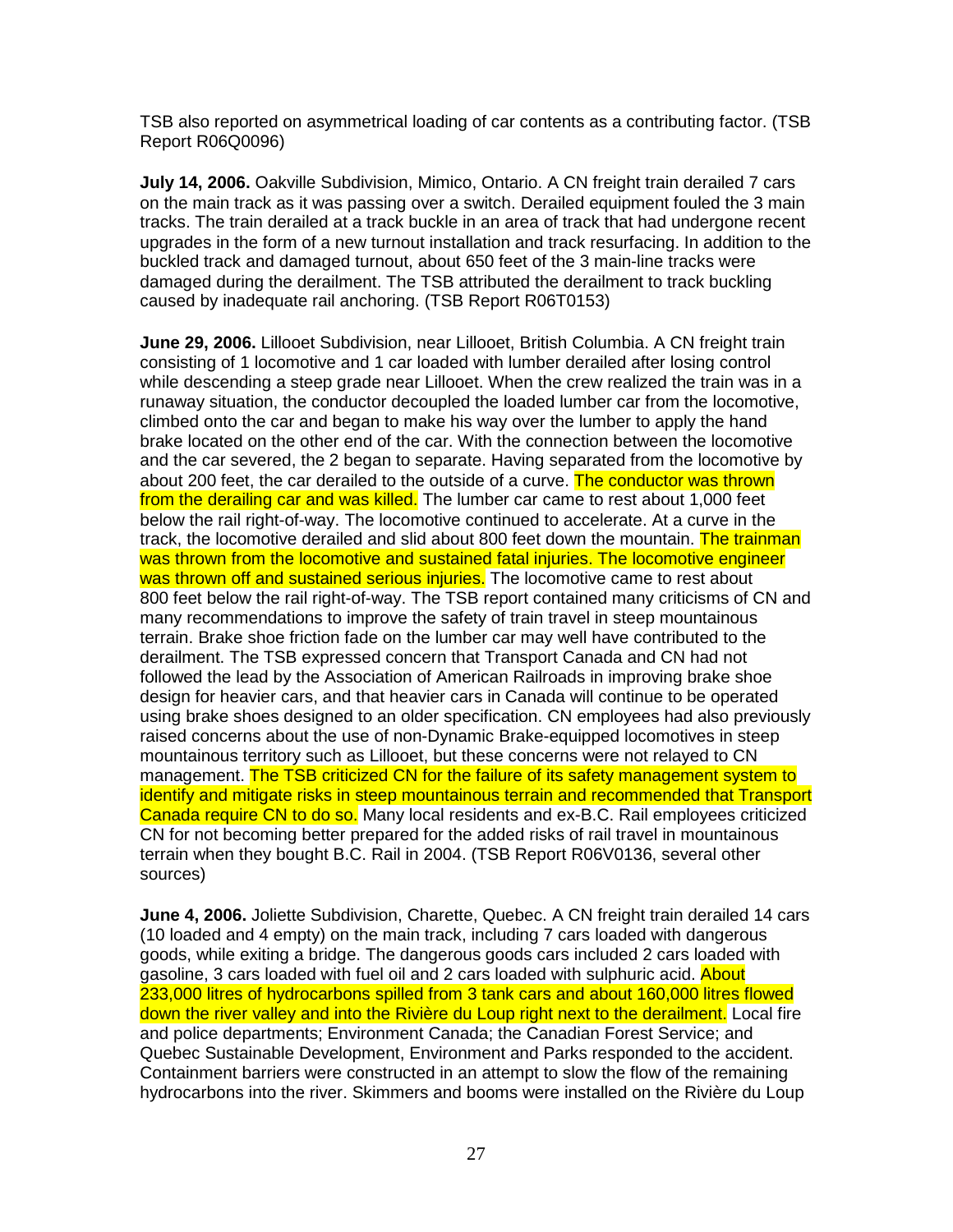in an attempt to collect hydrocarbons near the derailment site and downstream near the St. Lawrence River. Because the first responders arrived after most of the hydrocarbons had entered into the Rivière du Loup, only about 73,000 of the 233,000 litres of hydrocarbons were recovered. Spilled liquids continued being collected through the following winter months. The spill negatively impacted the bird and fish life along the Rivière du Loup. The train consisted of 3 locomotives and 142 cars; it was 6,760 feet long and weighed 12,290 tons. The TSB reported that rotting and otherwise deteriorating track ties and a lack of rail anchors were major contributors to the derailment and spill. (TSB Report R06Q0054)

**May 21, 2006.** Kamloops Yard, Kamloops, British Columbia. A CN train involved in a switching operation in the yard collided with an unoccupied Rocky Mountaineer Vacations (RMV) passenger train moving into the yard. 4 passenger cars derailed and the CN locomotive was heavily damaged. The CN train was 2,600 feet long, weighed 3,952 tons and consisted of 2 locomotives pulling 28 loaded and 13 empty cars. The TSB reported that the speed of the CN train and distance to the RMV train, along with the weight and lack of braking power on the trailing cars, resulted in the CN train being unable to stop before colliding with the RMV train. Although the CN train did not exceed 15 mph, the movement was unable to stop within one-half the range of vision of equipment as required by Canadian Rail Operating Rule 105. Communications between the rail traffic coordinator and train crews and between the 2 crews involved were inadequate to assist the crews in identifying each other's whereabouts. (TSB Report R06V0111)

**May 15, 2006.** Lac-Saint-Jean Subdivision, near Lac Bouchette, Quebec. A CN freight train derailed 18 cars (16 loaded, 2 empty) at a curve on the main track. The train consisted of 3 locomotives and 75 cars (72 loaded, 3 empty), weighed 8,780 tons and was 4,750 feet long. The TSB reported that the design and loading of the first 3 derailed cars contributed to the derailment and speculated that there must have been a warp in the track. (TSB Report R06Q0046)

**Aug 5, 2005.** Squamish Subdivision, north of Squamish, British Columbia. 9 CN Rail cars (1 loaded and 8 empty) flipped off the tracks, spilling 40,000 litres of toxic caustic soda (sodium hydroxide) into the Cheakamus River. The chemical compound stripped the river of oxygen and had a devastating impact on the river's fish population. All freeswimming fish occupying the river at the time of the spill were killed. More than 500,000 adult and young salmon, steelhead, trout and other fish species were killed. Fish died of suffocation from skin burns and gill haemorrhaging. British Columbia Environment staff said the spill decimated the river's fish population. Angling closures were issued on the Cheakamus and MamQuam rivers and a portion of the Squamish River in an attempt to help fish populations repopulate the sections impacted by the spill. Birds and mammals that relied on Cheakamus River salmon for food were also negatively impacted by the toxic spill. CN was assessed about \$200,000 for river clean up costs and was charged twice under the federal Fisheries Act and 3 times under the B.C. Environmental Management Act, which resulted in fines. The train consisted of 5 locomotives at the head of the train, 144 cars (3 loaded and 141 empty), and 2 locomotives behind the 101<sup>st</sup> car. It was 9,340 feet long and weighed 5,002 tons. The TSB blamed the derailment on human error, poor supervision, use of a too-long train and an improperly assembled train. (TSB Report R05V0141, Canada.com Aug 4/07, several other sources)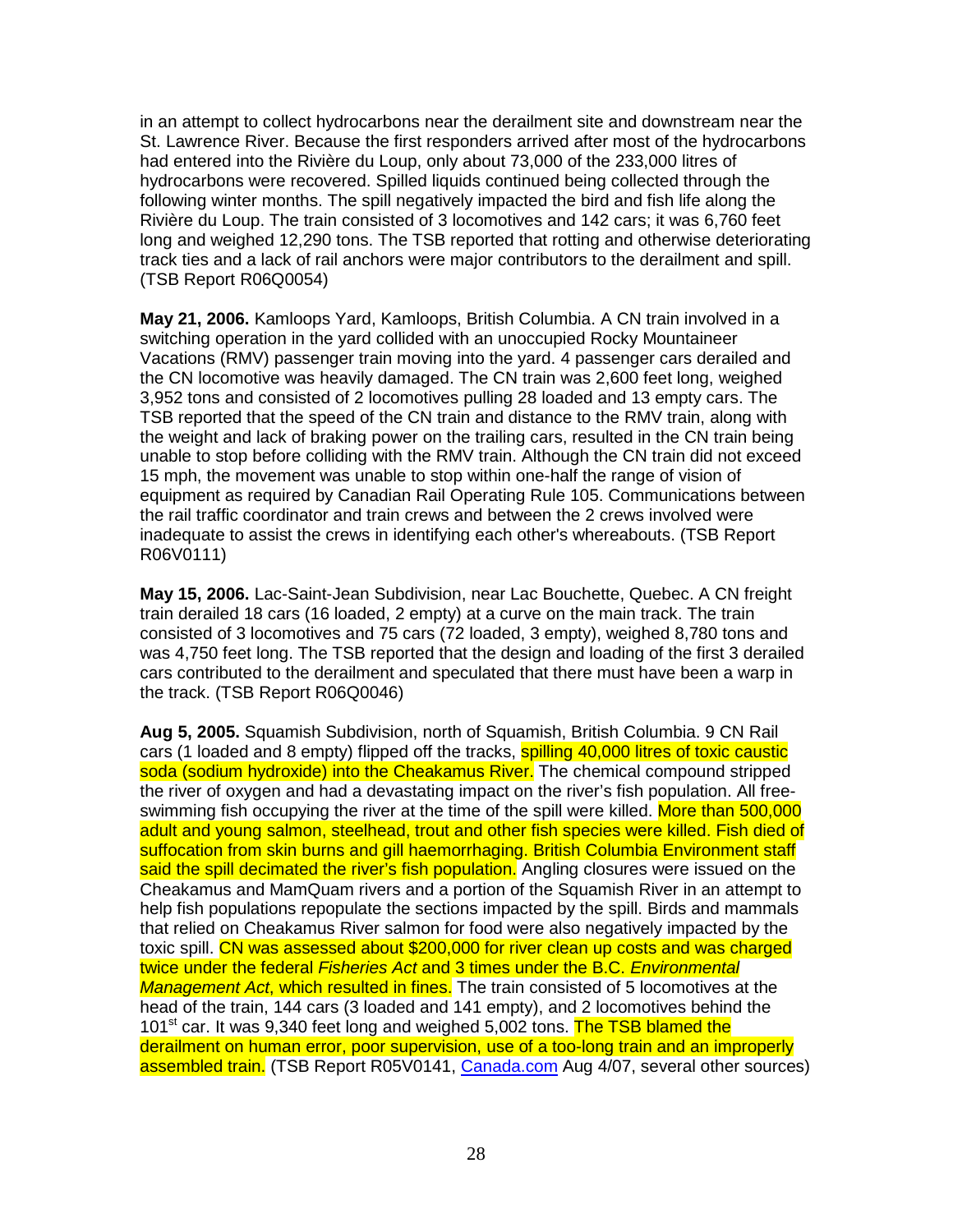**Aug 3, 2005.** Edson Subdivision, Wabamun Lake, west of Edmonton, Alberta. 43 CN cars derailed along the shoreline of Wabamun Lake, spilling 1.3 million litres of heavy bunker C fuel oil that quickly spread across the lake. 100 Wabamun Lake residents blockaded the CN tracks for 5 hours to protest insufficient action by CN to contain or clean up the spill. Oil-slicked birds and other wildlife plus the oil-soaked lake shoreline became instant national news. 4 days later, CN revealed that 700,000 litres of Imperial Pole Treating Oil had also spilled into the lake. This hazardous chemical contained naphthalene and other polycyclic aromatic hydrocarbons that are highly toxic and linked to cancer. People who lived nearby were forced to evacuate their homes and cottages. Hundreds of oil-soaked birds died. Wabamun Lake is a popular angling lake, and fish were negatively impacted. CN spent an estimated \$28 million attempting to clean up the mess, with remaining costs covered by insurance. CN was forced into a compensation program for those whose properties were damaged. In May 2009, CN pleaded guilty to 3 charges, one under Alberta's Environmental Protection and Enhancement Act for failing to take all reasonable measures to contain and remedy the spill, one under the federal Fisheries Act, and a third under the federal Migratory Birds Convention Act. Fines issued by the court totaled \$1.4 million, which many Albertans did not think was sufficient, considering the magnitude of environmental damages, and considering it appeared that CN was more concerned about opening their track again than in containing and cleaning up the spilled dangerous goods. The train consisted of 3 locomotives, 117 loaded cars, 13 residue cars, and 10 empty cars. It was 8,547 feet long and weighed 15,562 tons. The TSB reported that a defective rail caused the train to fall off the tracks. (Wikipedia, TSB Report R05E0059, several other sources)

**July 31, 2005.** Val-d'Or Subdivision, Val-d'Or, Quebec. A CN freight train derailed 9 cars on the main track. 7 of the derailed cars were bulkhead flat cars loaded with logs, and 2 were gondola cars loaded with copper concentrate. 7 of the derailed cars flipped over on their sides and all 9 derailed cars were damaged. 1 wye track was destroyed, and 450 feet of main and wye track were damaged. The train was powered by 2 locomotives, and was hauling 26 loaded cars, 10 empty cars and 19 residue cars. It was 2,940 feet in length and weighed 3,800 tons. The TSB reported the accident occurred when a 25 year-old roller bearing on one of the bulkhead flat cars that derailed overheated and seized. (TSB Report R05Q0033)

**July 13, 2005.** Three Hills Subdivision, Sarcee Yard, Calgary, Alberta. A CN freight train derailed 2 cars in the yard, which fouled a switch and resulted in the following loaded tank car being hit by 2 locomotives of another train that was operated by Beltpack remote control. The collision punctured the tank car, spilling about 106,800 litres of aviation fuel onto the ground. Diesel fuel also spilled from one of the remote controlled locomotives' punctured fuel tanks. The extent of environmental damage was not disclosed. The 2 remote controlled locomotives also derailed. There was extensive damage to the 2 derailed locomotives, the 2 derailed cars, and another empty gondola car. Crossover switches, connecting track and about 300 feet of the yard lead track were destroyed. Calgary police and fire services controlled the site and protected against a potential fire hazard. 4 nearby businesses were evacuated as a precaution. The TSB reported that an improperly assembled train with empty cars ahead of loaded cars contributed to the derailment. Because CN did not investigate nor report to the TSB a prior, similar derailment at the same location, an opportunity was lost to review and identify safety deficiencies. (TSB Report R05C0116)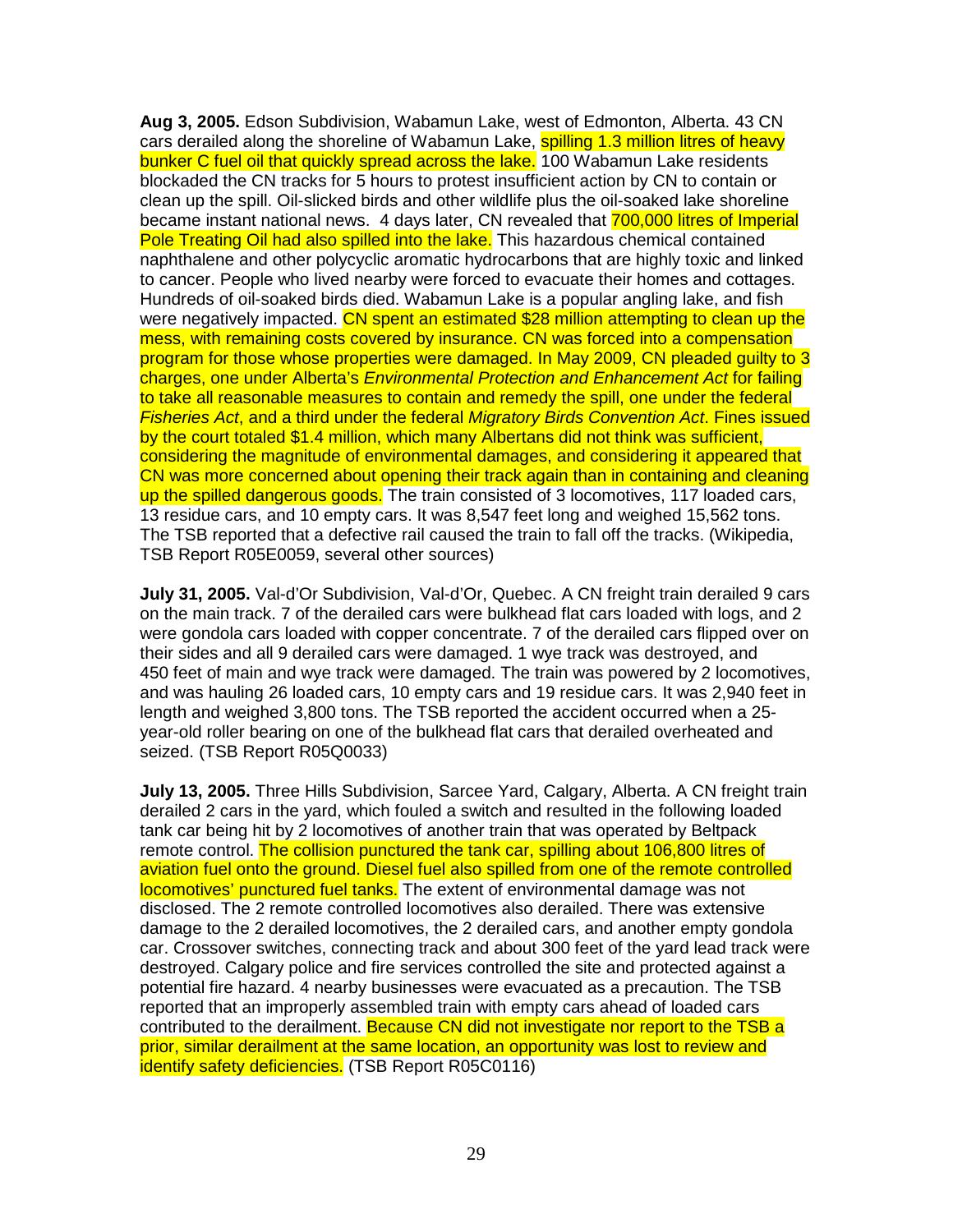**July 10, 2005.** CN Yazoo Subdivision, Anding, Mississippi. 2 CN freight trains collided head on. The collision resulted in the derailment of 6 locomotives and 17 cars. About 15,000 gallons of diesel fuel were spilled from the locomotives and resulted in a fire that burned for about 15 hours. 2 crew members were on each train; all 4 were killed. As a precaution, about 100 Anding residents were evacuated. 7 residue tank cars containing hazardous materials were among the cars that derailed. 5 of those cars contained propylene residue, 1 contained isopropylamine residue, and 1 contained carbamate pesticide residue. 1 or more of the propylene tank cars vented due to pressure buildup from the extreme heat of the diesel fuel fire. CN provided the following cost estimates: \$9.6 million for equipment (locomotives and cars); \$65,000 for track and signals; \$316,800 for lading and environmental cleanup; and \$300,000 for wreck clearing. Property damage associated with the accident totaled \$9,665,000. Clearing and environmental cleanup costs totaled \$616,800. The extent of environmental damage was not disclosed. The NTSB determined that the probable cause of the collision was the failure of the northbound train to stop at a red signal, possibly due to crew fatigue. Contributing to the accident was the absence of a positive train control system that would have stopped the northbound train before it exceeded its authorized limits. Also contributing to the accident was the lack of an alerter on the lead locomotive that may have prompted the crew to be more attentive to their operation of the train. (NTSB Report RAR-07-01)

**July 4, 2005.** Kingston Subdivision, Prescott, Ontario. A CN freight train derailed all 51 of its cars on the main track. All of the cars toppled over on their sides. All of the cars contained hydrocarbon residue. 2 cars spilled gasoline and released nitrogen vapours. All of the cars were damaged and about 2,000 feet of main track were destroyed. The train consisted of 2 locomotives and 51 cars; the first 17 cars contained fuel oil residue and the trailing 34 cars contained gasoline residue. The train was 3,180 feet long and weighed 2,240 tons. The TSB reported the derailment was caused when a track moved out of alignment. Another contributing factor was a buckled track resulting from laying the track in cold weather. (TSB Report R05H0013)

**April 6 2005.** Scotford Rail Yard, Fort Saskatchewan, Alberta. An undisclosed amount of hydrogen peroxide spilled out of an overturned car when 8 CN tank cars of a 98-car train derailed. Other CN derailments in the same rail yard include one August 18, 2010 and another one November 21, 2010. (Fort Saskatchewan Record April 8/05)

**Feb 23, 2005.** Drummondville Subdivision, near Saint-Cyrille, Quebec. A CN freight train derailed 29 cars on the main track. 28 cars were destroyed and 1 car was damaged. 1 tank car carrying propane caught fire and exploded, causing major damage to a mill adjacent to the railway right-of-way. Other tank cars carrying dangerous goods including chlorine also derailed. Because of the fire and dangerous goods in the other tank cars, the area within a 1-kilometre radius of the accident site was sealed off and about 20 people were evacuated. About 600 feet of track were destroyed and about 4,000 feet of track were damaged. The train was 5,935 feet long, weighed 6,898 tons and consisted of 2 locomotives, 44 loaded cars and 45 empty cars, including tank cars containing chlorine, propane and other flammable liquids. The TSB reported the derailment was caused by a defective rail car wheel that failed, and pointed out that CN does not have a wheel impact load detector (WILD) between Halifax and Quebec, increasing the risk of wheel failure in eastern Canada. (TSB Report R05Q0010)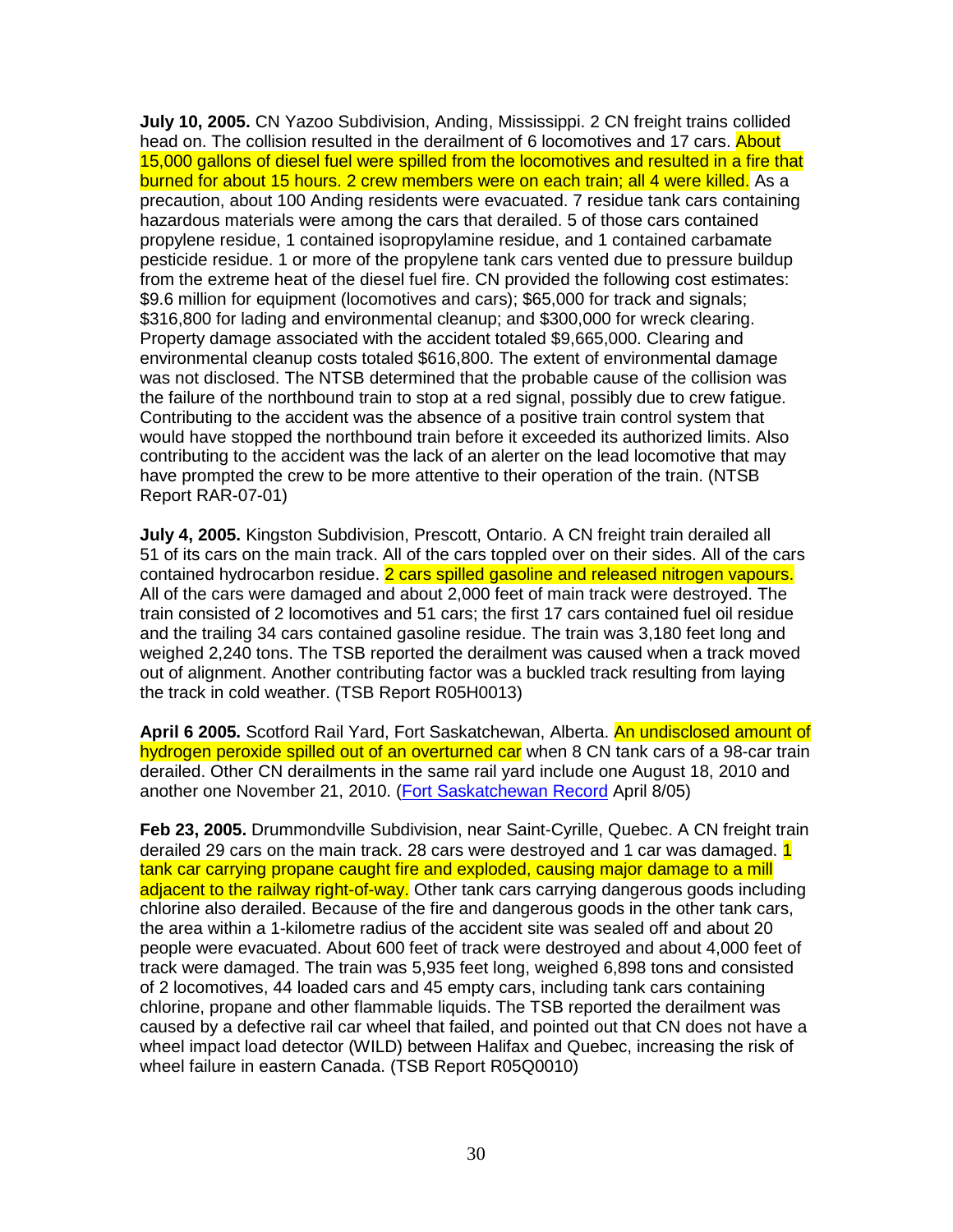**Jan 12, 2005.** Letellier Subdivision, Winnipeg, Manitoba. A CN freight train derailed 10 cars including a tank car containing liquefied petroleum gas and a tank car loaded with liquid calcium chloride that overturned and spilled an undisclosed amount of its contents. The extent of environmental damage was not disclosed. 2 derailed loaded hopper cars blocked a public crossing. About 400 feet of track were damaged. The train comprised 1 locomotive, 30 loaded cars, 11 empty cars and 1 residue tank car. It weighed 4,297 tons and was 2,598 feet long. Several homes and businesses were evacuated due to the risks associated with derailed tank cars carrying dangerous goods. The TSB reported several factors that contributed to the derailment including track spacing anomalies, track out of alignment, track warp defects and roller bearing adapters that likely failed in 1 of the derailed cars. (TSB Report R05W0014)

**Nov 12, 2004.** Montmagny Subdivision, Levis, Quebec. 10 multi-platform CN container cars derailed on the main track. The cars were damaged, and 2 switches and 500m of track were damaged. The train was made up of 3 locomotives and 39 multi-platform container cars (113 platforms in all). It was 7,500 feet long and weighed 6,200 tons. The TSB reported that wheel failure caused the derailment. (TSB Report R04Q0047)

**July 25, 2004.** Bala Subdivision, Burton, Ontario. A CN freight train derailed 13 multiplatform intermodal cars carrying 88 containers. Containers carrying dangerous goods including paint and paint thinners were heavily damaged with liquid product spilling from at least one of the containers. About 2,300 feet of track were destroyed. The train consisted of 2 locomotives and 28 loaded intermodal cars. It was 5,919 feet long and weighed 5,750 tons. The TSB reported the following as contributing to the rail rollover that caused the derailment: car design, lacking rail lubrication, track fastening system, and track geometry. A local landowner whose property was damaged by the derailment was not contacted by CN. It took some time for CN to finally clean up the mess on the private land left by the derailment. (TSB Report R04T0161)

**March 17, 2004.** Lac-Saint-Jean Subdivision, Linton, Quebec. A CN train derailed 22 cars at a curve on the main track. 18 cars were destroyed, 4 cars were damaged, and about 140m of track were destroyed. The derailed cars slid down the Batiscan River bank. The train consisted of 4 locomotives and 66 cars, 56 loaded and 10 empty. It was 4,060 feet long and weighed 6,960 tons. A broken rail caused the initial derailment. (TSB Report R04Q0016)

**Feb 17, 2004.** Sprague Subdivision, Symington Yard, Winnipeg, Manitoba. A CN train operated by Beltpack remote control derailed 17 intermodal container car body platforms at a switch in the yard. The Beltpack remote control operator was controlling the train movement from inside a motor vehicle, which is routinely done at the Symington Yard. About 1,600 feet of track were damaged. The TSB reported the location of the Beltpack remote control operator inside a vehicle, well in advance of and facing away from the remote controlled train, left the train movement unmonitored and increased the severity of the derailment, which was initially caused by a switch malfunction. (TSB Report R04W0035)

**Feb 7, 2004.** Montmagny Subdivision, Montmagny, Quebec. A CN freight train derailed 27 cars on a bridge over the Du Sud River, including a pressurized tank car loaded with liquefied chlorine gas. All of the derailed cars were damaged beyond repair. About 1,500 feet of track and 2 public crossings were damaged. The entire timber deck of the bridge and the pedestrian walkway located on the north side were destroyed. 3 bridge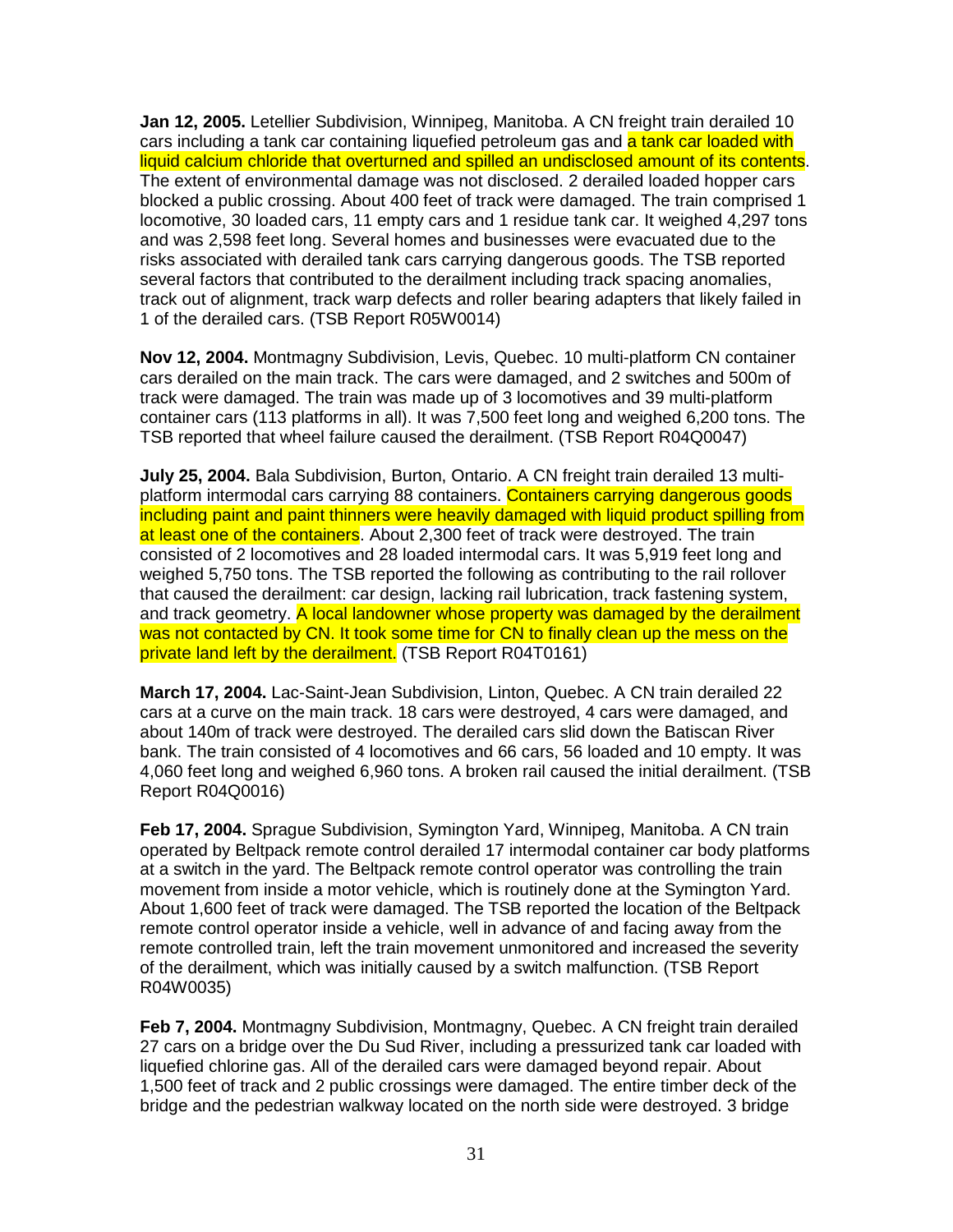spans were damaged beyond repair and required total replacement. The other 6 spans sustained major damage. The train was 5,489 feet long and weighed 9,102 tons. It consisted of 2 locomotives, 70 loaded and 24 empty. During the derailment cleanup and bridge repair work, traffic had to be rerouted on a temporary bypass track constructed over the river. The extent of environmental damage incurred by the derailment and subsequent repairs was not disclosed. The TSB reported that truck hunting (lateral oscillation of car between the tracks at high speeds) on one or more empty cars contributed to the derailment. The investigation was also confused by an inaccurate list of car positions within the train. (TSB Report R04Q0006)

**July 30, 2003.** Drummondville Subdivision, Villeroy, Quebec. A CN train derailed 32 intermodal platforms on the main track. 31 platforms were damaged, and 1 platform was destroyed. About 2,200 feet of track were destroyed, and another 1,900 feet were damaged by the derailment. The track underneath the last 30 derailed platforms was completely destroyed. In the zone of destruction, the majority of the ties were in poor condition, showing signs of water saturation and rot through half of their thickness. 2 farm crossings were destroyed and the third was seriously damaged. The train, an intermodal express freight train, was 9,973 feet long and weighed 9,310 tons. It consisted of 4 locomotives and 145 loaded intermodal platforms. Some of the cargo was dangerous goods. The TSB reported that the train derailed as a result of a track buckle while travelling above the speed limit over track on which maintenance work was being performed. The TSB also criticized the operators for not following proper safety procedures or CN for not conducting proper safety training. (TSB Report R03Q0036)

**May 21, 2003.** Bala Subdivision, Gamebridge, Ontario. A CN train derailed 49 cars on the main track at a highway crossing. The derailed equipment included 21 tank cars loaded with sulphuric acid, 2 empty box cars, and 26 box cars loaded with paper. About 250 tons of sulphuric acid spilled from 3 tank cars. A small fire started. An underground fibre-optic cable was severed, disrupting service for 16 hours. Some 1,700 feet of track were destroyed. Highway 12 was closed in the vicinity of the derailment area for 5 days. Some 50 people were evacuated due to the toxic nature of the spilled sulphuric acid and to ease clean-up operations. 2 firefighters suffered minor fume inhalation, and a local citizen suffered acid burns to his feet. The extent of environmental damage was not disclosed. The train weighed 11,800 tons and was 5,889 feet long. It was hauling 103 loaded cars, 8 empty cars, and 1 residue car. The TSB reported track defects at the Highway 12 crossing and decreasing time set aside by management for proper inspection and routine maintenance. As well, the train had been improperly assembled with empty cars ahead of loaded cars. (TSB Report R03T0157)

**May 16, 2003.** Thompson, Manitoba. Several thousand hectares of land burned from a CN-caused wildfire. Suppression costs amounted to \$565,000. (Canadian Interagency Forest Fire Centre July 24/07)

**May 14, 2003.** Fraser Subdivision, McBride, British Columbia. A CN freight train derailed 2 locomotives and 5 cars loaded with lumber on a bridge on the main track. Once derailed, the locomotives toppled off the bridge, dropping about 25 feet into the gully below along the main river valley. A fire started and the bridge, the 2 locomotives, and the 5 cars and their contents were destroyed by fire. The 2 crew members, the locomotive engineer and the conductor, were fatally injured. Several acres of the surrounding terrain were damaged by the fire and by the ensuing clean-up operation.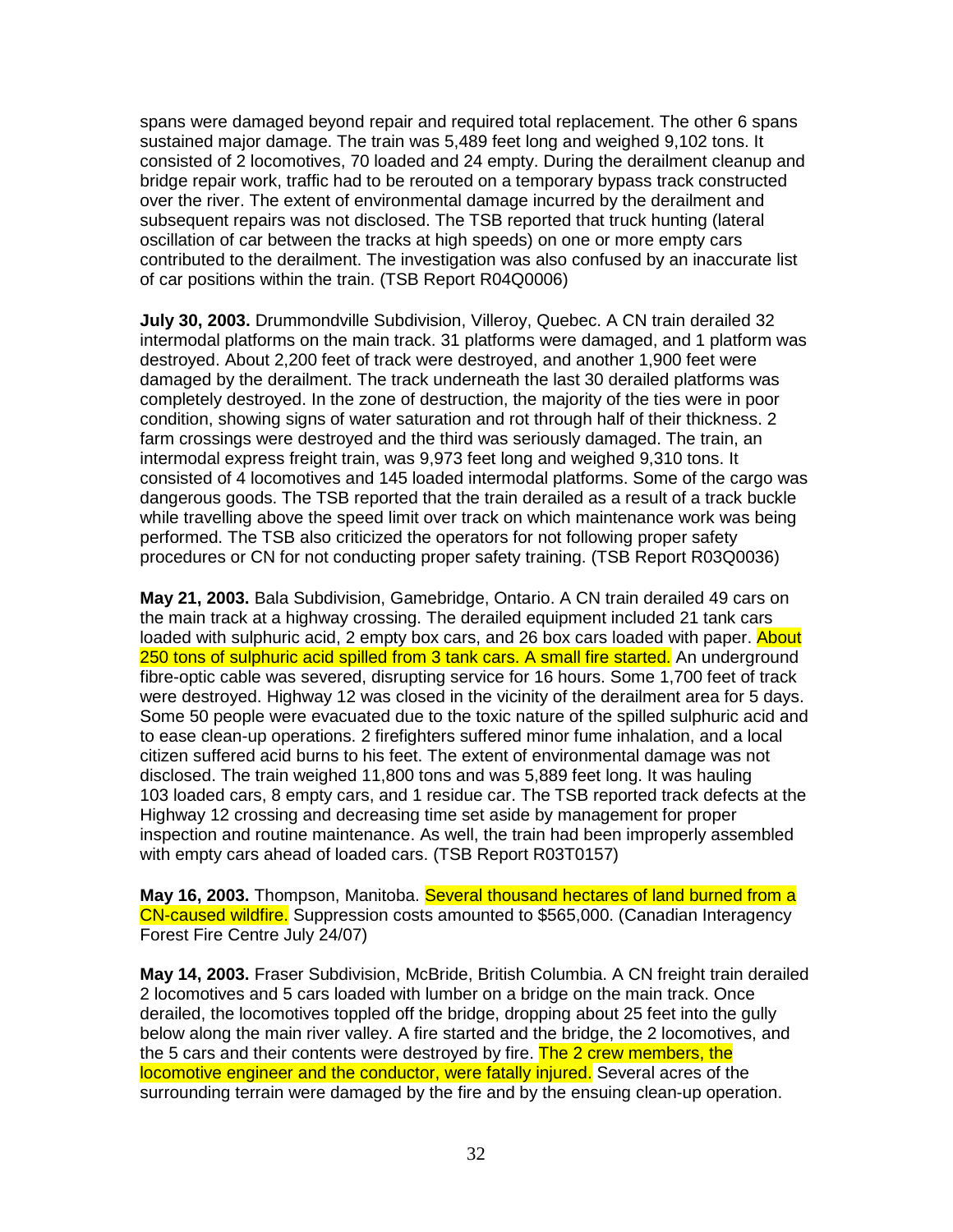The extent of environmental damage was not disclosed. The train was 5,730 feet long, weighed 8,800 tons, and was powered by 2 locomotives. The train consisted of 85 freight cars: 68 loaded, 4 empty, and 13 residue tank cars. The complete destruction of the bridge and all its related components, the loss of the locomotive event recorder data, and lack of complete and comprehensive bridge maintenance and inspection records impeded the TSB investigation efforts. However, the TSB reported that the failure to identify the urgency and the severity of the deteriorating condition of the bridge was not recognized because of shortcomings in the inspection, assessment, planning, and maintenance process. (TSB Report R03V0083)

**May 12, 2003.** Drummondville Subdivision, Manseau, Quebec. A CN freight train derailed 17 platforms loaded with 34 containers at a curve on the main track. Most of the containers flipped over on their sides. 3 of the containers were carrying dangerous goods. There was damage to 1,000 feet of main track and 300 feet of siding track. The train was powered by 3 locomotives and consisted of 122 loaded cars. It weighed 5,190 tons and was 8,430 feet long. The TSB reported the derailment occurred when the car body on the platform of a loaded container car collapsed onto the main track, severely damaging the track structure, resulting in the complete loss of track gauge. The platform on the car collapsed due to fatigue at a high stress location where a weld was missing. There also was a discrepancy between the cars recorded as being in the train and the actual cars in the train. (TSB Report R03Q0022)

**Feb 9, 2003.** Tamaroa, Illinois. A CN freight train derailed 22 of its 108 cars. 4 of the derailed cars spilled methanol, and the methanol from 2 of these cars fueled a fire. Other derailed cars contained phosphoric acid, hydrochloric acid, formaldehyde, and vinyl chloride. 2 cars containing hydrochloric acid, 1 car containing formaldehyde, and 1 car containing vinyl chloride also spilled product. About 850 residents were evacuated from the area within a 3-mile radius of the derailment, which included the entire village of Tamaroa. 1 contract employee was injured during cleanup activities. Damages to track, signals, and equipment, and clearing costs associated with the accident totaled \$1.9 million. CN was also forced to pay nearly \$1 million to about 800 residents and businesses for lost time, food spoilage and other expenses. The NTSB determined the probable cause of the derailment was an improper weld on a rail which progressed to rail failure. (NTSB Report RAR-05-01)

**Dec 20, 2002.** Cornwall, Ontario. 10 CN cars derailed. (Colin Churcher's Railway Pages)

**Oct 24, 2002.** Saint-Maurice Subdivision, Hibbard, Quebec. A CN train derailed 6 cars at a curve on the main track. All 6 derailed cars were damaged and 275m of track were destroyed. The derailed cars were loaded with copper ore, toppled over on their sides and slid down the bank almost falling into a lake. The extent of environmental damage was not disclosed, but based on a photo in the TSB investigation report, there was damage to the lake shoreline. The train comprised 3 locomotives and 109 cars, 34 loaded and 75 empty. It was 6,730 feet long and weighed 7,230 tons. The TSB reported a defective rail caused the derailment. (TSB Report R02D0113)

**Aug 13, 2002.** Bedford Subdivision, Milford, Nova Scotia. A CN train derailed 7 container platforms from the last 2 five-pack cars on the main track. About 2.85 miles of track were damaged. The train was 7,540 feet long and weighed 6,230 tons. The TSB reported that significant track buckle, in part resulting from higher-than-normal air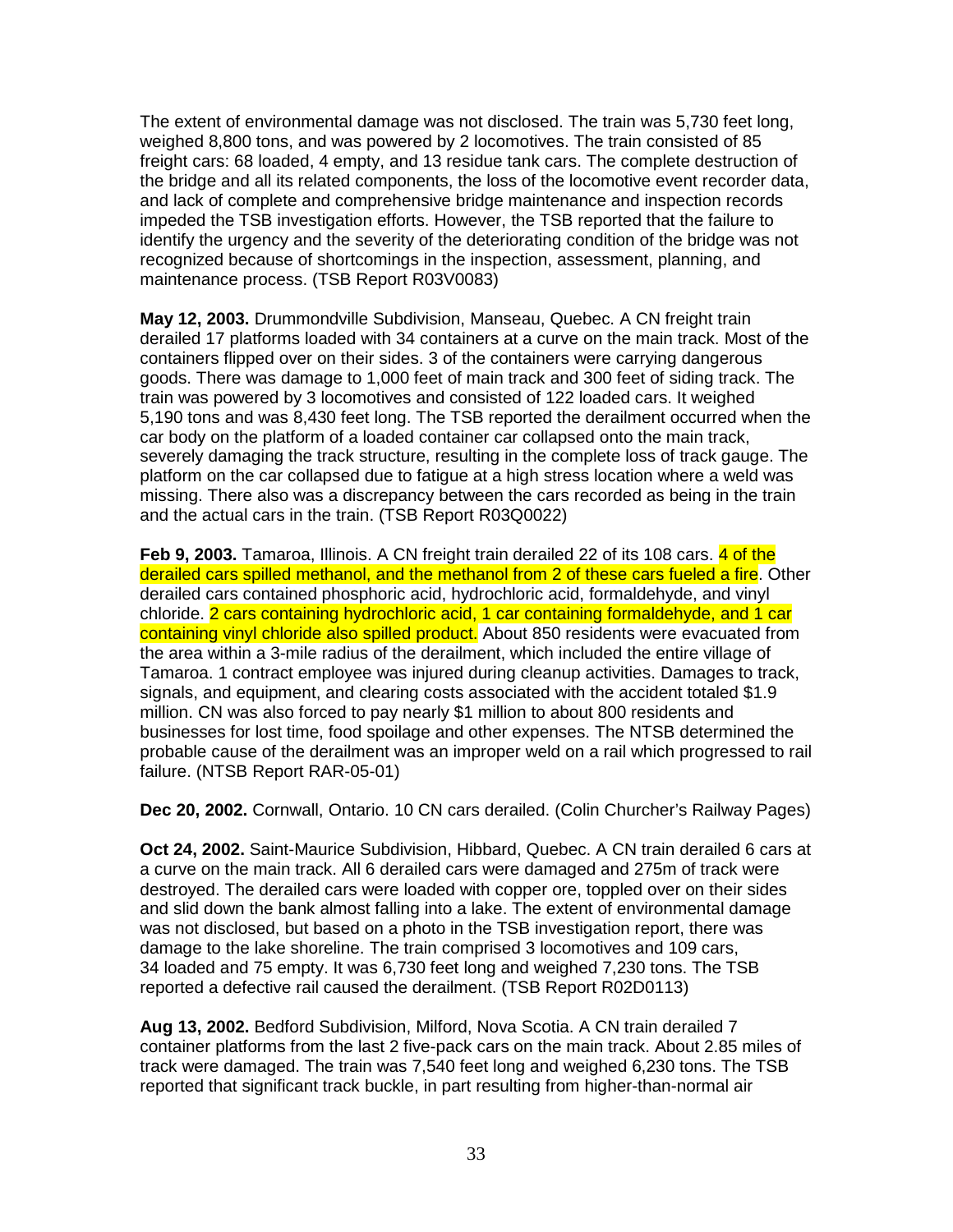temperatures, caused the tracks to move out of alignment and caused the derailment. (TSB Report R02M0050)

**July 22, 2002.** Montmagny Subdivision, Joffre Yard, Levis, Quebec. A CN train operated by remote control (Beltpack) in the yard derailed 52 cars. 51 tank cars, which contained fuel oil and gasoline residue, derailed and rolled over. An empty bulkhead flat car also derailed. 2 switches and about 3,600 feet of track were damaged. The TSB reported that heavy winds set some empty cars (without their brakes on) in motion which caused the initial derailment. (TSB Report R02Q0041)

**July 8, 2002.** Camrose Subdivision, near Camrose, Alberta. A CN freight train derailed 2 locomotives and 14 cars at a curve in the track. The train consisted of 5 locomotives, 146 loaded cars (some carrying dangerous goods), 6 empty cars, 2 residue tank cars, was 9,708 feet long and weighed 17,201 tons. The train was the longest and heaviest train the crew had ever operated on this subdivision. Derailed cars included 2 empty hopper cars right behind the locomotive, 1 empty flat car, 5 loaded intermodal flat cars, and 6 multi-platform intermodal cars. The last derailed car carried 2 containers carrying dangerous goods. The 2 derailed locomotives were damaged. All derailed cars and about 860 feet of track were destroyed. The TSB reported the primary cause of the derailment was an improperly assembled train. The presence of the first locomotive without alignment control couplers behind the operating locomotives played a secondary role in this derailment. (TSB Report R02C0050)

**July 3, 2002.** Joliette Subdivision, L'Assomption, Quebec. A CN freight train derailed 14 cars at a curve on the main track. 9 of the derailed cars flipped over, fouling both sides of the main track and siding. Softwood lumber products were strewn over the right-ofway and the adjacent private property. About 1,830 feet of main track, 660 feet of siding track and a private crossing were destroyed. A 4-inch irrigation water main was severed, and about 150 trees and seedlings were destroyed or damaged in an adjacent nursery. The train consisted of 2 locomotives, 82 loaded, 9 empty and 2 residue cars. It was 5,570 feet long and weighed 10,390 tons. The TSB reported that the higher-than-normal air temperatures buckled the track which caused the derailment. The Board pointed out that even though hot weather inspections were carried out, they were not sufficient to identify the potential for a track buckle. (TSB Report R02D0069)

**May 2, 2002.** Rivers Subdivision, near Firdale, Manitoba. A CN train derailed 2 locomotives and 21 freight cars after colliding with a loaded tractor-trailer at a public crossing. The derailed equipment included 5 tank cars carrying dangerous goods, 1 tank car carrying ethylene glycol and 12 hopper cars carrying plastic pellets. The dangerous goods products included benzene and hexene. During the derailment, 4 of the tank cars sustained multiple punctures and spilled their products which ignited and a large fire engulfed the derailed cars, burning for 2½ days. Water bombers were brought in to help fight the fire. A fibre-optic cable was severed and the Trans-Canada Highway had to be closed. 17 of the derailed cars were destroyed. About 700 feet of the south rail, 450 feet of the north rail, and many of the ties near the public crossing were destroyed. A total of 156 people were evacuated from within a 4-mile radius of the derailment for 2 days. About 13,000 tonnes of impacted soil were excavated and removed for treatment. Water sampling conducted about 1, 2 and 3 months following the spill determined that the groundwater had been contaminated with hydrocarbons. The extent of environmental and groundwater damage was not disclosed. (TSB Report R02W0063)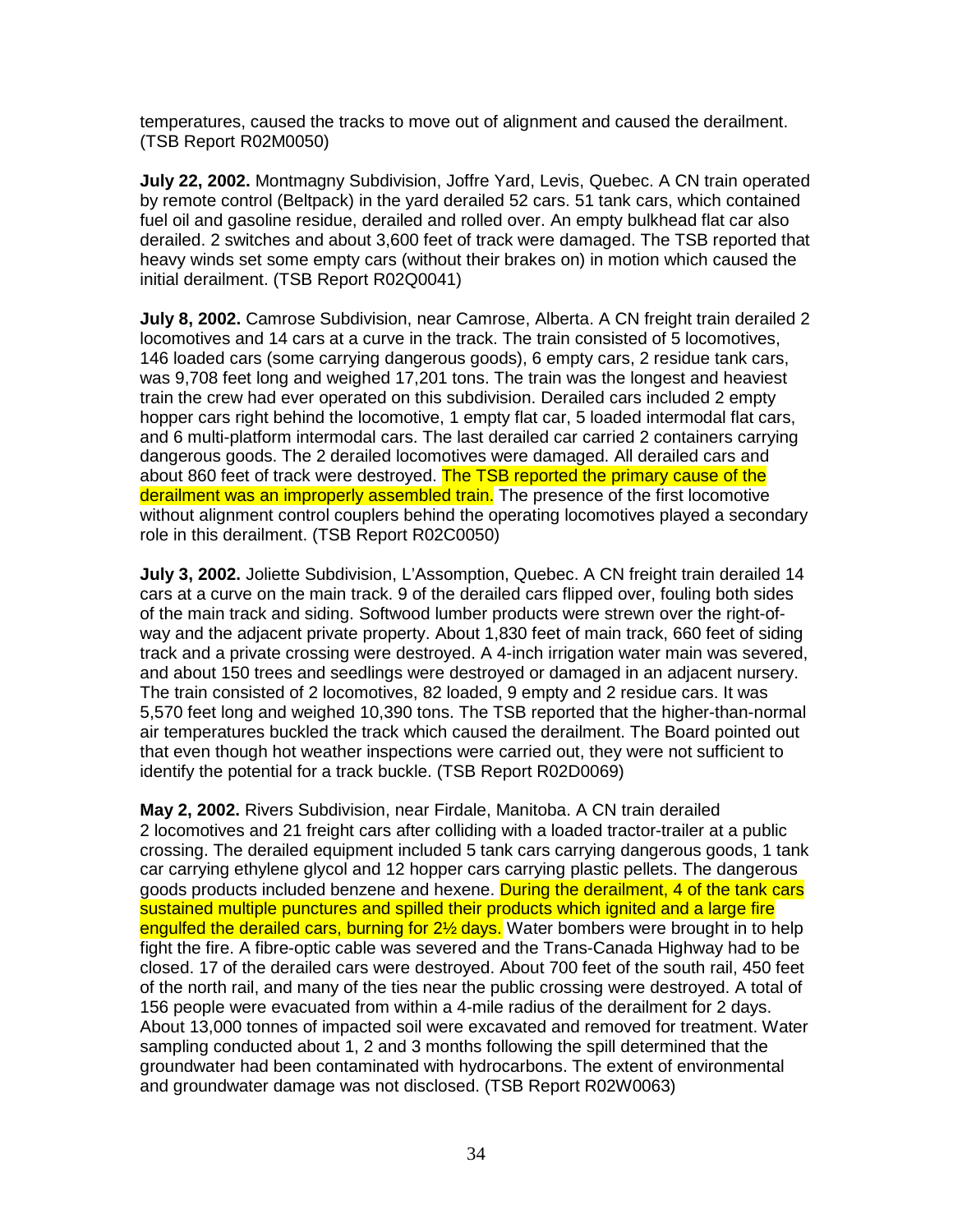**April 26, 2002.** Redditt Subdivision, Winnipeg, Manitoba. 8 cars, including 3 box cars loaded with dangerous goods, derailed on the main track as a CN freight train departed Winnipeg. The train consisted of 3 locomotives and 85 cars (76 loaded and 9 empty), was 5,412 feet long, and weighed 9,363 tons. In addition to damaged cars, about 300 feet of track, a roadway underpass, and a fibre-optic system buried in the grade were damaged. 6 homes adjacent to the main track were evacuated. An improperly assembled train contributed to wheel lift on an empty flat car and subsequent derailment. (TSB Report R02W0060)

**Feb 15, 2002.** Dartmouth Subdivision, Dartmouth, Nova Scotia. A CN train derailed 5 cars in the yard, blocking a private crossing to an electrical shop. 3 of the derailed cars were tank cars loaded with liquefied petroleum gas, and the other 2 cars were flat cars loaded with vehicles. 2 derailed tank cars contained propane and 1 derailed tank car contained butane. 1 of the tank cars loaded with propane flipped over on its side as did 1 of the flat cars. The train consisted of 2 locomotives and 15 loaded cars. It was 925 feet long and weighed 1,200 tons. About 300 feet of track were damaged, and the private crossing required repairs. About 800 Dartmouth residents were evacuated from their homes, and the Angus L. MacDonald suspension bridge, one of the 2 major bridges connecting Dartmouth and Halifax, was closed for 12 hours. The TSB reported that deteriorating rail ties contributed to the derailment. (TSB Report R02M0007)

**Nov 15, 2001.** Holly Subdivision, Clarkson, Michigan. 2 CN/Illinois Central Railway trains collided at a switch at the Andersonville Siding. One of the trains missed a red stop signal as it entered the main track and hit the other train on the main track. Both crew members of the train that was hit were killed; the 2 crew members of the other train were seriously injured. The total cost of the accident was about \$1.4 million. The NTSB determined the probable cause of the collision was fatigue by the crew whose train hit the other, and the same train was also traveling above the speed limit. (NTSB Report RAR-02-04)

**Oct 6, 2001.** Napadogan Subdivision, Drummond, New Brunswick. A CN freight train derailed 15 cars after striking an automobile at a farm crossing. 7 of the derailed cars were tank cars carrying liquefied petroleum gas. One of the tank cars suffered damages and **spilled butane**, resulting in undisclosed environmental damage. The train consisted of 3 locomotives at the head of the train, 130 cars (78 loaded and 52 empty), was 8,700 feet long and weighed 10,000 tons. 9 cars and about 1,000 feet of track were destroyed. The TSB investigation determined that an undesired emergency brake application occurred when the train struck the automobile, resulting in rail rollover and the derailment. (TSB Report R01M0061)

**Sept 24, 2001.** Bala Subdivision, Richmond Hill, Ontario. A CN freight train derailed 21 cars on the main track. The running gear on all the derailed cars was damaged. The general merchandise train, powered by 2 locomotives, was hauling 40 loaded cars and 20 empty cars. It was 3,000 feet long and weighed 5,100 tons. The TSB reported that a heavy bulkhead door on one of the cars had opened, swung out, contacted the side of a train passing on an adjacent track and fell onto the track, causing the derailment. The Board indicated the closing device on the bulkhead door was inadequate and should have been replaced. (TSB Report R01T0255)

**Aug 29, 2001.** Saint-Hyacinthe Subdivision, Montreal, Quebec. A CN train approaching the Turcot Yard in Montreal derailed 8 container cars at a curve in the track. 5 cars rolled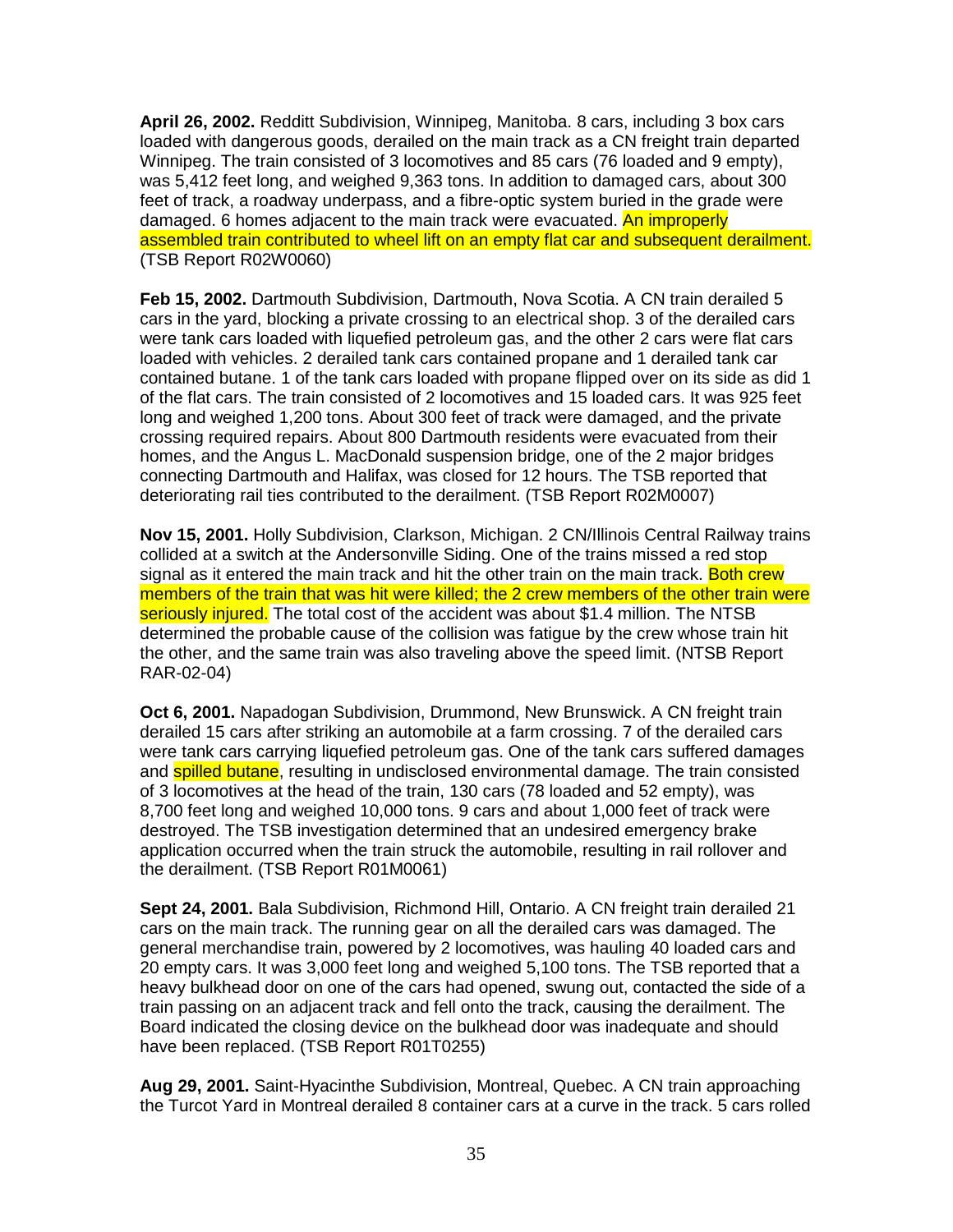down the railway embankment, and came to rest obstructing Butler Street. The train consisted of 2 locomotives and 86 cars (85 loaded and 1 empty). It was 5,900 feet long and weighed 5,200 tonnes. The TSB reported that a wheel of one of the cars climbed over a defective rail and caused the derailment. (TSB Report R01D0097)

**May 23, 2001.** Chisholm, Alberta. CN started one of the largest human-caused fires in Alberta's history that destroyed 116,000 hectares of forest plus 10 homes, a trapper's cabin, 48 outbuildings and some vehicles primarily in the Hamlet of Chisholm. The environmental impacts were devastating – an undisclosed number of mammals, birds and other animals burned, and there was significant loss of wildlife habitat. The forest industry lost about 4.5 million  $m<sup>3</sup>$  of growing timber stock and over 6,300 ha of regenerated cutblocks. The Alberta government spent \$10 million fighting the fire with 514 firefighters and an abundance of equipment. CN eventually accepted responsibility for starting the fire by running locomotives in an inappropriate manner during a high fire hazard period. (Canada.com May 31/07, several other sources)

**April 12, 2001.** Bedford Subdivision, Stewiacke, Nova Scotia. A Via Rail passenger train consisting of 2 locomotives and 14 cars, travelling on CN main track from Halifax to Montreal, derailed at a manually operated main track switch in Stewiacke. A standard CN switch lock used to secure the switch in correct position had been tampered with. As a result of this tampering, the 2 locomotives and the first 2 cars continued on the main track, but the following cars took a diverging route onto an industrial track adjacent to the main track. 9 of the cars derailed and a farm supply building, as well as the industrial track were destroyed. 750 feet of the main track and a main track turnout were extensively damaged. One of the derailed cars was destroyed and the rest were damaged. 4 occupants of the building escaped without injury prior to impact. There were 132 persons on board the train. 22 persons were transported to hospital by ground or air ambulance; 9 were seriously injured. (TSB Report R01M0024)

**Feb 15, 2001.** Drummondville Subdivision, Trudel, Quebec. A CN train derailed 25 cars on the main track. 24 cars were destroyed, and 1 car was damaged. A main-track switch, the signal system, 800 metres of track, and goods stored on the property of a construction material distributor were damaged. A signal bungalow as well as a communications tower belonging to CN were also destroyed. An underground fibre-optic cable was severed. The train was comprised of 3 locomotives and 93 covered hopper cars loaded with wheat. It was 6,043 feet long and weighed 12,158 tons. The TSB reported the train derailed as a result of a fatigue fracture in an axle on one of the cars that derailed. (TSB Report R01Q0010)

**Jan 16, 2001.** Kingston Subdivision, near Mallorytown, Ontario. A CN freight train derailed 26 cars on the main track including 2 tank cars loaded with propane. A public school was closed for a day as a precautionary measure. The train consisted of 2 locomotives at the head of the train, 149 cars (76 loaded and 73 empty), was 9,450 feet long and weighed 11,700 tons. The TSB investigation determined that improperly assembling the long train contributed to a wheel lift and the derailment. Confused communication between the locomotive engineer and the rail traffic controller also appeared to contribute to the derailment. (TSB Report R01T0006)

**Dec 11, 2000.** Kashabowie Subdivision, Shabaqua, Ontario. A CN freight train derailed 17 cars. The derailed cars included 2 loaded tank cars containing methanol, 1 that had flipped upside down and was damaged, spilling all of its contents, and the other which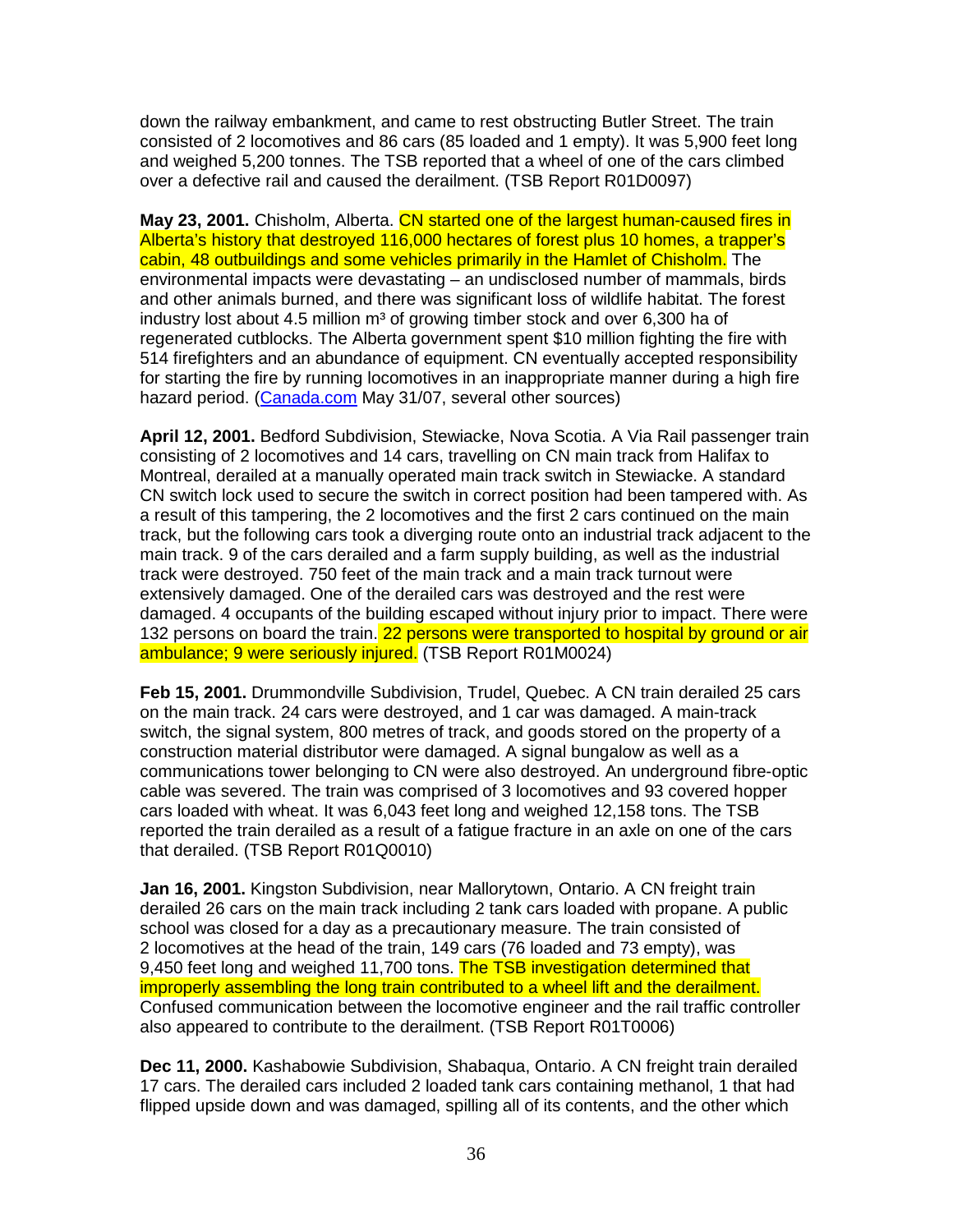was leaking methanol from an unloading valve that had opened during the derailment. A total of about 100,000 litres of methanol spilled, most of which entered the Shebandowan River. Methanol is a colourless, flammable and poisonous liquid. Persons living close to the river, downstream, were cautioned not to consume water drawn from wells near the river. Water was not declared free of methanol by local health authorities for almost a month following the spill. The extent of environmental damage to the Shebandowan River's ecosystem was not disclosed. The other derailed cars included 5 loaded cars of grain, 7 empty flat cars and 3 empty box cars. The train comprised 3 locomotives, 59 loaded cars and 27 empty cars. It was 5,400 feet long and weighed 8,500 tons. The TSB reported that emergency brake pressure on a cracked defective rail caused the rail to fail, and resulted in the derailment. (TSB Report R00W0253)

**Dec 10, 2000.** Kingston Subdivision, Marysville, Ontario. A CN train derailed 2 cars in a curve on the main track. 1 of the derailed cars, a bulkhead flat car loaded with lumber, lost its load, blocking the adjacent north main track. The other derailed car was a residue tank car. The train comprised 2 locomotives, 51 loaded and 44 empty cars. It was 6,600 feet long and weighed 8,300 tons. The TSB reported that, in each track curve of the train's journey, the load of lumber shifted slightly laterally, causing the banding around the load of lumber to dig into the corners of the lumber, gradually lessening the degree of securement and allowing even greater movement as the trip progressed. Travelling in an unstable state, the lumber shifted at the curve near Marysville and the unbalanced load caused one or more wheels on the car to lift and derail, destabilizing the trailing tank car which also derailed. (TSB Report R00T0324)

**Dec 9, 2000.** Napadogan Subdivision, Blue Bell, New Brunswick. A CN freight train derailed 7 multi-platform double-stack container cars at a curve on the main track. 36 containers were spread over an area covering both sides of the main track for about ½ km. 11 of the containers were carrying bags of white asbestos (a hazardous material): 2 containers released product onto the right-of-way. A total of 660m of track structure was damaged. The train was powered by 4 locomotives, was 5,700 feet long and weighed 5,200 tons. The TSB reported the derailment occurred due to a rail failure at a curve in the track. (TSB Report R00M0044)

**May 22, 2000.** Saint-Maurice Subdivision, Cressman, Quebec. A CN train derailed 23 cars at a curve on the main track on a bridge over the Saint-Maurice River. Derailed cars included: 13 gondola cars loaded with wood chips, 2 cars loaded with paper, 1 empty hopper car, and 7 tank cars with gasoline residue. 3 of the tank cars with gasoline residue fell into the river. 2 tank cars were punctured, **spilling an undisclosed amount of** gasoline into the river. The extent of environmental damage was not disclosed. 400 feet of track were destroyed and 2 spans of the railway bridge across the river were heavily damaged. 22 of the derailed cars were damaged and 1 was destroyed. The train consisted of 3 locomotives and 159 cars, including 128 loaded cars, 19 empty cars and 12 tank cars with gasoline or heating oil residue. The train was 9,586 feet long and weighed 15,230 tons. The TSB reported that the derailment was caused by a defective rail in the track curve. (TSB Report R00Q0023)

**May 16, 2000.** Redditt Subdivision, White, Ontario. A CN freight train derailed 19 of its 136 cars along a curve in the main track. 4 of the derailed cars contained dangerous goods. The train consisted of 2 locomotives at the head of the train, 136 cars (51 loaded and 85 empty), was 8,800 feet long and weighed 9,440 tons. The TSB investigation determined that, during throttle reduction while in a curve, the train experienced a wheel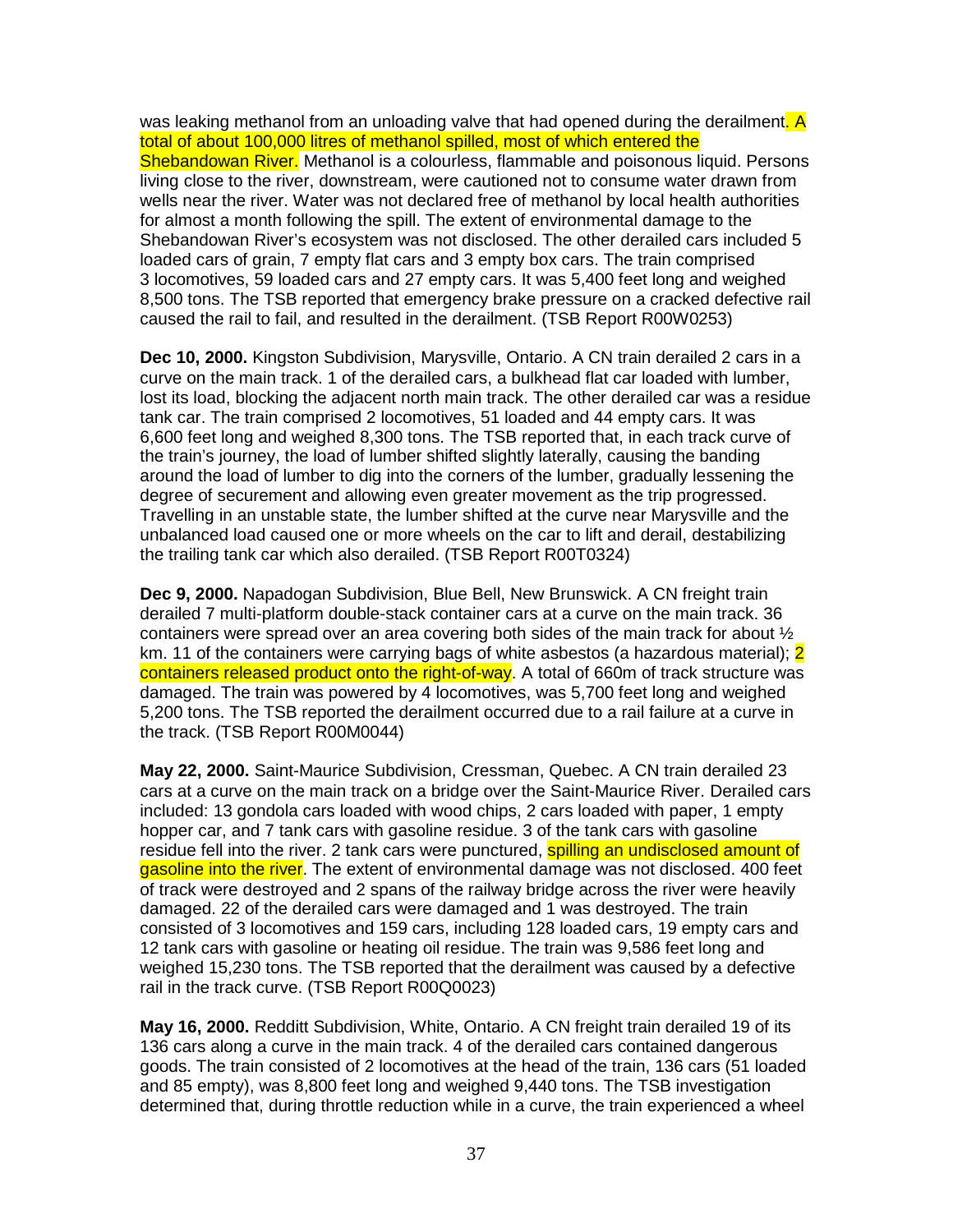climb derailment that was a result of a number of factors including *improperly* assembling the train. (TSB Report R00W0106)

**March 10, 2000.** Rouses Point Subdivision, Brossard, Quebec. A CN train derailed 5 cars on the Massena Spur after traveling through a public crossing. 4 cars toppled over on their sides in a ditch; 3 of these contained dangerous goods. 2 of the tank cars were carrying molten naphthalene (a flammable solid), and the third was carrying creosote. The other 2 derailed cars were hopper cars. All 5 derailed cars were damaged. The track was heavily damaged over a length of about 170 feet. The train consisted of 2 locomotives and 11 cars (8 loaded and 3 empty), was about 730 feet long and weighed 1,330 tons. As a precautionary measure, the Brossard Fire Department ordered the evacuation of about 20 people in the area. The TSB reported the train spread the track gauge, and the wheels of the first derailed car dropped inside the rail near the public crossing. The fact that CN had planned to replace the rail ties indicate that CN was aware of track structure problems at this location. (TSB Report R00D0026)

**Dec 30, 1999.** Near Mont-Saint-Hilaire, Quebec. A CN Ultratrain, a petroleum products unit train linking the Saint-Romuald oil refinery with a petroleum depot in Montreal, derailed and collided with another CN Ultratrain traveling in the opposite direction on a neighbouring track. There was a violent explosion and some rail cars burned for more than 4 days, creating a smoke plume about 500m high. The 2 crew members on the train hit by the derailed train were killed. About 350 families had to be evacuated. 2 locomotives and 61 cars were damaged in the accident. About 2.7 million litres of hydrocarbons spilled and caught fire, damaging private property, public property and the environment. The Ultratrain derailed at a broken rail caused by a defective weld, causing the TSB to call into question CN's quality assurance program for rail welds. The quality assurance system in place did not detect the welds that did not meet the company's standards (mismatch between rail ends, absence of a weld tag, weld not entered in the inventory of continuous welded rail [CWR] repairs and adjustments). (TSB Report R99H0010, TSB News Release Sept 26/02)

**Nov 23, 1999.** Kingston Subdivision, Bowmanville, Ontario. A westward CN freight train struck an abandoned tractor-trailer at a farm level crossing. Metal parts from the trucktrailer became entangled under the wheels of the lead locomotive, resulting in the derailment of both locomotives and the following 10 rail cars, 4 of which rolled over onto their side. An eastward Via Rail passenger train struck the debris on an adjacent track and derailed, just before the freight train had come to a halt. The derailing Via train dragged the trailer portion of the truck-trailer for about 700 feet, causing the Via locomotive and the following 5 passenger coaches to derail. The jackknifing passenger train hit the derailed freight train cars. Fuel spilling from the tractor-trailer ignited and a fire started. About 6,800 litres of diesel fuel spilled from the Via locomotive and was also ignited. About 4,550 litres of diesel fuel also spilled from the lead locomotive of the CN freight train. 3 of the derailed freight cars contained liquefied petroleum gas residue and 5 of the derailed freight cars were loaded with butadiene. Minor injuries were sustained by 6 Via Rail employees and 5 passengers. (TSB Report R99T0298)

**Oct 9, 1999.** Bedford Subdivision, Bedford, Nova Scotia. A CN freight train derailed a locomotive and the first 8 cars. Some of the derailed cars flipped over on their sides and the entire derailment was spread over a distance of about 655 feet. Corn from 2 damaged hopper cars was spread over the derailment site. Over 800 feet of track were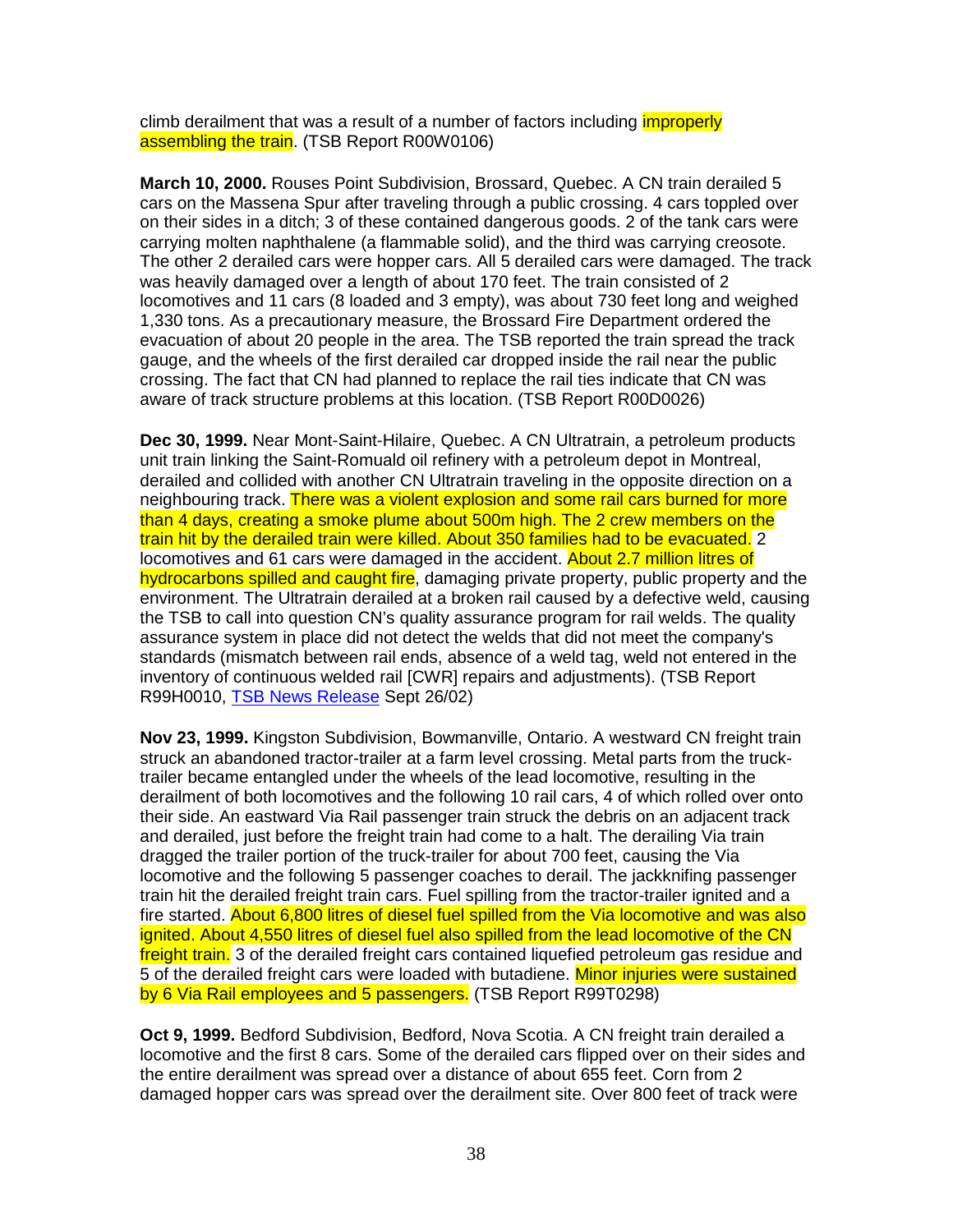damaged. The train comprised 3 locomotives, 64 loaded and 3 empty, and was 4,580 feet long and weighed 4,470 tons. The TSB reported a damaged rail initiated the derailment. (TSB Report R99M0046)

**Sept 23, 1999.** Bala Subdivision, near Britt, Ontario. A CN freight train derailed 26 cars at a curve in the tracks at Mowat, near Britt. The train consisted of 94 cars, 54 of which were tank cars (41 of the 54 were carrying dangerous goods or dangerous good residues). The 26 derailed cars included: 19 tank cars, 2 box cars and 5 hopper cars. Of the 19 tank cars, 1 was a load of liquefied petroleum gas (LPG), 14 had LPG residues, 3 were loaded with anhydrous ammonia, and 1 was empty. The loaded LPG car and 1 of the loaded anhydrous ammonia cars were ruptured, each spilling their product and igniting, causing several fires. The loaded car of LPG exploded, projecting pieces of its tank and jacket in all directions. About 127,000 pounds of LPG and 158,000 pounds of anhydrous ammonia were spilled. A crater in the right-of-way measuring about 2m deep, 3m wide and 15m long was created by the LPG fire and subsequent violent rupture of the tank, which destroyed the roadbed and altered the physical state of the soils and other materials in the area. A box car immediately west of the LPG tank was crushed and bent 90°. About 600 feet of main track and sidi ng were destroyed, the turnout for the siding at Mowat required extensive repairs, and the nearby public crossing required minor repairs. 18 of the derailed cars were damaged, and 8 cars were destroyed. The adjacent trees, other vegetation and earth were scorched black and killed for a radius of about 200 feet by the fire ball and chemical releases. CN employees at the Mowat siding, 3 local woodcutters and 2 hunters located downwind of the accident site were evacuated due to the toxic fumes. An Ontario Provincial Police officer, a local woodcutter, and two firemen suffered minor injuries as a result of contact with ammonia vapours. The TSB reported on many deficiencies as contributing to the derailment including: deficiencies in track gauge and alignment, and improper track condition for freight train speeds they were traveling. The TSB also reported that older-design, belowstandard and defective construction of tank cars contributed to the magnitude of the ensuing fires. The total extent of environmental damage, including to the adjacent Little Key River and shoreline, was not detailed in the TSB investigation report. (TSB Report R99T0256)

**Aug 27, 1999.** Kingston Subdivision, Wesco Spur, Yard CB, Cornwall, Ontario. A CN crew was performing switching operations in the yard when 6 tank cars ran away on one of the tracks. The cars rolled for 475 feet and struck the stop block at the end of the track. 1 car derailed and its tank was punctured. About 5,000 gallons of product, a class 3 combustible liquid, spilled onto the ground. About 2,000 gallons seeped into the ground or flowed into the sewer system. The soil contaminated by the liquid was collected and hauled away for treatment. The extent of environmental damage was not disclosed. Cornwall police and firefighters immediately set up a 1,000-foot safety perimeter and evacuated customers and staff from nearby businesses. The TSB reported the evacuation caused inconvenience and economic losses for nearby businesses. (TSB Report R99D0159)

**Aug 15, 1999.** Clearwater Subdivision, Messiter, British Columbia. A CN freight train derailed 40 cars of a 100-car grain train. 2 of the derailed cars rolled into the North Thompson River. About 5,000 tons of mixed grains were spilled over the right-of-way and in the river. Most of the 40 cars sustained extensive damage. About 1,500 feet of track were destroyed and an additional 3,000 feet were damaged. The train was powered by 2 locomotives, was 5,900 feet long and weighed 11,800 tons. The extent of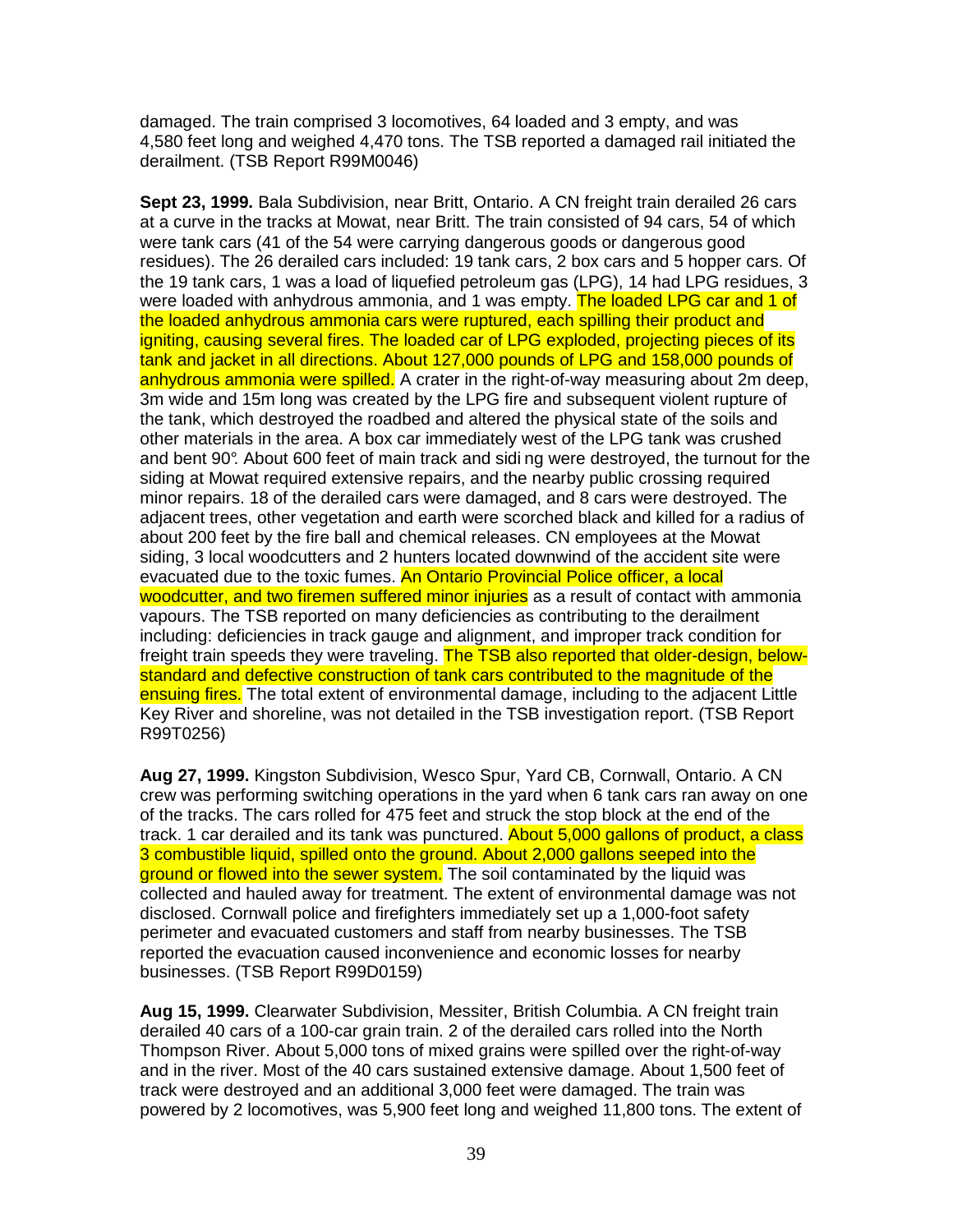environmental damage to the Thompson River and bank was not disclosed. The TSB reported a defective wheel caused the derailment. (TSB Report R99V0141)

**July 14, 1999.** Kingston Subdivision, Morrisburg Station, Ontario. 16 CN cars derailed in front of the station. (Colin Churcher's Railway Pages)

**April 23, 1999.** Chatham Subdivision, Thamesville, Ontario. A Via Rail passenger train travelling east on the north main track hit an open switch, causing it to tip over and collide with stationary CN cars full of ammonium nitrate on an adjacent yard track. All 4 passenger cars and the locomotive of the passenger train derailed as well as 4 of the stationary cars. The 2 crew members in the locomotive cab were killed. 77 of the 186 passengers and crew on board were treated at the hospital. 4 people were admitted with serious injuries. About 50m of main track and 100m of the adjacent yard track were destroyed. The locomotive was damaged beyond repair and the leading 2 passenger cars sustained substantial damage. A December 18, 2012 version of the TSB investigation report identified safety deficiencies relating to the level of defenses associated with the Occupancy Control System method of train control, particularly in "dark territory," where trains are not always provided with sufficient advance warning of reversed main track switches, and to the storage of dangerous goods in rail cars for prolonged periods of time at locations adjacent to main tracks. The TSB also pointed out the need to eliminate some passenger safety hazards in a timely fashion. (TSB Report R99H0007)

**April 13, 1999.** Montmagny Subdivision, Bégin, Quebec. A CN petroleum product unit train derailed 10 tank cars loaded with gasoline on the main track. Some cars flipped over on their sides and 1 car completely toppled over landing on its top. About 230 litres of gasoline were spilled into Les Quarante Lacs (Forty Lakes), causing undisclosed environmental damage. The 10 derailed cars were damaged, as was another car which did not derail. 450 feet of track were destroyed, and another 300 feet of track were damaged. The TSB reported soft subgrade and a cluster of rotten ties as causing the derailment. Confusion of responsibilities among 3 acting inspectors may also have contributed to the derailment. (TSB Report R99Q0019)

**Feb 6, 1999.** Ruel Subdivision, Neswabin, Ontario. A CN freight train derailed 21 cars. The derailed cars included a tank car loaded with liquefied petroleum gas and 2 tank cars loaded with flammable benzene and dicyclopentadiene. **1 of the tank cars with the** benzene mixture was punctured resulting in a fire and a total loss of product. The liquid benzene and some lumber that was strewn about the derailment site fuelled a fire that burned for several days. 16 of the 21 derailed cars were destroyed, including 3 tank cars that were involved in the post-derailment fire. 4 cars were damaged. A power switch and dwarf signal, and 500 feet of track were destroyed. In the main derailment area, 4 telephone poles were destroyed. Another power switch and a hot box detector were damaged. Total property damage exceeded \$1.5 million. The TSB reported a roller bearing on one of the cars overheated and seized, resulting in an axle fracture and the derailment. Unclear lines of authority and communication failures regarding the Wayside Inspection System (WIS) were cited by the TSB as contributing to the derailment. The TSB also reported Transport Canada has no national program to audit and monitor WISs, to ensure the safety of operating trains. (TSB Report R99T0031)

**Jan 31, 1999.** Albreda Subdivision, Jasper, Alberta. A CN runaway train on the main track entered the rail yard in Jasper and collided head on with a stationary CN train. 5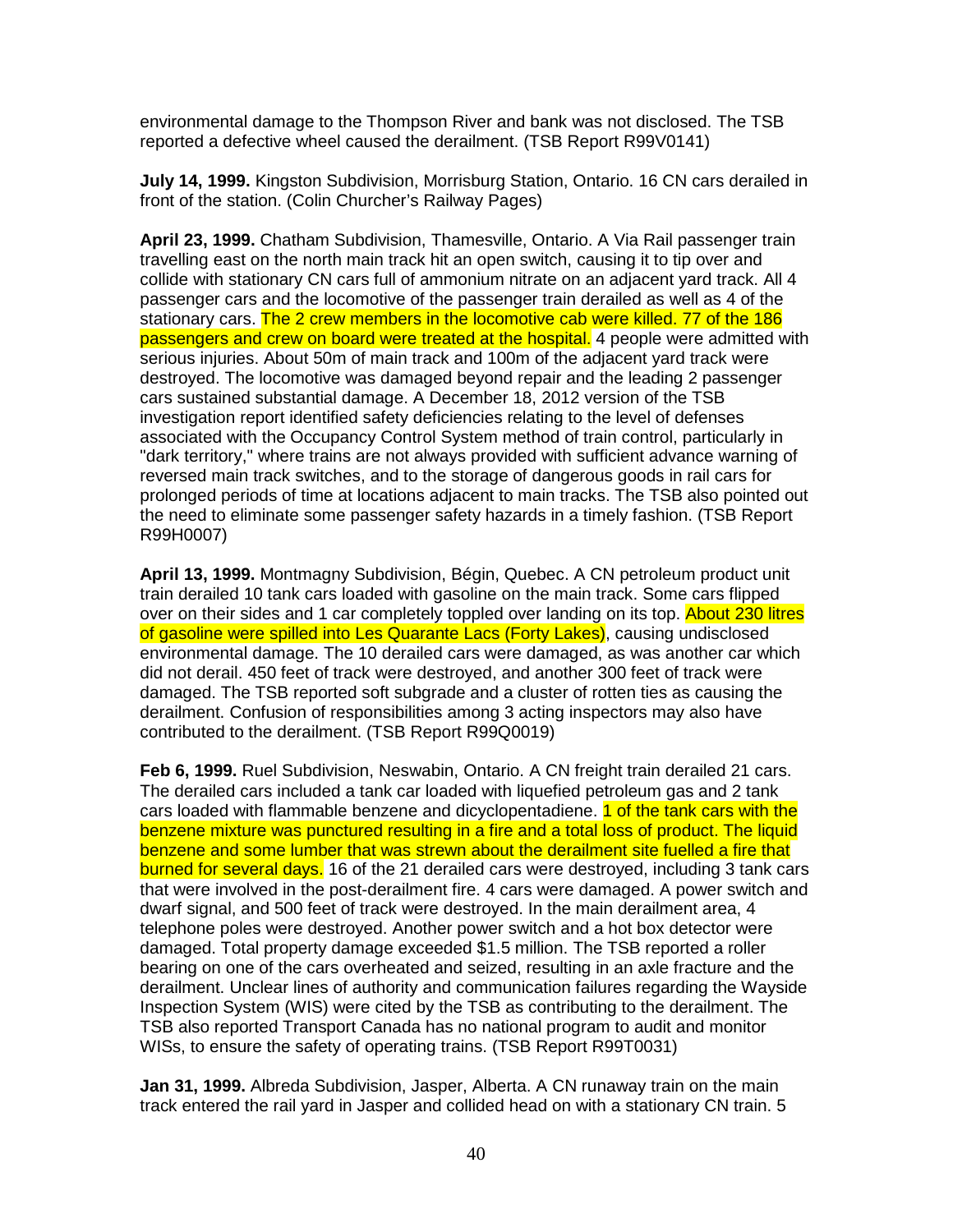locomotives and 11 cars derailed. The 3 locomotives and 2 cars on the runaway train were extensively damaged, as were the 2 locomotives and 1 car on the stationary train in the yard. The collision damaged about 520 feet of track and 4 switches. The conductor of the runaway train received minor injuries. The TSB reported the extreme blowing snow conditions during the accident rendered the air brake system ineffective, and the crew was unaware of the condition of the dynamic braking system. The crew of the runaway train was apparently fatigued which may have affected their performance. (TSB Report R99E0023)

**Nov 26, 1998.** Halton Subdivision, MacMillan Yard, Concord, Ontario. A CN train derailed 3 tank cars loaded with anhydrous ammonia. 1 of the tank cars rolled down a 20-foot embankment and another tank car flipped over on its side. 1 of the tank cars was damaged and spilled anhydrous ammonia. The yard was evacuated and the public roadways in the area, including Highway 7, were closed for about 5 hours. The TSB reported the train derailed as a result of 2 rail breaks caused by surface and sub-surface cracking, the wear exceeding CN's allowable limits. The Board identified a safety deficiency relating to the maintenance standards and practices. (TSB Report R98T0292)

**Sept 24, 1998.** Mont-Joli Subdivision, Mont-Joli, Quebec. 25 cars from a CN train rolled downhill uncontrolled on the main track of the Matapédia Railway Company (MRC), and collided with 4 MRC yard locomotives standing on the main track in front of the station at Mont-Joli. The CN crew thought they had secured their locomotives on a grade, then left their train and went to the station to complete some paperwork. Then, both CN and MRC employees heard a loud noise. When they looked out, they realized the CN train had rolled down the hill and crashed into the MRC locomotives. 5 rail cars were damaged, 2 rail cars were destroyed, and 4 yard locomotives and several hundred feet of main and yard tracks were damaged. A tank car, which was crushed and opened by the impact, spilled some residual product into the parking lot and onto the street. A commercial truck carrying cylinders of compressed gas was crushed. The employees in the vicinity of the station immediately left. The derailed cars came to rest close to commercial and residential properties in the centre of the town. 4 automobiles parked in the station parking lot were destroyed by the derailed rail cars. There was extensive damage to the station platform, and several hundred feet of main and yard tracks, including 78 feet of rail and 34 railway ties that required replacing. The police later determined that, once the CN crew left their train unattended, 2 boys had walked over to the train and released the brakes on most of the 25 parked rail cars, causing the train to roll downhill. (TSB Report R98M0029)

**March 1, 1998.** Kingston Subdivision, Lyn, Ontario. 8 CN cars derailed, 2 of which carried dangerous goods – ethylene refrigerated liquid and alkylamines. The train derailed at a track crossover. The train was pulled by 2 locomotives and was 7,482 feet long and weighed 5,866 tons. The TSB investigation determined the derailment occurred when a rail car wheel climbed over a defective switch that was severely chipped. Proper track maintenance and inspection practices had not been followed. (TSB Report R98T0042)

**March 1, 1998.** Edson Subdivision, near Obed, Alberta. A moving CN train collided with the tail end of a stationary CN train. The lead locomotive from the moving train and the last car from the stationary train derailed and were extensively damaged. The 2 crew members in the lead locomotive of the moving train were seriously injured, and were taken from the scene by ambulance. The moving train was powered by 2 locomotives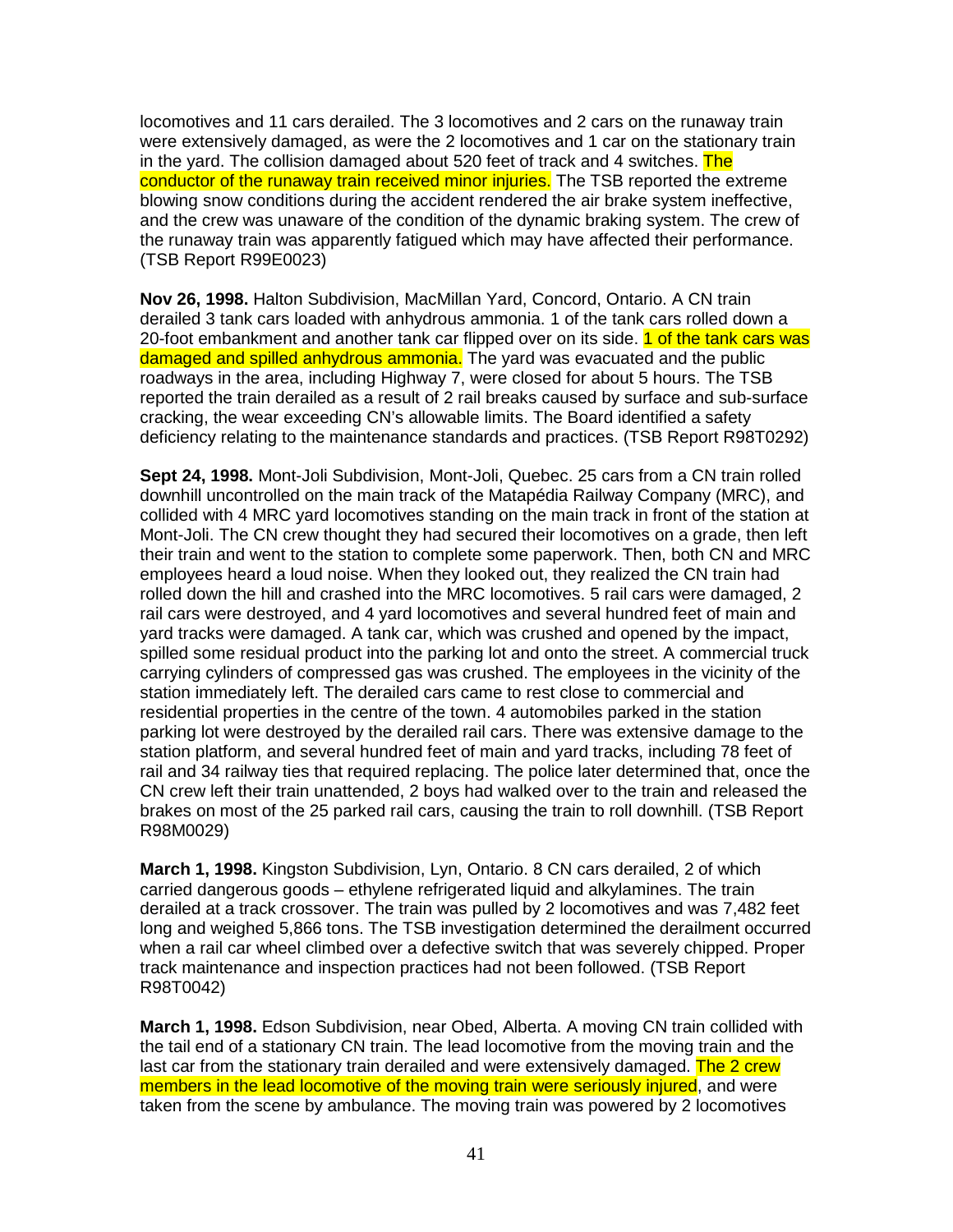and was hauling 20 loaded and 33 empty cars. It was 3,140 feet long and weighed 3,490 tons. The stationary train consisted of 4 locomotives and 100 loaded cars. It was 6,140 feet long and weighed 13,850 tons. The TSB reported the collision occurred because the crew of the moving train did not maintain adequate vigilance and miscalculated how far away the stationary train was located. (TSB Report R98C0022)

**Nov 24, 1997.** Diamond Subdivision, Carrier, Quebec. While a CN train was proceeding from a stop signal at a siding, a tank car loaded with sulphuric acid split open, spilling its entire contents. The extent of environmental damage was not disclosed. The TSB determined that the tank car had been fabricated with a gap and missing butt weld, in variance with approved design drawings, and that it fractured under normal service loading at a pre-existing crack. The TSB has pointed out many times to CN and Transport Canada the risks associated with the frequent inferior construction of tank cars that carry dangerous goods, including oil and other hazardous products. (TSB Report R97D0253)

**May 6, 1997.** Kingston Subdivision, Coteau-du-Lac, Quebec. A CN train dropped into a depression in the subgrade on the main track and derailed 2 locomotives and 12 freight cars. The lead locomotive toppled over on its side. The fuel tanks on both locomotives were punctured and about 12,000 litres of diesel fuel spilled into the Rouge River which was only 10m from the railway tracks. Although emergency personnel placed booms and absorption materials in the river, very little diesel fuel (1,000 litres) was recovered. The extent of environmental damage, especially to the river and the river shoreline, was not disclosed. 2 crew members were injured. The train consisted of 2 locomotives and 19 loaded cars. It was 1,060 feet long and weighed 1,000 tons. The 2 locomotives and 12 freight cars were damaged, and about 270 feet of track were destroyed. The TSB reported the derailment occurred because the subgrade collapsed under the moving train as a result of weak, water-saturated clays in and around the embankment. The Board was concerned that CN maintenance and inspection employees were not apparently sensitive to the hazards posed by unusual events in bodies of water adjacent to railway embankments. The TSB also reported that locomotive fuel tanks are particularly prone to puncture and spilling of diesel fuel at derailment. (TSB Report R97D0113)

**March 27, 1997.** Ashcroft Subdivision, Conrad, British Columbia. A CN train travelling from Boston Bar to Kamloops encountered a large railbed depression and derailed on the main track near Conrad. Both crew members were killed. 2 locomotives, 14 freight cars and about 1,200 feet of main track and siding were destroyed. Loaded open hopper sulphur cars stored on an adjacent siding were hit and also derailed, and some of these cars overturned and spilled their contents. Fuel spilled from the derailed locomotives and ignited. The resulting fire engulfed the derailed equipment and scattered container contents. The fire was finally extinguished March 28. Fire again erupted around the locomotives March 29 and took several hours to extinguish. The TSB ascertained that improper drainage of run-off from the adjacent Trans-Canada Highway contributed to destabilizing the railway subgrade which then collapsed, causing the derailment. (TSB Report R97V0063)

**Aug 12, 1996.** Edson Subdivision, east of Edson, Alberta. All 3 occupants in the lead locomotive of a CN freight train were fatally injured when their train, which was travelling about 54 mph on the main track, collided head-on with 20 runaway cars moving toward them at about 30 mph. The runaway cars had been left on a track in the Edson Yard with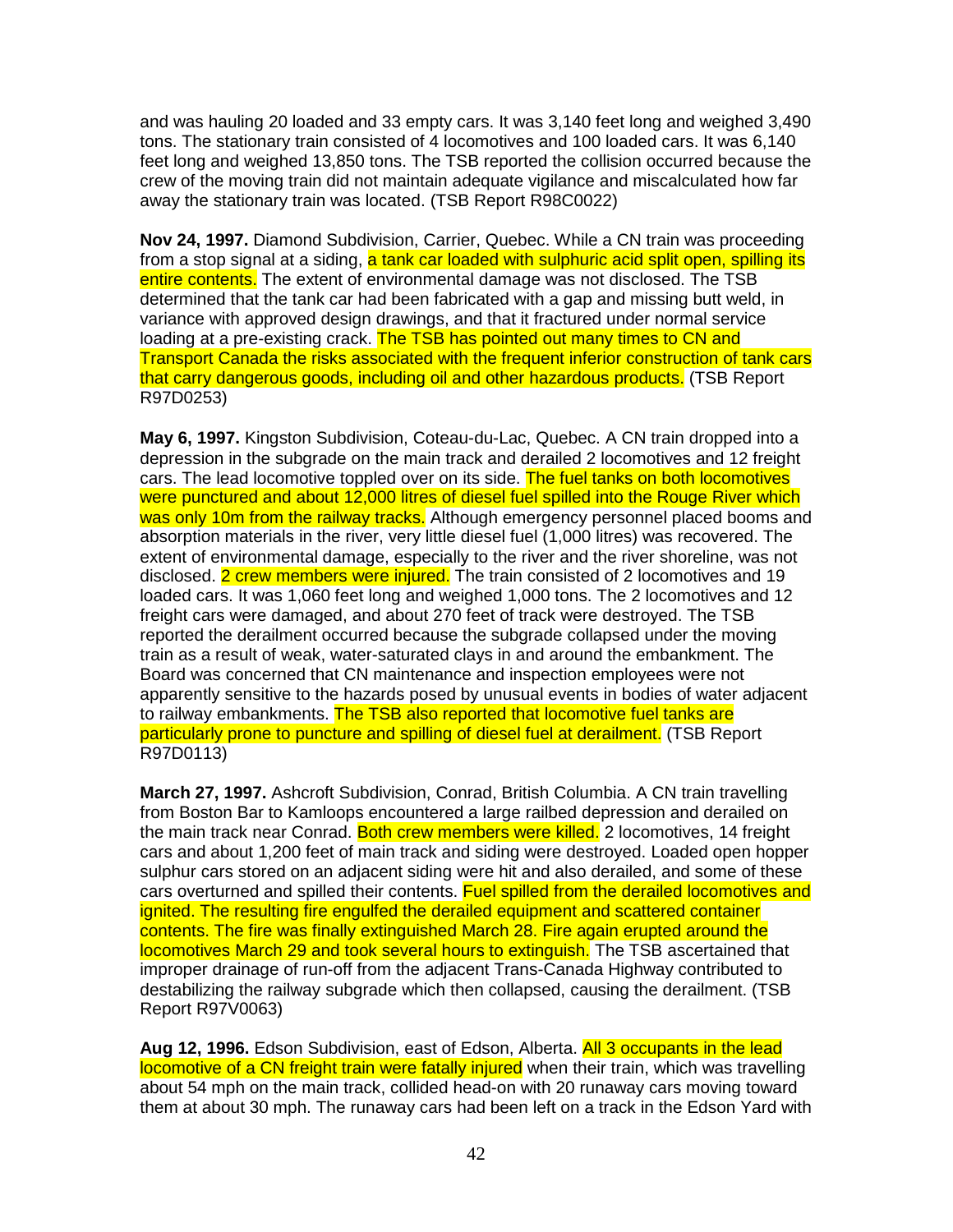their hand brakes on, which eventually failed to hold them, causing them to move onto the main track uncontrolled. The TSB reported that, for the years 1991 to 1996, 190 runaways were reported to the TSB and in spite of repeated warnings and recommendations issued by the TSB, the problem persisted. This particular runaway situation, which ended in 3 deaths, triggered a TSB investigation with wider scope and depth. Consequently, the TSB raised serious questions about the effectiveness of standard railway operating rules, rail traffic control systems, rail safety regulatory overview, and CN's safety management programs. (TSB Report R96C0172)

**July 2, 1996.** Aberdeen Subdivision, North Battleford, Saskatchewan. A CN train was unintentionally diverted onto a spur track, and collided head-on with a stationary and uncrewed CN freight train. The locomotives of both trains were extensively damaged, and 10 freight cars derailed. The **locomotive engineer was injured** when he jumped from the train. The moving train consisted of 3 locomotives and 88 loaded cars. It weighed 10,000 tons and was 6,500 feet long. The TSB determined that the switch for the spur track was inadvertently left in the reverse position. The train was also travelling at an excessive speed, according to the TSB. (TSB Report R96W0171)

**April 24, 1996.** Hagersville Subdivision, Nanticoke, Ontario. A CN train crew was switching at the Esso oil refinery near Nanticoke, when 5 tank cars went out of control. The cars rolled southward about 2 miles, crossed over 2 public road crossings and through the Ontario Hydro thermal generating plant building. The cars continued another 600 feet to the end of the track where the 2 leading cars derailed. 1 derailed car contained sulphuric acid and the other derailed car that flipped over on its side contained sulphuric acid residue. Both derailed cars were damaged. There was substantial damage to private property, including a car mover which had been standing on the track in the Ontario Hydro building. It was pushed ahead of the runaway cars to the end of the track and was destroyed. The entrance gate to Ontario Hydro's property was also destroyed. There was damage to CN's track. The TSB determined the tank cars rolled away and derailed because they were not securely coupled during a switching operation. (TSB Report R96T0137)

**March 11, 1996.** Sussex Subdivision, River Glade, New Brunswick. A CN train derailed 22 freight cars on the main track. 16 of the derailed cars were tank cars loaded with various dangerous goods including gasoline, butane and fuel oil. About 455 litres of gasoline spilled from 1 tank car and butane was released into the atmosphere from 2 leaking pressure tank cars. As a precautionary measure, 8 residents in the area were evacuated. The extent of environmental damage was not disclosed. About 400 feet of track were destroyed and about 1,000 feet of track were extensively damaged. 18 derailed cars were destroyed, and the remaining 4 were damaged. The train was powered by 3 locomotives and was hauling 27 loaded cars, 17 empty cars and 9 residue cars. It was 3,200 feet long and weighed 3,500 tons. The TSB determined that a defective rail led to the derailment. (TSB Report R96M0011)

**March 10, 1996.** Saint-Maurice Subdivision, Dix, Quebec. A CN freight train derailed 27 cars. 4 of the derailed cars were residue cars, 2 contained gasoline residue and the other 2 contained diesel fuel residue. 4 of the derailed loaded gondola cars were dug into the subgrade and several other cars were piled on top of the gondola cars. The ore concentrate from the gondola cars spilled over the subgrade and covered the tracks. At least 1 of the derailed cars came to rest on a bridge deck. The bridge deck was destroyed and the girders were extensively damaged. The train consisted of 3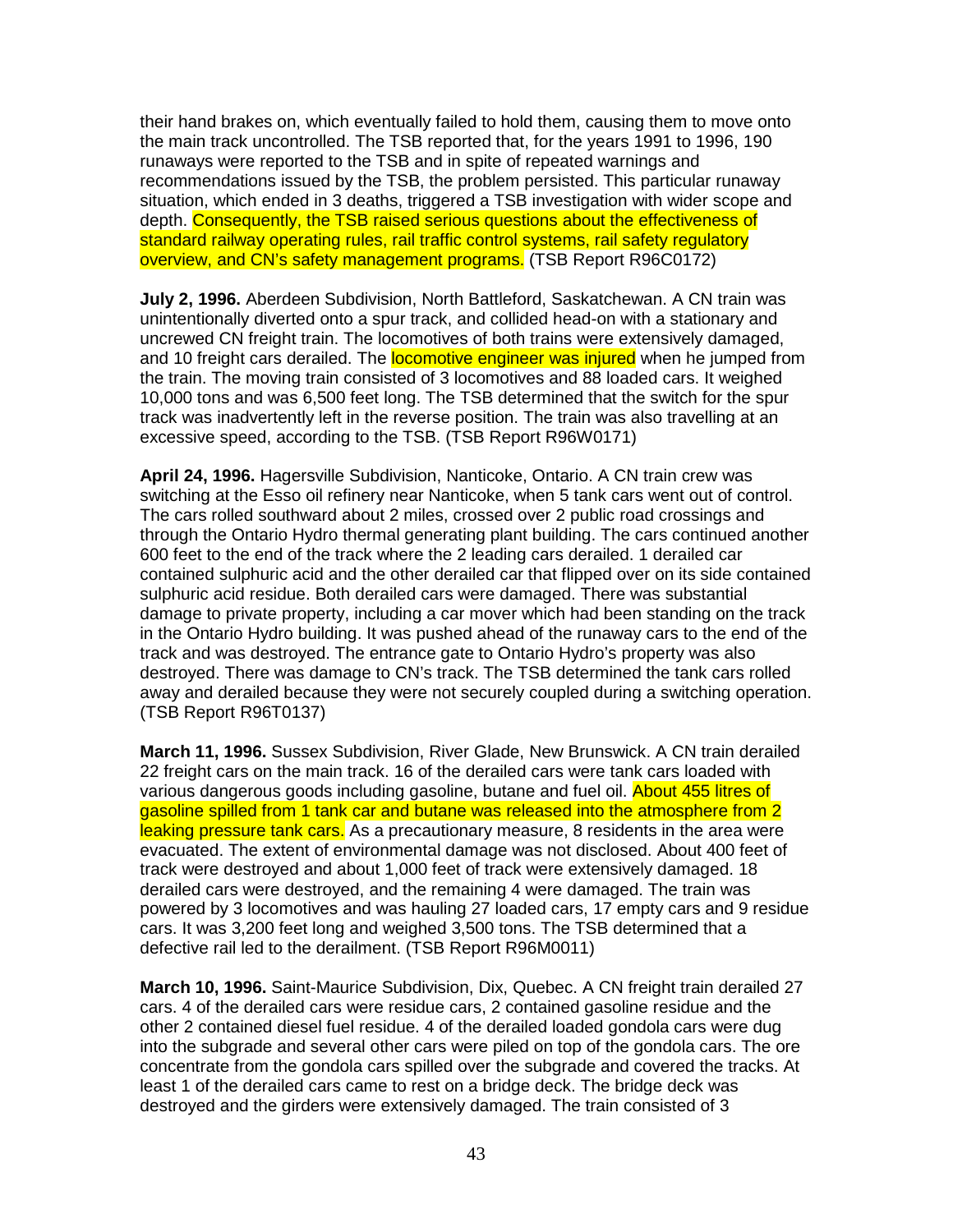locomotives and 76 cars. It was 4,526 feet long and weighed 7,394 tons. The TSB was not able to determine the cause of the derailment because key rail car components and pieces of rail were missing. (TSB Report R96D0035)

**March 6, 1996.** Halton Subdivision, MacMillan Yard, Toronto, Ontario. A remote controlled CN train collided with a standing CN train in the yard, derailing 7 cars. 4 of the derailed cars rolled down a small embankment onto a paved yard roadway. A tank car loaded with ethylene oxide flipped upside down and came to rest on its top, and was extensively damaged. 2 tank cars containing petroleum product residue also derailed, 1 of them knocked over on its side. Because of the upside down tank car with flammable and toxic contents, emergency procedures were implemented. 2 yard locomotives and 7 cars were damaged, some of them extensively. About 250 feet of track and 1 crossover switch were damaged. The TSB determined that the derailment occurred because the crew running the train by remote control lost sight of the head of the train in an unsafe part of the yard. (TSB Report R96T0080)

**Feb 27, 1996.** Bécancour Subdivision, near St. Grégoire, Quebec. 59 cars from a CN train that had been left on the main track, standing unattended with no hand brakes applied, rolled away unnoticed for about 4,000 feet and struck another CN train on the Lama Warehouse Spur. The impact derailed 1 locomotive and 13 cars, 11 of which were tank cars containing dangerous goods residue. The locomotive and 2 tank cars containing caustic soda (corrosive substance) residue were knocked on their sides; and 7 other tank cars containing caustic soda residue, 2 containing chlorine (poisonous gas) residue and 2 box cars also derailed. A fuel tank on the overturned locomotive was punctured and spilled about 9,000 litres of diesel fuel. The extent of environmental damage was not disclosed. 1 box car was destroyed, 1 locomotive and 7 cars were extensively damaged, and 6 cars were damaged. About 200 feet of track were destroyed. 1 crew member was seriously injured. The runaway train weighed 3,600 tons and was 3,000 feet long. The TSB determined that the air brakes on the 59 runaway cars were accidentally released when the cars were uncoupled. Unfortunately, hand brakes had not been applied to any of the cars. (TSB Report R96D0029)

**Jan 31, 1996.** Joliette Subdivision, Charette, Quebec. 2 CN trains carrying dangerous goods residue cars collided. 2 box cars were destroyed, and 1 locomotive, 2 box cars and 1 flat car were extensively damaged. One of the trains comprised 2 locomotives, 60 loaded cars and 6 residue cars. The train was 3,980 feet long and weighed 6,770 tons. The other train consisted of 2 locomotives, 8 loaded cars, 28 empty cars and 3 residue cars. It was 2,200 feet long and weighed 1,830 tons. The TSB reported that the crew in the train that caused the collision and derailment should have used the automatic brake as well as the independent brake to stop their train. (TSB Report R96D0018)

**Jan 11, 1996.** Allanwater Subdivision, near Armstrong, Ontario. Opposing CN hi-rail vehicles collided in a curve. The driver of 1 of the vehicles sustained serious injuries in the collision. The driver of the other vehicle sustained minor injuries after jumping from the vehicle prior to impact. The TSB determined that the opposing hi-rails, travelling in an area of restricted sight-lines and frosty rail conditions, were operated at excessive speeds that did not permit them to stop before colliding. (TSB Report R96T0008)

**Dec 14, 1995.** Pelletier Subdivision, Edmundston, New Brunswick. A group of unattended freight cars recently uncoupled from locomotives in the Edmundston Yard rolled away uncontrolled for about 4,800 feet through a main track switch. They came to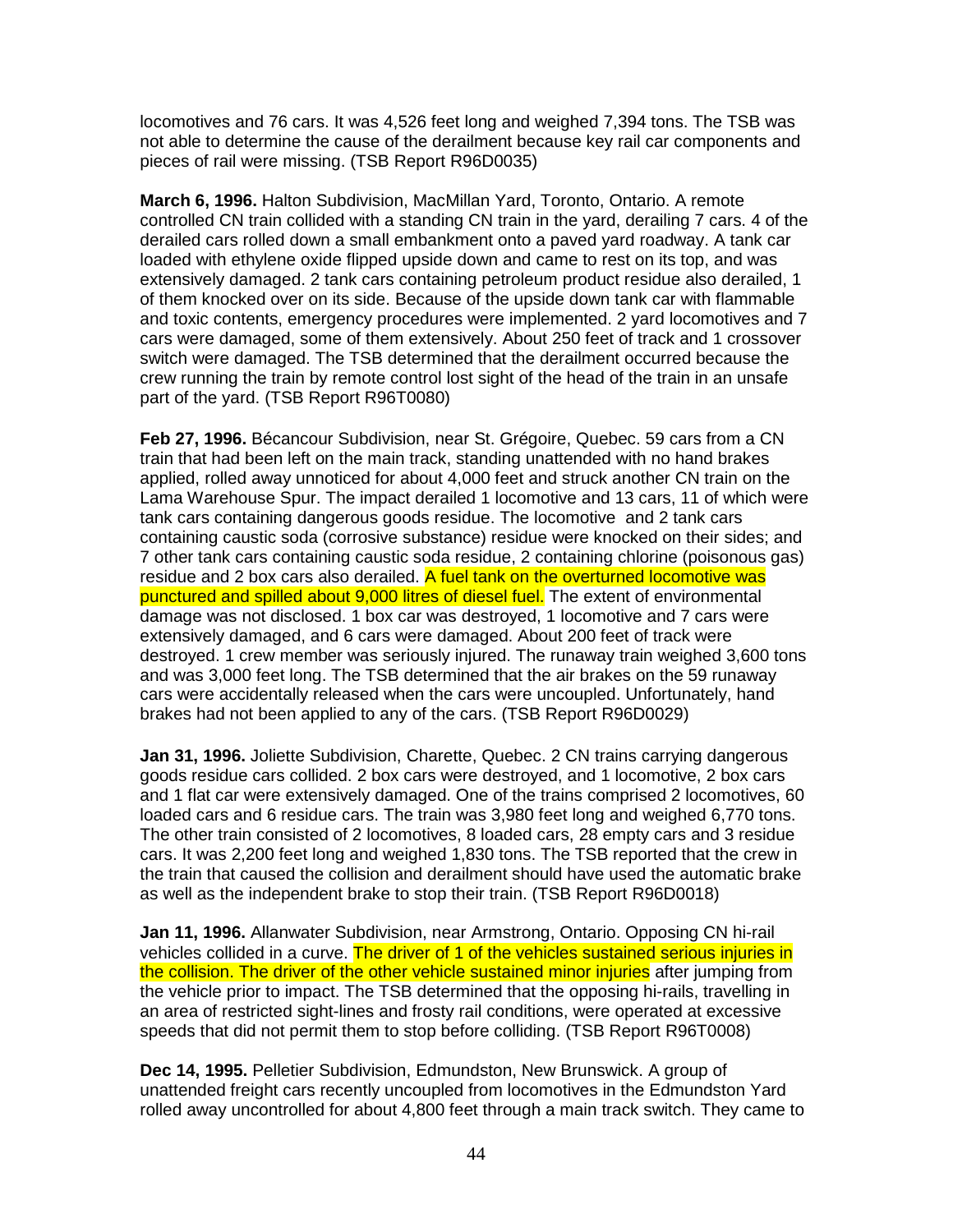a stop with about 15 cars standing on the main track. A switch that the cars had rolled through onto the main track was damaged. The TSB reported the cars were not properly secured (hand brakes not applied) when the locomotives were uncoupled, which resulted in the cars running away downhill uncontrolled. (TSB Report R95M0072)

**Nov 5, 1995.** Sprague Subdivision, Symington Yard, Winnipeg, Manitoba. A remotely controlled CN train in the yard separated, which led to the derailment of 1 locomotive and 12 cars. The derailed cars fouled the adjacent track and were struck by another remote-controlled CN train, derailing 2 locomotives, 2 booster units and 6 cars from that train. 12 cars were destroyed, and 1 locomotive and 1 car were damaged from one of the remote controlled trains. 1 car was destroyed and 2 locomotives, 2 booster units, and 5 cars were damaged from the other remote controlled train. Some of the derailed cars toppled over on their sides and were piled on top of one another. About 600 feet of track were damaged. The TSB determined that, in both accidents, the remote control operating system did not provide the operators with safeguards and technology sufficient to ensure the safe operation of their respective trains. (TSB Report R95W0291)

**Aug 20, 1995.** Dundas Subdivision, Brantford Yard, Brantford, Ontario. A CN train derailed 3 tank cars loaded with dangerous goods (butane) in the yard. The residents of 9 nearby homes were evacuated as a safety precaution. The TSB reported the derailment was a result of the conductor not being positioned properly to control the train being shoved into the yard tracks. He also miscalculated the number of cars that would fit on a particular yard track. (TSB Report R95T0262)

**June 23, 1995.** Saint-Laurent Subdivision, Taschereau Yard, Saint-Laurent, Quebec. A CN train collided with another CN train in the yard. **1 employee was injured.** The TSB determined the collision was caused by the crews from the 2 trains receiving simultaneous permission to use the same track in opposing directions (toward one another). They were both operating at speeds that did not allow them to stop as they approached one another. The TSB has repeatedly suggested that the Canadian Rail Operating Rules build in a speed safety margin to account for trains that are approaching one another. (TSB Report R95D0097)

**June 21, 1995.** Cran Subdivision, La Doré, Quebec. A CN freight train derailed 4 locomotives and 8 cars at a washout. About 31,800 litres of diesel fuel were spilled from the derailed locomotives. The extent of environmental damage was not disclosed. 3 cars were destroyed, and 4 locomotives and 5 cars were extensively damaged. About 700 feet of main track were destroyed. The train consisted of 4 locomotives, 3 loaded cars and 57 empty cars. It was 3,800 feet long and weighed 2,300 tons. The TSB determined the derailment was caused by a washout of subgrade and ballast resulting from a sudden surge of water from a breached beaver dam at Sarry Lake. The train was also traveling above the maximum permissible speed just before the derailment. (TSB Report R95D0093)

**June 6, 1995.** Saint-Laurent Subdivision, Langelier Spur, Saint-Léonard, Quebec. A locomotive was pushing a tank car toward a public crossing when the train hit a tractortrailer. The conductor and trainman were riding on the platform at the leading end of the tank car. Although some hand gestures were made by the trainman as the tractor-trailer approached the crossing, no one got off the train to flag and stop the truck, as required. The conductor got caught between the train and the tractor-trailer and was fatally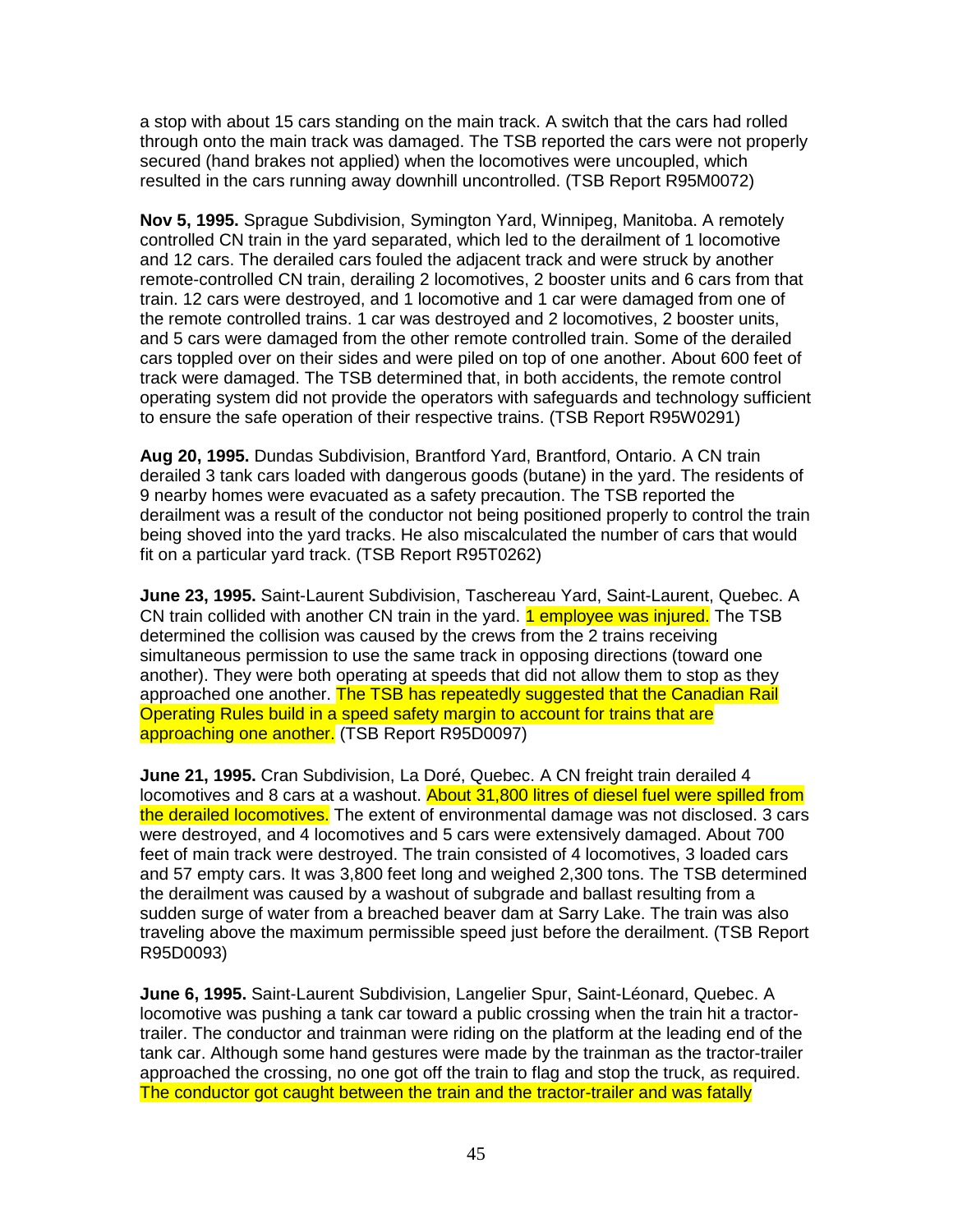injured. The TSB reported the collision resulted when the train crew elected not to stop and flag traffic from the ground. The absence of a flagman at the crossing permitted the tractor-trailer to approach the crossing without stopping. Ambiguous hand gestures from the trainman interpreted by the tractor-trailer driver as an indication to proceed rather than stop also contributed to the accident. (TSB Report R95D0081)

**April 6, 1995.** Napadogan Subdivision, Napadogan, New Brunswick. A CN train derailed 8 freight cars. 2 of the derailed cars were tank cars loaded with dangerous goods caustic soda. 3 of the derailed cars were damaged. About 400 feet of track and a switch were destroyed. Rail ties were severely damaged for about 150 feet. The train consisted of 3 locomotives, 51 loaded cars and 15 empty cars. It was 4,200 feet long and weighed 6,100 tons. The TSB reported the train came off the main track at an excessive speed. Track irregularities induced oscillations, and a wheel climb derailment of a covered hopper car destroyed the track and derailed 7 other cars. (TSB Report R95M0027)

**Feb 23, 1995.** Montmagny Subdivision, Saint-François, Quebec. The trailing sleeper car derailed from a Via Rail passenger train at a switch and side-swiped an empty box car. The derailed Via car sustained extensive damage and the box car sustained minor damage. About 5,460 feet of track were damaged, and 2 switches were extensively damaged. The 7 passengers occupying the derailed Via car continued their trip in forward coaches. The train consisted of 1 locomotive, 4 coaches, 5 sleeper cars, 1 diner car and 1 baggage car. There were 195 passengers and 13 service personnel on the train. The TSB reported that a switch broke, which resulted in the last Via car being diverted onto another track and derailing. Switch parts were worn. CN was responsible for maintaining the track and switches. (TSB Report R95Q0014)

**Feb 16, 1995.** Strathroy Subdivision, London, Ontario. A CN freight train collided with the rear of a stationary CN freight train. The force of the collision propelled the stationary train forward where it collided with another stationary CN freight train. The locomotive engineer and conductor in the train that caused the collisions sustained serious injuries. A total of 2 locomotives and at least 10 cars derailed. 2 cars were destroyed, 2 locomotives and 3 cars were extensively damaged, and 3 cars sustained minor damage. 400 feet of track were extensively damaged. 1 fuel tank was punctured, spilling about 500 litres of diesel fuel. The extent of environmental damage was not disclosed. The TSB determined the locomotive engineer of the moving train probably fell asleep and not only missed a signal, but did not appear to do anything to try and stop his train from colliding with the first stationary train. The conductor was not attentive to train operation and did not provide the necessary backup to the locomotive engineer. (TSB Report R95S0021)

**Jan 29, 1995.** Stamford Subdivision, near Netherby, Ontario. A CN freight train collided with the rear end of another CN freight train. The derailed units included: the 3 locomotives from the train that rear-ended the other train, and 3 covered hopper cars and the caboose from the train that was hit. The caboose and 2 hopper cars were destroyed. 3 locomotives and 1 hopper car were damaged. The train that hit the other one consisted of 3 locomotives, 53 loaded cars and 6 empty cars; and was 3,473 feet long and weighed 6,189 tons. The train that got hit consisted of 2 locomotives, 19 loaded cars and an unoccupied caboose; and was 2,011 feet long and weighed 1,793 tons. The locomotive engineer and a conductor, located in the lead locomotive of the train that was hit, were injured. The TSB reported that the collision occurred because the train that hit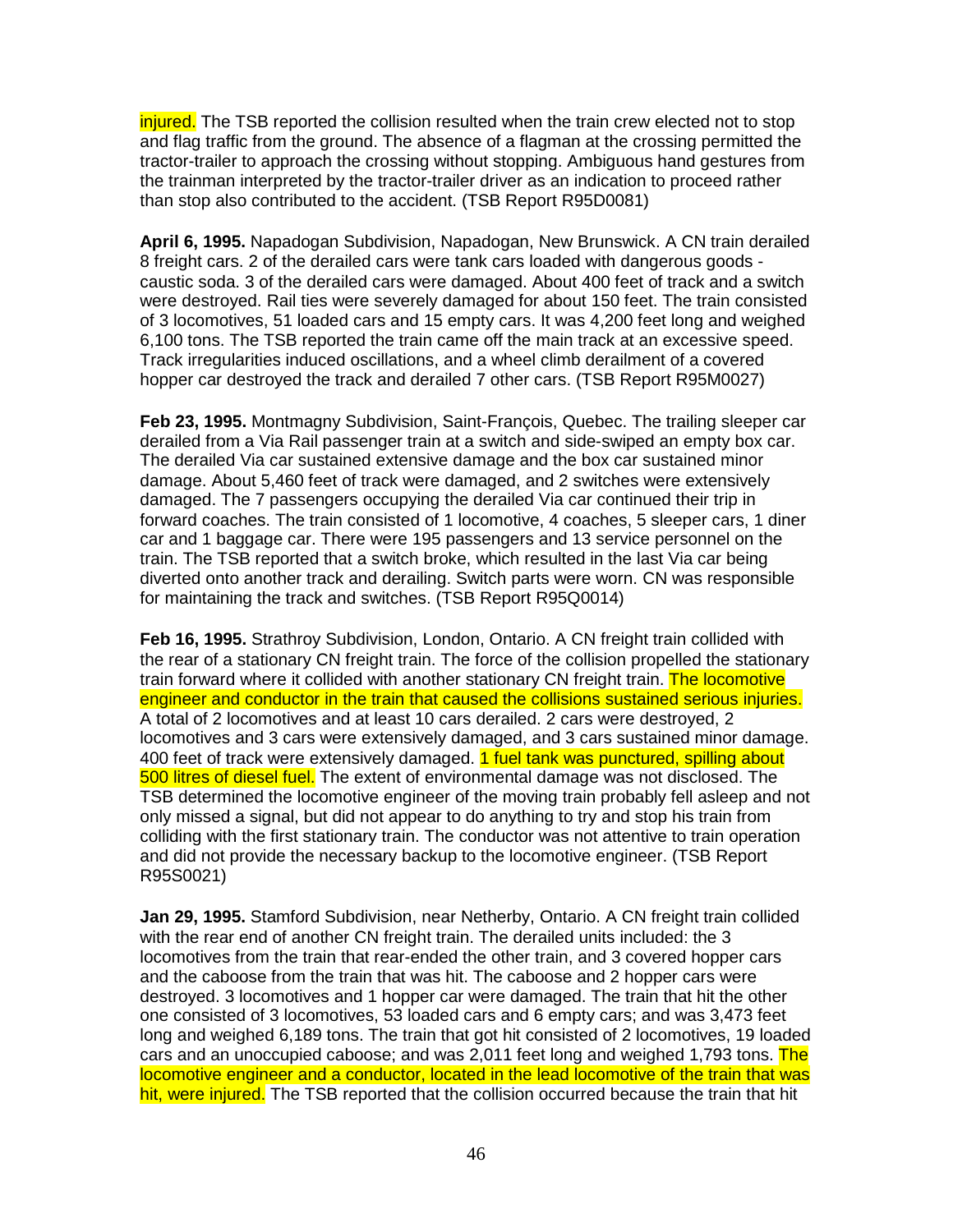the other train was travelling much faster than the maximum speed permitted. (TSB Report R95T0023)

**Jan 21, 1995.** La Tuque Subdivision, Gouin, Quebec. A CN train derailed 28 cars at a curve in the track. The cars were loaded with sulphuric acid, which spilled from 11 derailed tank cars into Petit lac Masketsi and the Tawachiche River. 3 cars fell into Petit lac Masketsi, 14 lay inverted near the lake shore and 11 were lying on their sides near the track. 2 tank cars lost their entire sulphuric acid loads, 6 lost about 50%, and 3 others lost about 20%. About 230,000 litres of toxic sulphuric acid spilled and settled on the bottom of Petit lac Masketsi in about 33m of water. Provincial authorities instructed local residents not to use lake water until the contamination was "neutralized". It took over 3 months to bring the pH level of the water in the lake back to its normal level. About 725 tonnes of limestone were used to neutralize the acid. Although the TSB reported that the spill caused environmental damage, the extent of damage was not disclosed. It can be expected that the environmental damage was significant, considering the volume of toxic sulphuric acid that was spilled. This would have been devastating to fish, other wildlife and other aquatic life. (The lake is a popular fishing lake.) 22 of the derailed cars were extensively damaged and 6 were scrapped. About 2,000 feet of track were destroyed and 500 feet of track were damaged. A railway bridge was extensively damaged. The TSB determined the derailment was caused by lateral track movement, likely attributable to rotting rail ties. The Board also reported that sulphuric acid tank cars are usually loaded to the maximum allowable weight, which causes severe weight stress over a relatively short length of track. (TSB Report R95D0016)

**Oct 28, 1994.** Halton Subdivision, Etobicoke, Ontario. A CN freight train collided with the rear of a stationary CN freight train on the main track. The lead locomotive of the moving train and 2 empty hopper cars in the stationary train derailed. The TSB determined the moving train was traveling much faster than the prescribed maximum limit, and the crew was fatigued. (TSB Report R94T0334)

**Oct 19, 1994.** Lac-Saint-Jean Subdivision, Lac Edouard, Quebec. A CN freight train derailed 12 cars at a curve in the track - 7 box cars and 5 gondola cars. 6 cars were extensively damaged and 6 sustained minor damage. The train consisted of 3 locomotives, 50 loaded cars and 1 empty car. It weighed 4,976 tons and was 3,482 feet long. The TSB determined that a misaligned track rolled over and caused the derailment. (TSB Report R94Q0054)

**March 6, 1994.** York Subdivision, Markham, Ontario. As a CN freight train passed through a curve, it derailed 21 cars. 18 rail cars sustained extensive damage and 3 were slightly damaged. The contents of 1 car loaded with clay were spilled throughout the derailment area. Other derailed cars carried paper products and 2 tank cars were loaded with caprolactam. About 1,700 feet of main track were destroyed and a railway bridge was damaged. The train consisted of 2 locomotives, 42 loaded cars and 50 empty cars. It was 5,320 feet long and weighed 6,600 tons. The TSB determined the derailment was a result of a rail that failed. The Board reported that the rail at the accident site was nearly worn to condemning limits, and was scheduled for replacement. (TSB Report R94T0072)

**Jan 30, 1994.** Ruel Subdivision, near Westree, Ontario. A CN freight train derailed 23 cars as the train passed through a curve. 3 tank cars containing dangerous goods spilled